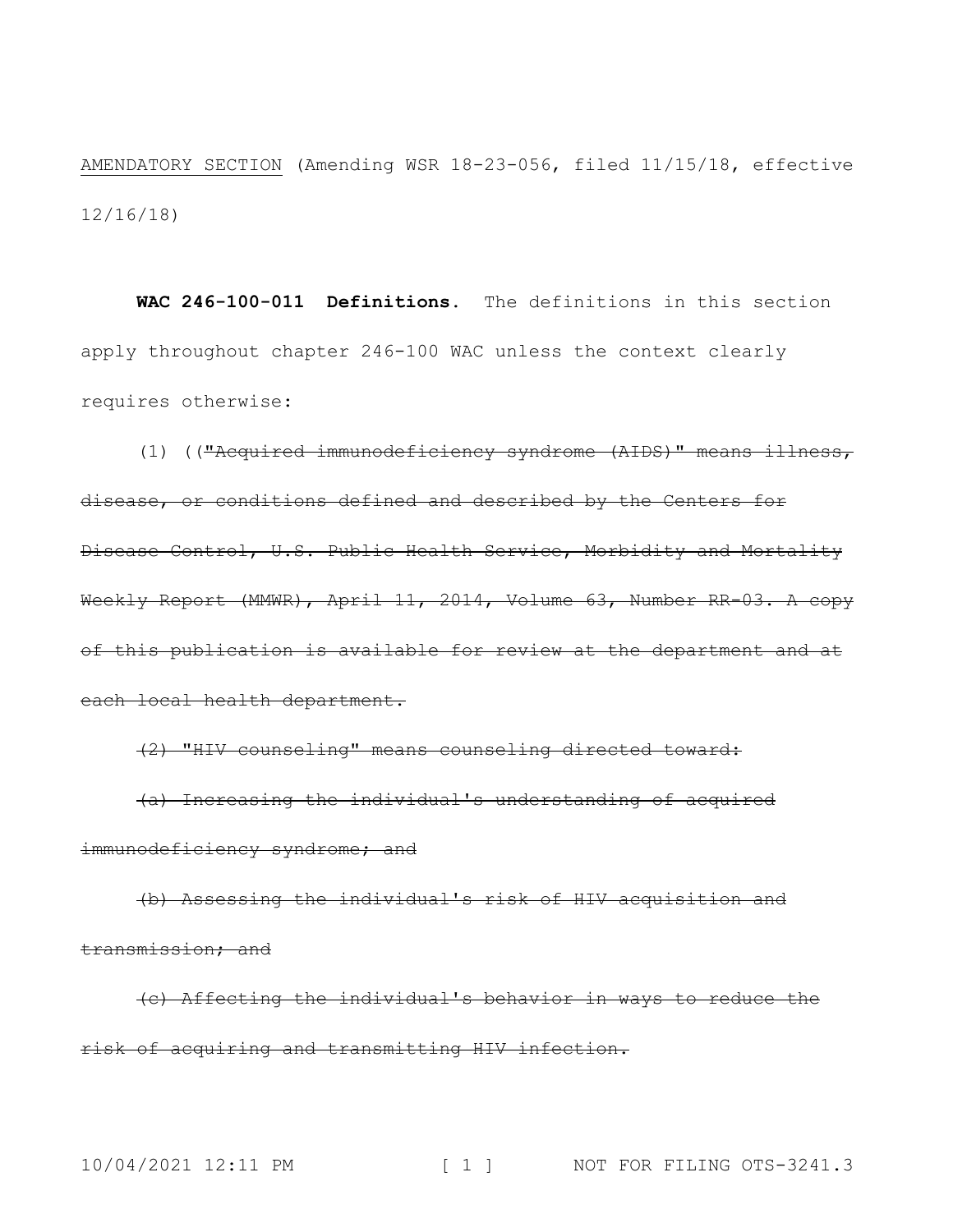(3))) "Anonymous HIV testing" means that the name or identity of the ((individual)) person tested for HIV will not be recorded or linked to the HIV test result. ((However, once the individual testing positive receives HIV health care or treatment services, reporting of the identity of the individual to the state or local public health officer is required.

(4))) (2) "Blood-borne pathogen" means a pathogenic microorganism that is present in human blood and can cause disease in humans, including hepatitis B virus, hepatitis C virus, human immunodeficiency virus, and syphilis.

(3) "Board" means the Washington state board of health.

 $((+5))$  (4) "Case" means a person, alive or dead, having been diagnosed to have a particular disease or condition by a health care provider with diagnosis based on clinical criteria, or laboratory criteria, or both.

(((6) "Child day care facility" means an agency regularly providing care for a group of children for less than twenty-four hours a day and subject to licensing under chapter 74.15 RCW.

10/04/2021 12:11 PM [ 2 ] NOT FOR FILING OTS-3241.3  $(7)$ )) (5) "Communicable disease" means an illness caused by an infectious agent ((which)) that can be transmitted from ((one)) a person, animal, or object to ((another)) a person by direct or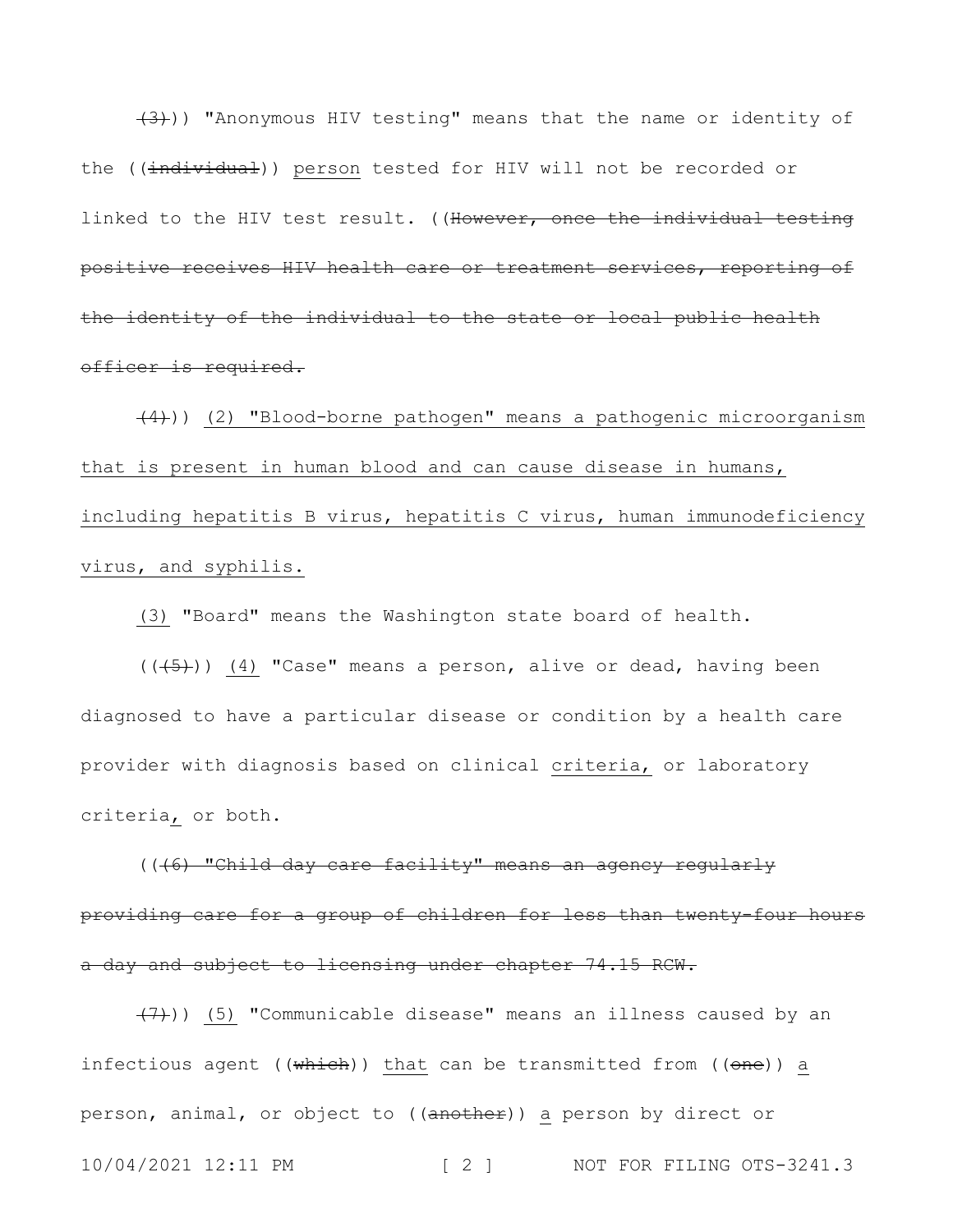indirect means including, but not limited to, transmission via an intermediate host or vector, food, water, or air.

((48) "Confidential HIV testing" means that the name or identity of the individual tested for HIV will be recorded and linked to the HIV test result, and that the name of the individual testing positive for HIV will be reported to the state or local health officer in a private manner.

 $(9)$ ) (6) "Contaminated" or "contamination" means containing or having contact with infectious agents or chemical or radiological materials that pose an immediate threat to present or future public health.

 $((+10))$  (7) "Contamination control measures" means the management of persons, animals, goods, and facilities that are contaminated, or suspected to be contaminated, in a manner to avoid human exposure to the contaminant, prevent the contaminant from spreading, and/or effect decontamination.

 $((+11))$   $(8)$  "Department" means the Washington state department of health.

10/04/2021 12:11 PM [ 3 ] NOT FOR FILING OTS-3241.3  $((+12))$  (9) "Detention" or "detainment" means physical restriction of activities of ((an individual)) a person by confinement for the purpose of controlling or preventing a serious and imminent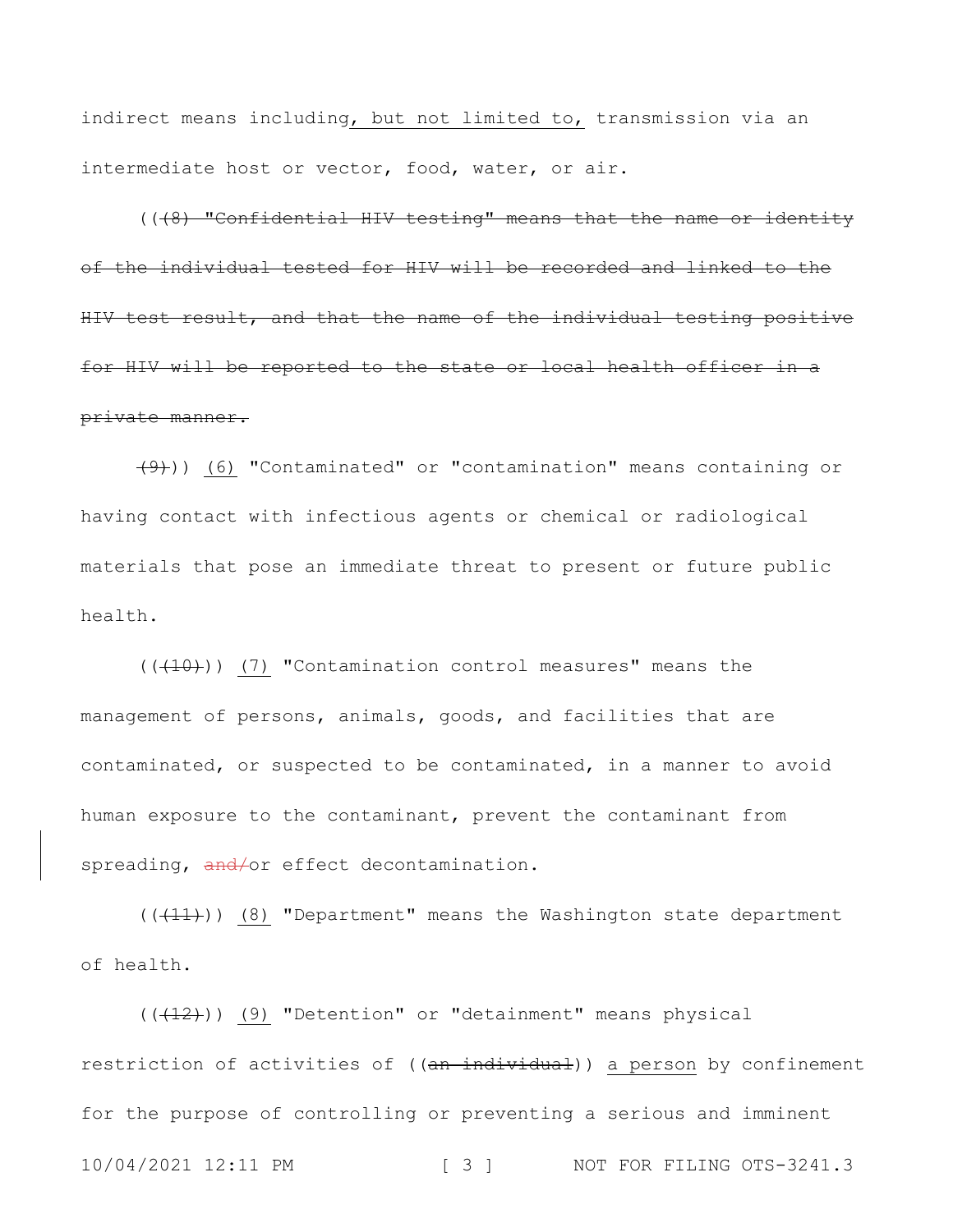threat to public health and may include one or more of the following: physical plant, facilities, equipment, and/or personnel to physically restrict activities of the ((individual)) person to accomplish ((such)) these purposes.

 $((+13))$  (10) "Disease control measures" means the management of persons, animals, goods, and facilities that are infected with, suspected to be infected with, exposed to, or suspected to be exposed to an infectious agent in a manner to prevent transmission of the infectious agent to humans.

 $((+14))$  (11) "Health care facility" ((means)) includes:

(a) ((Any facility or institution)) Adult family homes licensed under chapter 70.128 RCW;

(b) Assisted living facilities licensed under chapter 18.20  $RCW$ (( $\rightarrow$  assisted living facilities,));

(c) Birthing centers licensed under chapter  $18.46$  RCW( $\overline{6}$ , birthing centers,));

(d) Clinics or other settings where one or more health care providers practice;

(e) Enhanced service facilities licensed under chapter 70.97 RCW; (f) Hospitals licensed under chapter 70.41 RCW;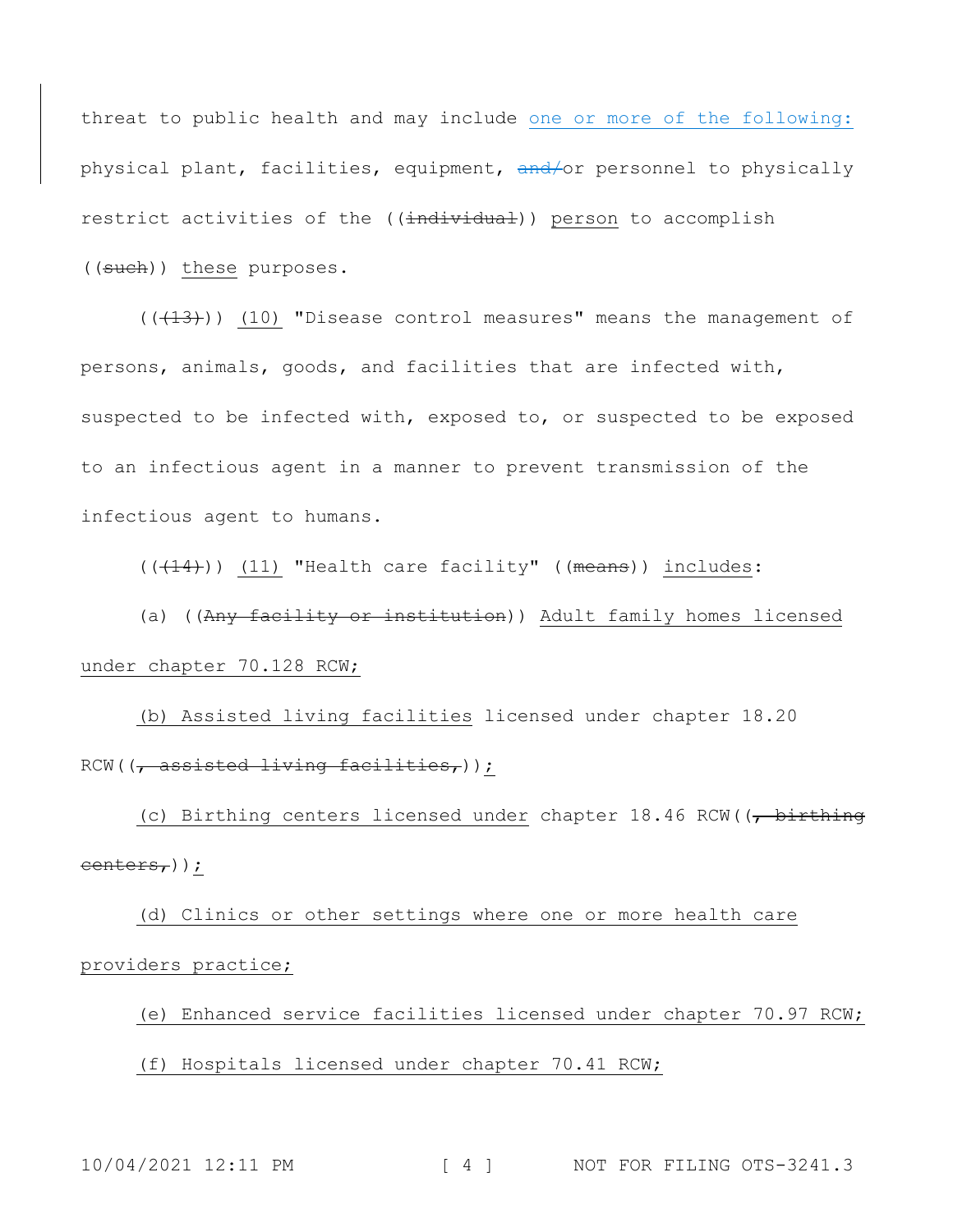(g) Nursing homes licensed under chapter  $18.51$  RCW(( $\rightarrow$  nursing homes, chapter 70.41 RCW, hospitals, or) );

(h) Private establishments licensed under chapter 71.12 RCW( $(\tau)$ private establishments, clinics, or other settings where one or more health care providers practice) ) ; and

 $((+b))$  (i) In reference to  $((a))$  sexually transmitted ((disease)) infections or blood-borne pathogens, other settings as defined in chapter 70.24 RCW.

 $((+15))$  (12) "Health care provider" means any person having direct or supervisory responsibility for the delivery of health care who is:

(a) Licensed or certified in this state under Title 18 RCW; or

(b) Is military personnel providing health care within the state regardless of licensure.

 $((+16))$  (13) "Health order" or "order" means a written directive issued by the state or local health officer that requires the recipient to take specific action to remove, reduce, control, or prevent a risk to public health.

10/04/2021 12:11 PM [ 5 ] NOT FOR FILING OTS-3241.3 (14) "HIV testing" means conducting a laboratory test or sequence of tests to detect or monitor the human immunodeficiency virus (HIV) or antibodies to HIV performed in accordance with requirements  $((\pm e))$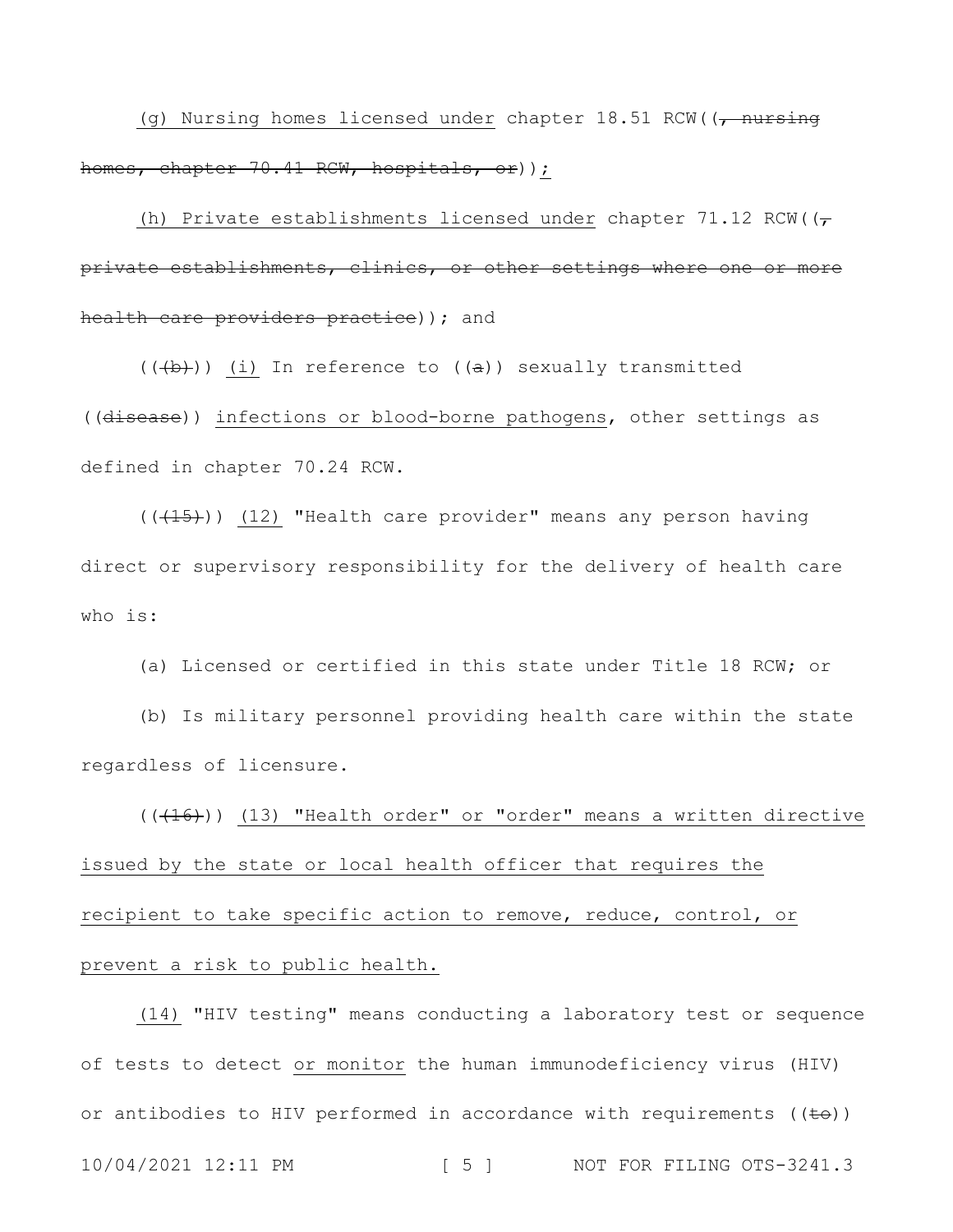of WAC 246-100-207. ((To assure that the protection, including but not limited to, pre- and post-test counseling, and confidentiality afforded to HIV testing as described in chapter 246-100 WAC also applies to the enumeration of  $CD4 + (T4)$  lymphocyte counts  $(CD4 +$ counts) and  $CD4 + (T4)$  percents of total lymphocytes  $(CD4 + percents)$ when used to diagnose HIV infection, CD4 + counts and CD4 + percents will be presumed HIV testing except when shown by clear and convincing evidence to be for use in the following circumstances:

(a) Monitoring previously diagnosed infection with HIV;

(b) Monitoring organ or bone marrow transplants;

(c) Monitoring chemotherapy;

(d) Medical research; or

(e) Diagnosis or monitoring of congenital immunodeficiency states or autoimmune states not related to HIV.

The burden of proving the existence of one or more of the circumstances identified in (a) through (e) of this subsection shall be on the person asserting such existence.

(17))) (15) "Human immunodeficiency virus" or "HIV" means all HIV and HIV-related viruses which damage the cellular branch of the human immune system and leave the person immunodeficient.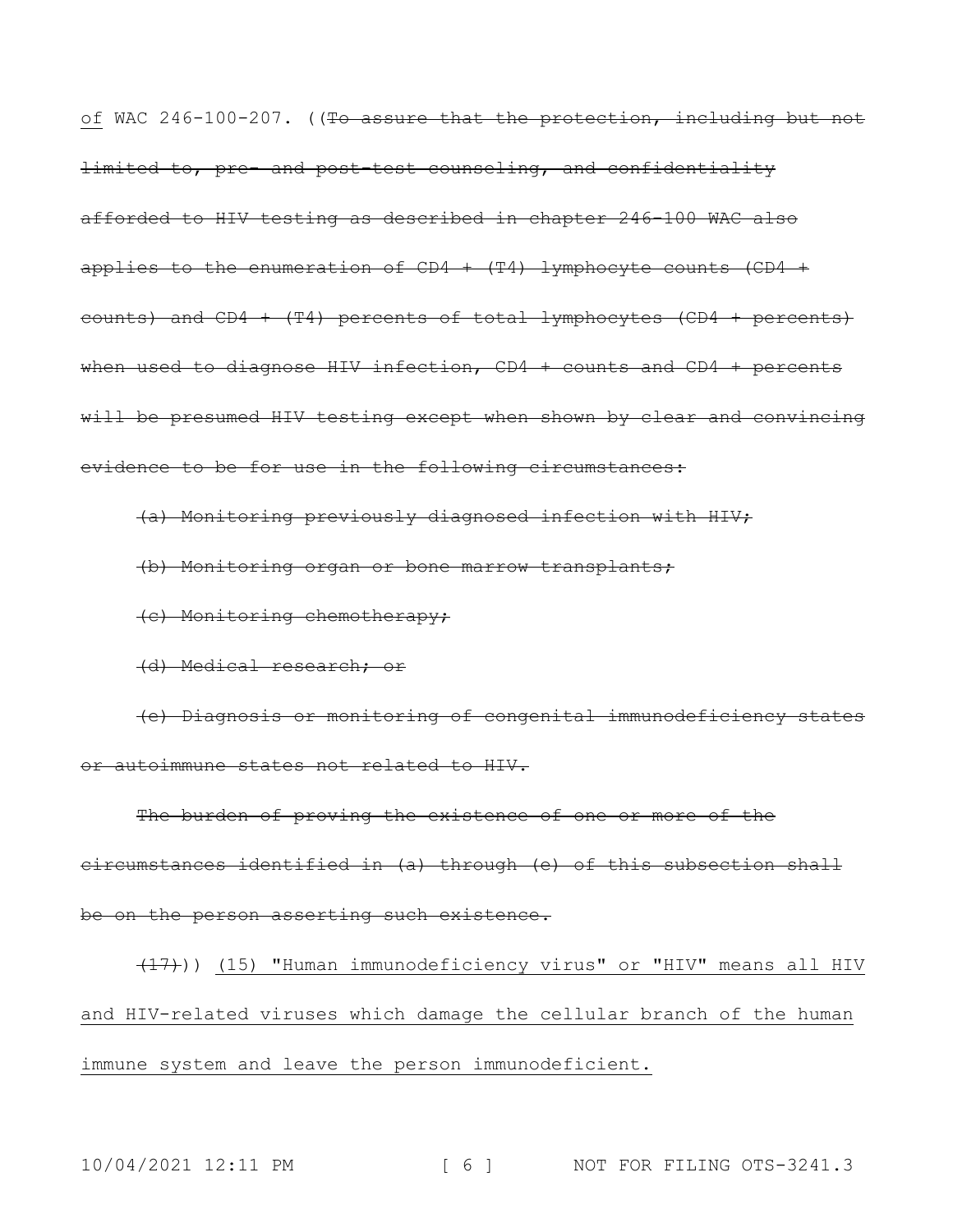(16) "Infectious agent" means an organism such as a virus, rickettsia, bacteria, fungus, protozoan, or helminth that is capable of producing infection or infectious disease.

 $((+18))$  (17) "Isolation" means the separation  $((-18))$ of communicability or contamination,)) of persons or animals with an infectious agent or contaminant infected or contaminated persons or animals from others in order ((in such places and under such conditions as)) to prevent or limit the ((direct or indirect)) transmission of the infectious agent or contaminant tofrom those infected or contaminated to those who are susceptible to disease or who may spread the agent or contaminant to others.

(((19))) (18) "Local health ((department)) jurisdiction" or "LHJ" means ((the city, town, county, or district agency providing public health services to persons within the area, as provided in chapter 70.05 RCW and chapter 70.08 RCW)) a county health department under chapter 70.05 RCW, city/county health department under chapter 70.08 RCW, or health district under chapter 70.46 RCW.

10/04/2021 12:11 PM [ 7 ] NOT FOR FILING OTS-3241.3  $((+20))$  (19) "Local health officer" means the ( $(\pm$ ndividual)) person having been appointed under chapter 70.05 RCW as the health officer for the local health ((department)) jurisdiction, or having been appointed under chapter 70.08 RCW as the director of public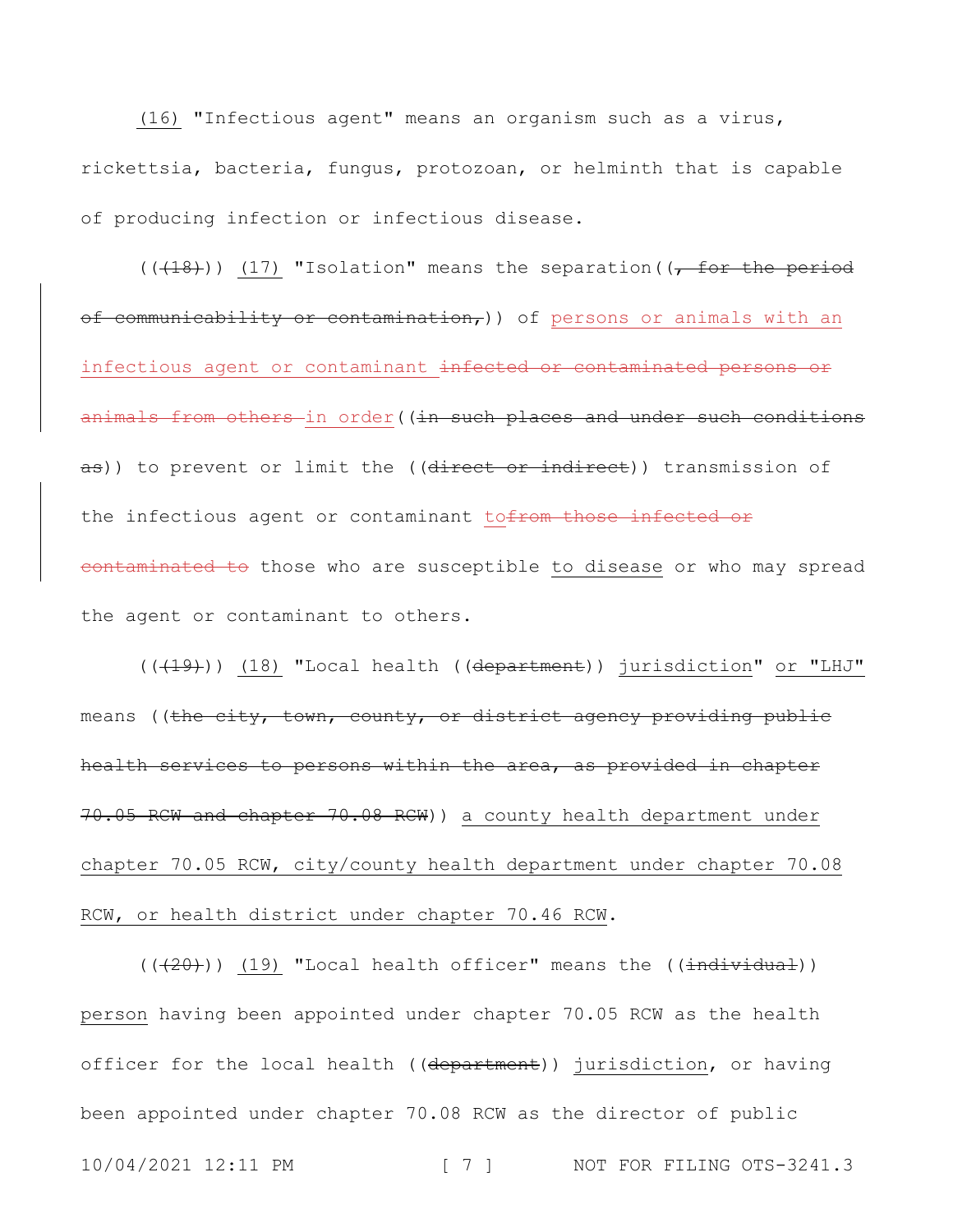health of a combined city-county health department, or  $((\frac{h}{h+1}, \frac{h+1}{h+1})$ their delegee appointed by the local board of health.

 $((421)$  "Nosocomial infection" means an infection acquired in a hospital or other health care facility.

(22))) (20) "Medical treatment" or "treatment" means the treatment for curable diseases and treatment that causes a person to be unable to transmit a disease to others, based on generally accepted standards of medical and public health science.

(21) "Outbreak" means the occurrence of cases of a disease or condition in any area over a given period of time in excess of the expected number of cases.

(22) "Practical means to prevent transmission" means the good faith employment of an activity, behavior, method, or device that is scientifically demonstrated to measurably reduce the risk of transmitting an STI including:

(a) use of a condom, barrier protection, or other prophylactic device; or

(b) good faith participation in a treatment or preventive regimen prescribed by a health care provider or public health professional.

(((23) "Post-test counseling" means counseling after the HIV test when results are provided and directed toward: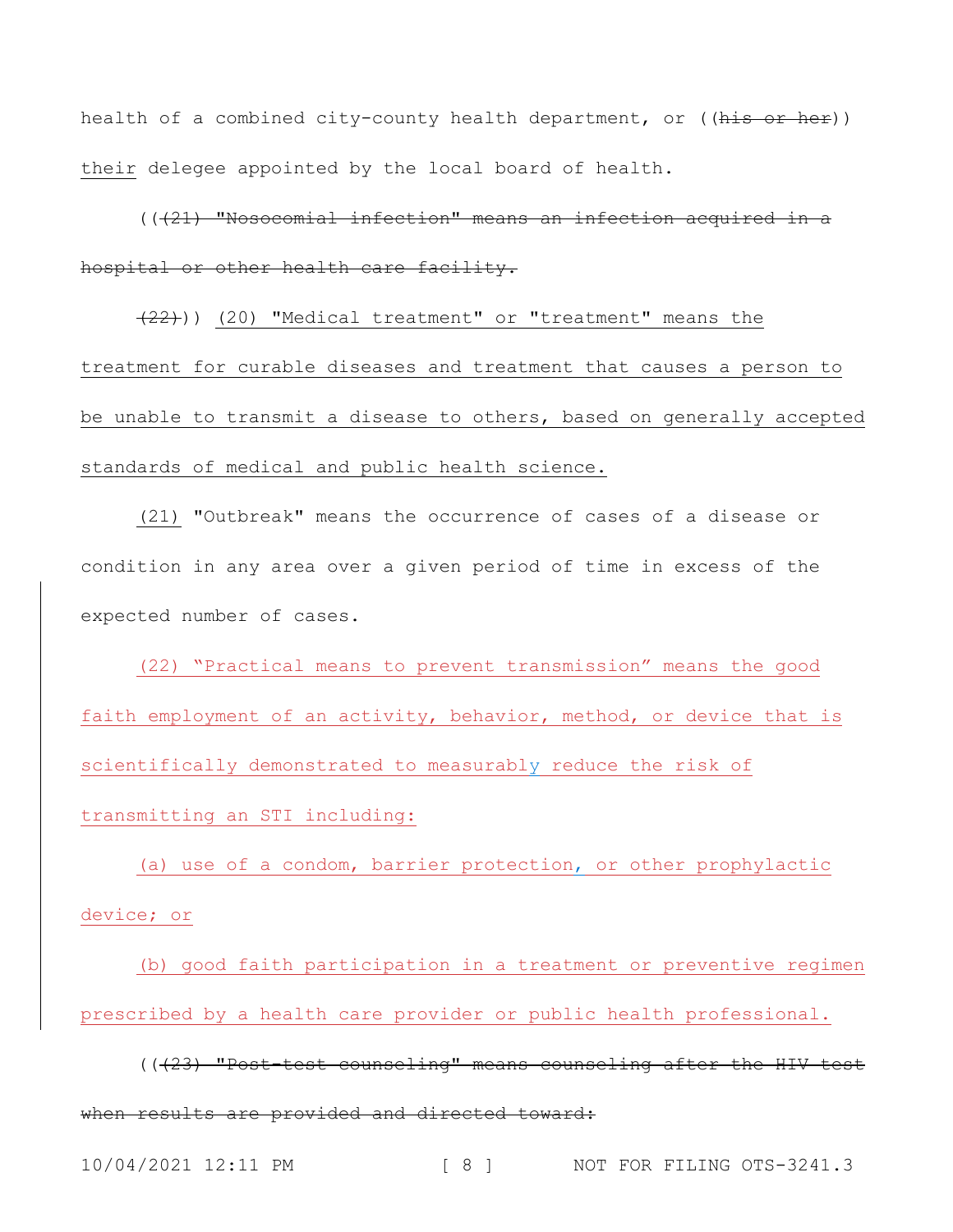(a) Increasing the individual's understanding of human immunodeficiency virus (HIV) infection;

(b) Affecting the individual's behavior in ways to reduce the risk of acquiring and transmitting HIV infection;

(c) Encouraging the individual testing positive to notify persons with whom there has been contact capable of spreading HIV;

(d) Assessing emotional impact of HIV test results; and

(e) Appropriate referral for other community support services.

(24) "Pretest counseling" means counseling provided prior to HIV testing and aimed at:

(a) Helping an individual to understand:

(i) Ways to reduce the risk of human immunodeficiency virus (HIV) transmission;

(ii) The nature, purpose, and potential ramifications of HIV testing;

(iii) The significance of the results of HIV testing; and

(iv) The dangers of HIV infection; and

(b) Assessing the individual's ability to cope with the results of HIV testing.

10/04/2021 12:11 PM [ 9 ] NOT FOR FILING OTS-3241.3  $(25)$ )) (22) "Principal health care provider" means the attending physician or other health care provider licensed or certified under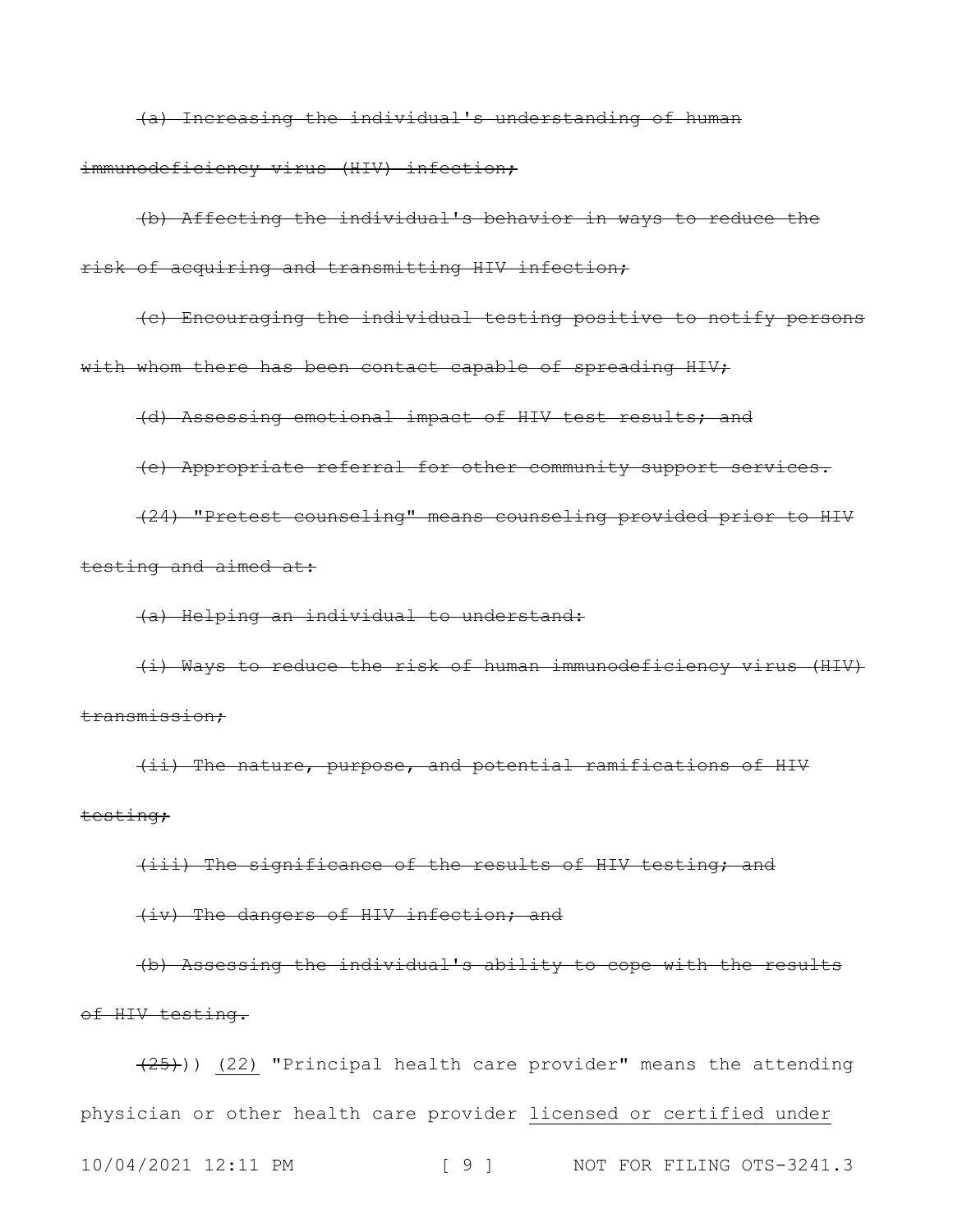Title 18 RCW, recognized as primarily responsible for diagnosis and treatment of a patient or, in the absence of such, the health care provider initiating diagnostic testing or medical treatment or medical therapy for a patient.

 $((+26))$  (23) "Quarantine" means the limitation of freedom of movement of ((such well)) persons or domestic animals ((as)) that have been exposed to, or are suspected to have been exposed to, an infectious agent( $(\tau)$ ):

(a) For a period of time not longer than the longest usual incubation period of the infectious agent ( $\frac{1}{t}$  in such manner as));

(b) In a way to prevent effective contact with those not so exposed.

 $((+27))$  (24) "School" means a facility for programs of education as defined in RCW 28A.210.070 (preschool and kindergarten through grade twelve).

(((28))) (25) "Sexually transmitted ((disease (STD)")) infection (STI)" or "sexually transmitted disease (STD)" means a bacterial, viral, fungal, or parasitic ((disease)) infection or condition which is usually transmitted through sexual contact and considered to be a threat to public health and welfare, and to be an infection for which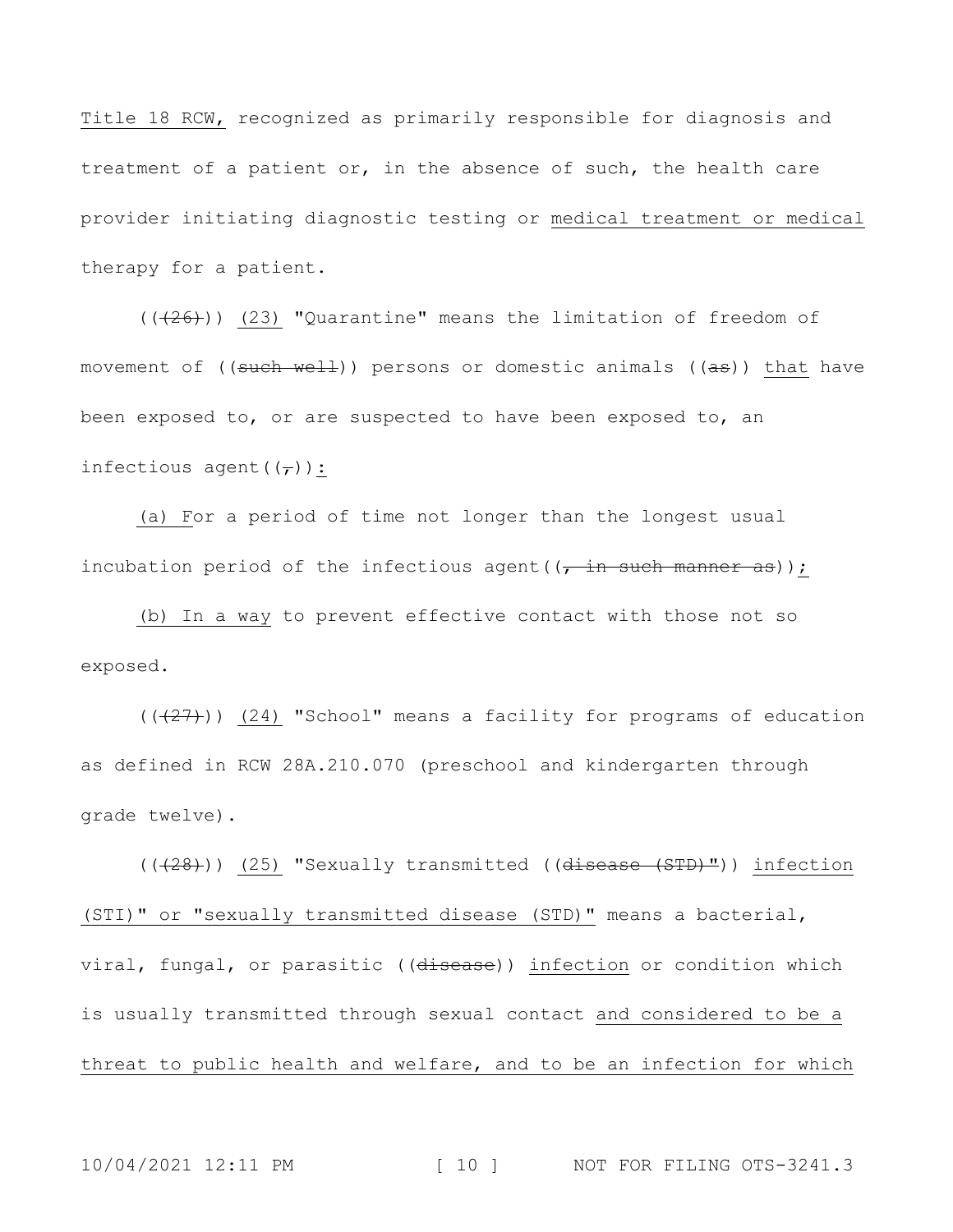a legitimate public interest will be served by providing for

### regulation and treatments, including:

- (a) ((Acute pelvic inflammatory disease;
- (b))) Chancroid;
- $((+e))$  (b) Chlamydia trachomatis infection;
- $((\overline{d}))$  (c) Genital ((and neonatal)) herpes simplex;
- $((+e))$  (d) Genital human papilloma virus infection;
- $((\overbrace{f}))(e)$  Gonorrhea;
- $((\overline{+g})$ ) (f) Granuloma inguinale;
- $((+h))$  (g) Hepatitis B infection;
- $((\overleftrightarrow{t}))$  (h) Human immunodeficiency virus infection (HIV) ((and

### acquired immunodeficiency syndrome (AIDS)) ;

- $((+\frac{1}{2}))$  (i) Lymphogranuloma venereum; and
- $((+k)$  Nongonococcal urethritis  $(NGU)$ ; and
- $(1)$ ) (j) Syphilis.

 $((+29))$  (26) "Spouse" means any individual who is the marriage partner of an HIV-infected individualperson diagnosed with HIV, or who has been the marriage partner of the person diagnosed with HIVHIVinfected individual within the ten-year period prior to the diagnosis of HIV-infection, and evidence exists of possible exposure to HIV.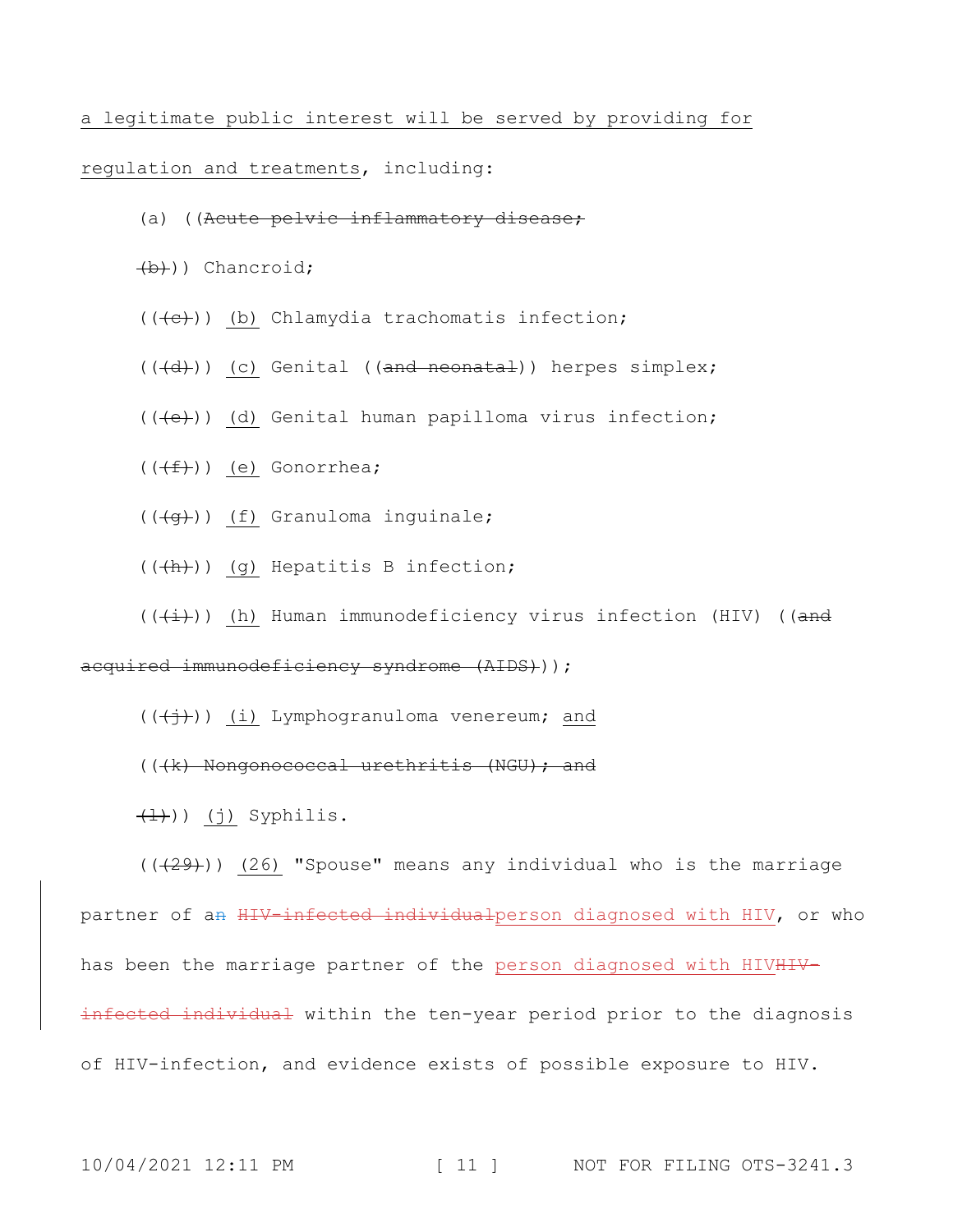$((+30))$  (27) "State health officer" means the person ((designated)) appointed by the secretary ((of the department)) under RCW 43.70.020 to serve as statewide health officer, or, in the absence of such designation, the ((person having primary responsibility for public health matters in the state)) secretary.

 $((+31))$  (28) "Suspected case" or "suspected to be infected" means the local health officer, in ((his or her)) their professional judgment, reasonably believes that infection with a particular infectious agent is likely based on signs and symptoms, laboratory evidence, or contact with an infected ((individual)) person, animal, or contaminated environment.

10/04/2021 12:11 PM [ 12 ] NOT FOR FILING OTS-3241.3 (((32))) (29) "Veterinarian" means ((an individual)) a person licensed under provisions of chapter 18.92 RCW((, veterinary medicine, surgery, and dentistry and practicing animal health care)). [Statutory Authority: RCW 70.24.380. WSR 18-23-056, § 246-100-011, filed 11/15/18, effective 12/16/18. Statutory Authority: RCW 70.24.130 and 2012 c 10. WSR 14-08-046, § 246-100-011, filed 3/27/14, effective 4/27/14. Statutory Authority: RCW 70.24.130 and 70.24.380. WSR 05-11- 110, § 246-100-011, filed 5/18/05, effective 6/18/05. Statutory Authority: RCW 43.20.050 (2)(d), 70.05.050 and 70.05.060. WSR 03-06- 003, § 246-100-011, filed 2/19/03, effective 2/19/03. Statutory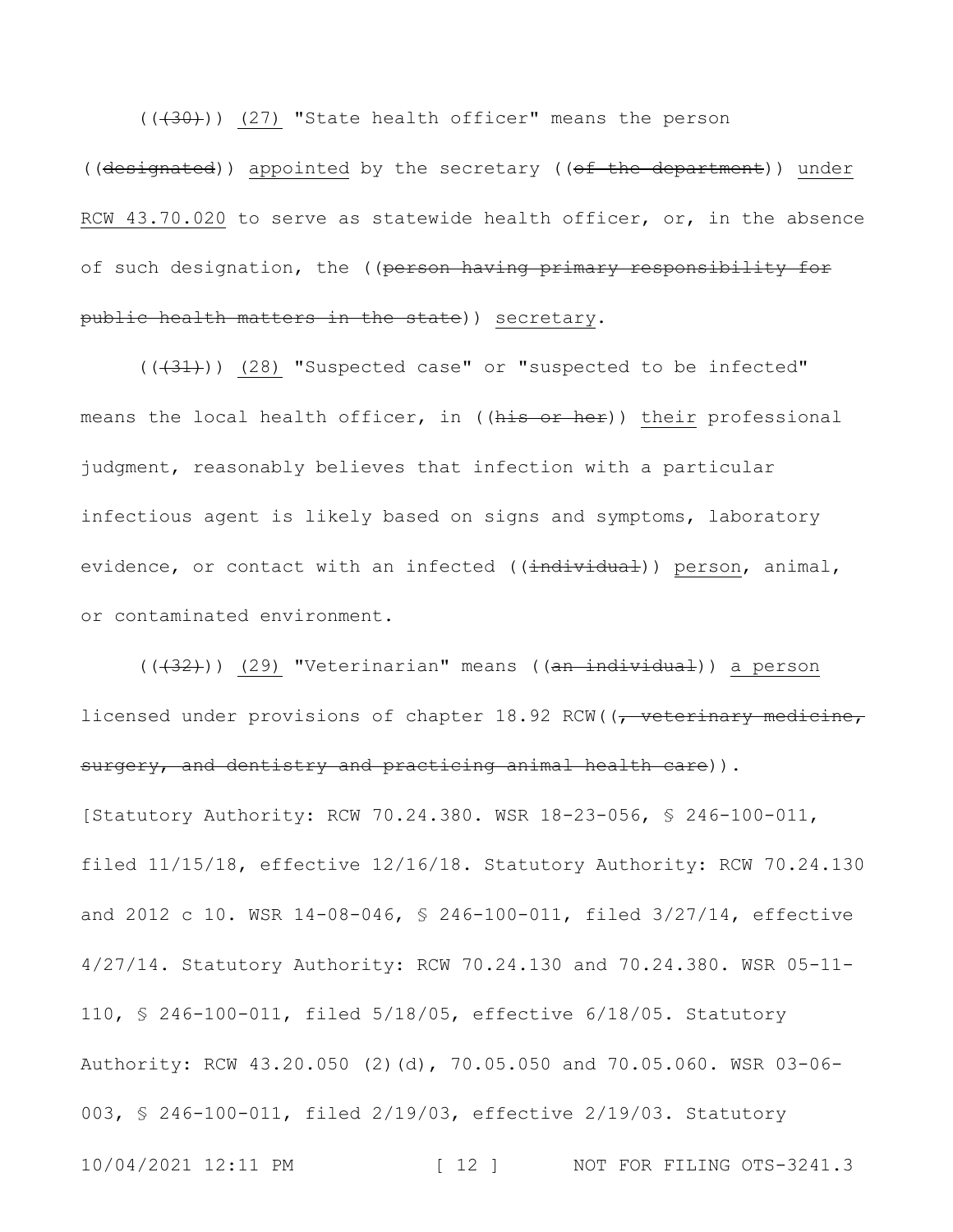Authority: RCW 43.20.050. WSR 00-23-120, § 246-100-011, filed 11/22/00, effective 12/23/00. Statutory Authority: RCW 70.24.022, [70.24].340 and Public Law 104-146. WSR 97-15-099, § 246-100-011, filed 7/21/97, effective 7/21/97. Statutory Authority: Chapter 70.24 RCW. WSR 93-08-036 (Order 354B), § 246-100-011, filed 4/1/93, effective 5/2/93. Statutory Authority: RCW 43.20.050 and 70.24.130. WSR 92-02-019 (Order 225B), § 246-100-011, filed 12/23/91, effective 1/23/92. Statutory Authority: RCW 43.20.050. WSR 91-02-051 (Order 124B), recodified as § 246-100-011, filed 12/27/90, effective 1/31/91. Statutory Authority: Chapter 70.24 RCW. WSR 89-07-095 (Order 325), § 248-100-011, filed 3/22/89; WSR 88-17-057 (Order 317), § 248-100-011, filed 8/17/88. Statutory Authority: RCW 43.20.050. WSR 88-07-063 (Order 308), § 248-100-011, filed 3/16/88; WSR 87-11-047 (Order 302), § 248-100-011, filed 5/19/87.]

AMENDATORY SECTION (Amending WSR 15-05-014, filed 2/6/15, effective 3/9/15)

## **WAC 246-100-021 Responsibilities and duties—Health care providers.** Every health care provider, as defined in chapter 246-100 WAC, shall: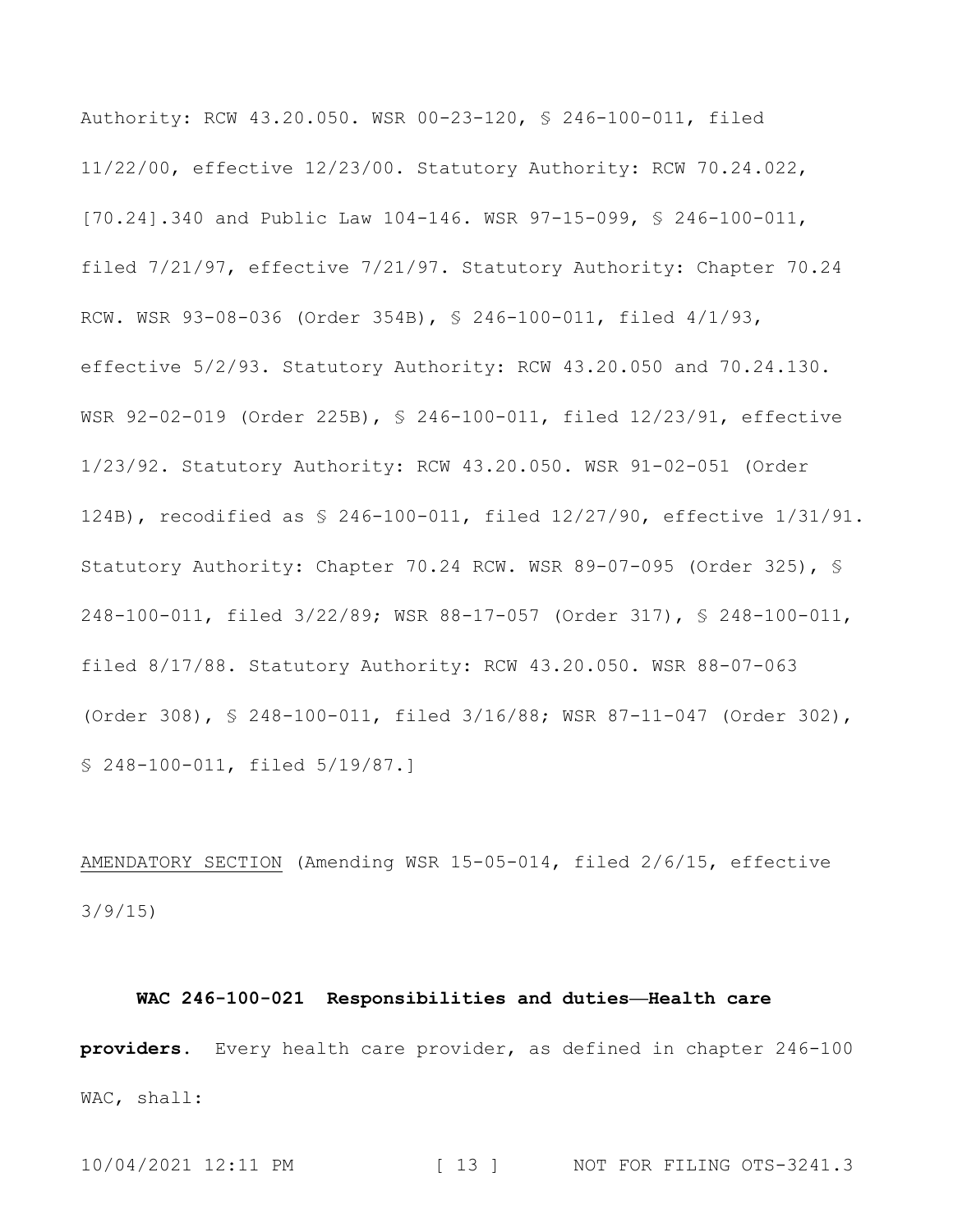(1) Provide adequate, culturally and linguistically appropriate, and understandable instruction in control measures designed to prevent the spread of disease to:

(a) Each patient with a communicable disease under theirhis or her care; and

(b) Others as appropriate to prevent spread of disease.

(2) Cooperate with public health authorities during investigation of:

(a) Circumstances of a case or suspected case of a notifiable condition or other communicable disease; and

(b) An outbreak or suspected outbreak of illness.

(3) Comply with requirements in WAC 246-100-206, 246-100-211, and chapter 246-101 WAC.

(((3))) (4) Use protocols established in the *Control of Communicable Diseases Manual*, 20th edition, published by the American Public Health Association, when treating wounds caused by animal bites. A copy of this publication is available for review at the department and at each local health ((department)) jurisdiction.

10/04/2021 12:11 PM [ 14 ] NOT FOR FILING OTS-3241.3 (5) If ceonducting anonymous HIV testing do so consistent with the provisions of this chapter and, in accordance with chapter 246-101 WAC, report the identity of persons tested to the state or local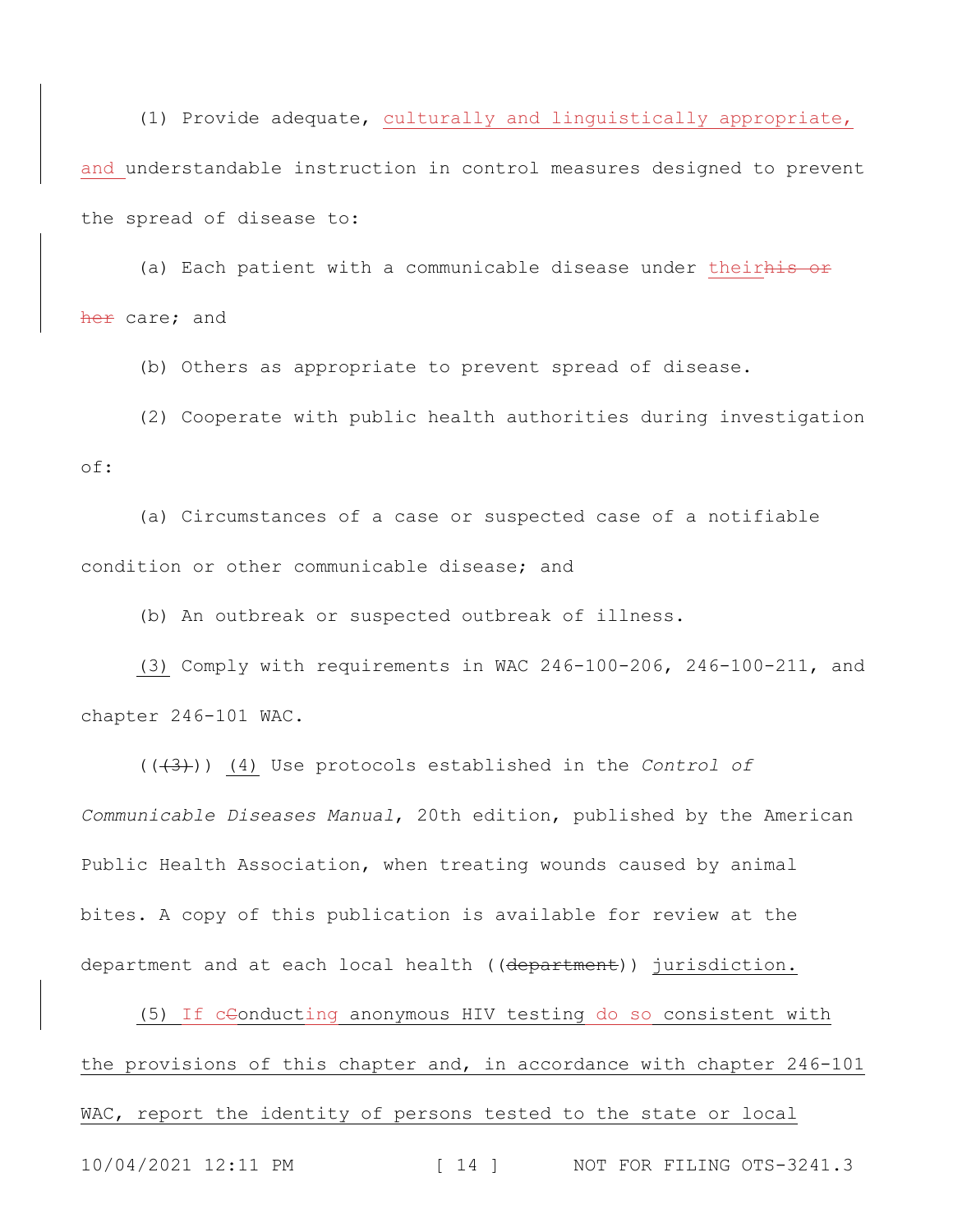public health officer if they have tested positive and received HIV health care or treatment services.

[Statutory Authority: RCW 43.20.050. WSR 15-05-014, § 246-100-021, filed 2/6/15, effective 3/9/15; WSR 00-23-120, § 246-100-021, filed 11/22/00, effective 12/23/00. Statutory Authority: RCW 43.20.050, 70.24.130 and 70.104.055. WSR 92-02-019 (Order 225B), § 246-100-021, filed 12/23/91, effective 1/23/92. Statutory Authority: RCW 43.20.050. WSR 91-02-051 (Order 124B), recodified as § 246-100-021, filed 12/27/90, effective 1/31/91. Statutory Authority: Chapter 70.104 RCW. WSR 90-10-036 (Order 049), § 248-100-021, filed 4/26/90, effective 5/27/90. Statutory Authority: RCW 43.20.050. WSR 87-11-047 (Order 302), § 248-100-021, filed 5/19/87.]

AMENDATORY SECTION (Amending WSR 15-05-014, filed 2/6/15, effective 3/9/15)

### **WAC 246-100-036 Responsibilities and duties—Local health**

**officers.** (1) The local health officer shall establish, in consultation with local health care providers, health facilities, emergency management personnel, law enforcement agencies, and any other entity ((he or she)) they deem( $(\epsilon)$ ) necessary, plans, policies,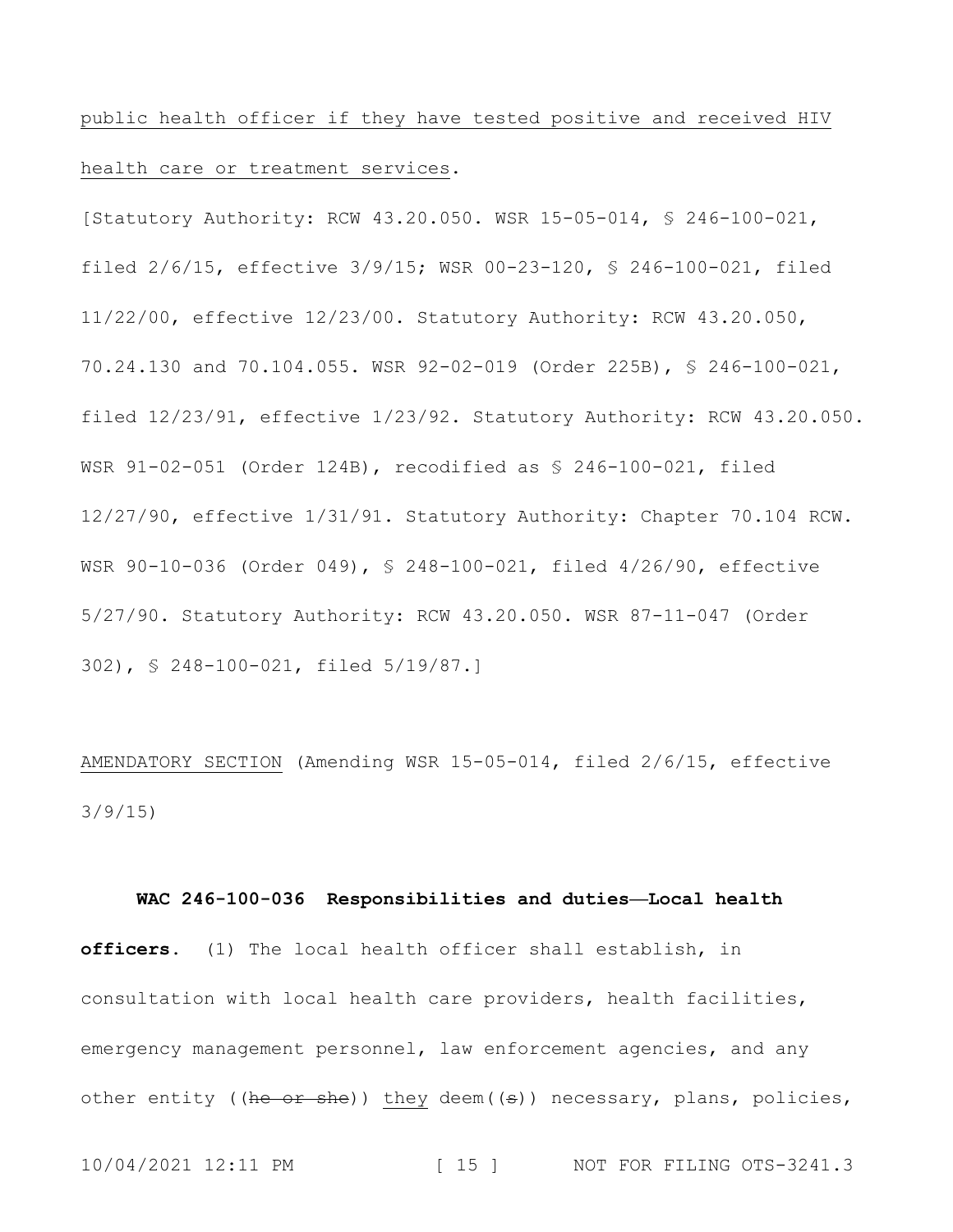and procedures for instituting emergency measures necessary to prevent the spread of communicable disease or contamination.

(2) Local health officers shall:

(a) Notify health care providers within the local health ((district)) jurisdiction regarding requirements in this chapter;

(b) Ensure anonymous HIV testing is reasonably available;

(c) Make HIV testing, ((AIDS counseling, and pretest and post-

test counseling,)) as defined in this chapter, available for voluntary, mandatory, and anonymous testing ((and counseling as required by RCW  $70.24.400$ ));

(d) Make information on anonymous HIV testing ( $\sqrt{A\text{HDS}}$  counseling, and pretest and post-test counseling, as described under WAC 246-100- 208 and 246-100-209,)) available;

(e) Use identifying information on ((HIV-infected individuals)) persons diagnosed with HIV provided according to chapter 246-101 WAC only:

(i) For purposes of contacting the ((HIV-positive individual)) person diagnosed with HIV to provide test results ((and post-test counseling)); or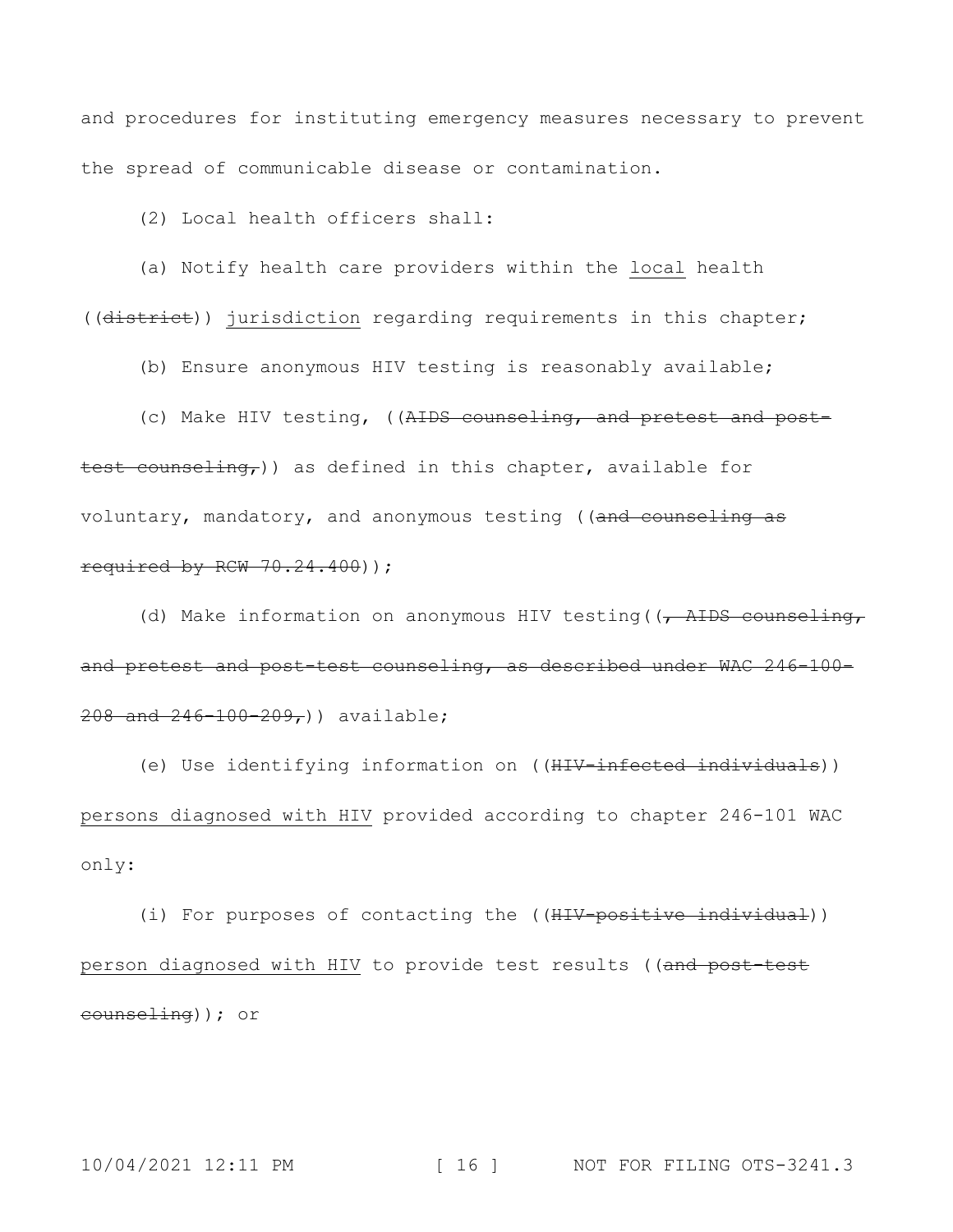(ii) To contact persons who may have experienced ((substantial)) exposure, including persons identified as sex ((and)) or injection equipment-sharing partners  $(\tau)$ ) and spouses; or

(iii) To link with other name-based public health disease registries when doing so will improve ability to provide needed social and health care services ((and counseling)) and disease prevention ( $\leftrightarrow$ and

(f) Destroy documentation of referral information established in WAC 246-100-072 and this subsection containing identities and identifying information on HIV-infected individuals and at-risk partners of those individuals immediately after notifying partners or within three months, whichever occurs first)), if the identity or identifying information of the persons living with HIV is not disclosed outside of the local health jurisdiction.

10/04/2021 12:11 PM [ 17 ] NOT FOR FILING OTS-3241.3 (3) Local health officers shall, when necessary, conduct investigations and institute disease control and contamination control measures, including medical examination, testing, counseling, treatment, vaccination, decontamination of persons or animals, isolation, quarantine, vector control, condemnation of food supplies, and inspection and closure of facilities, consistent with those indicated in the *Control of Communicable Diseases Manual*, 20th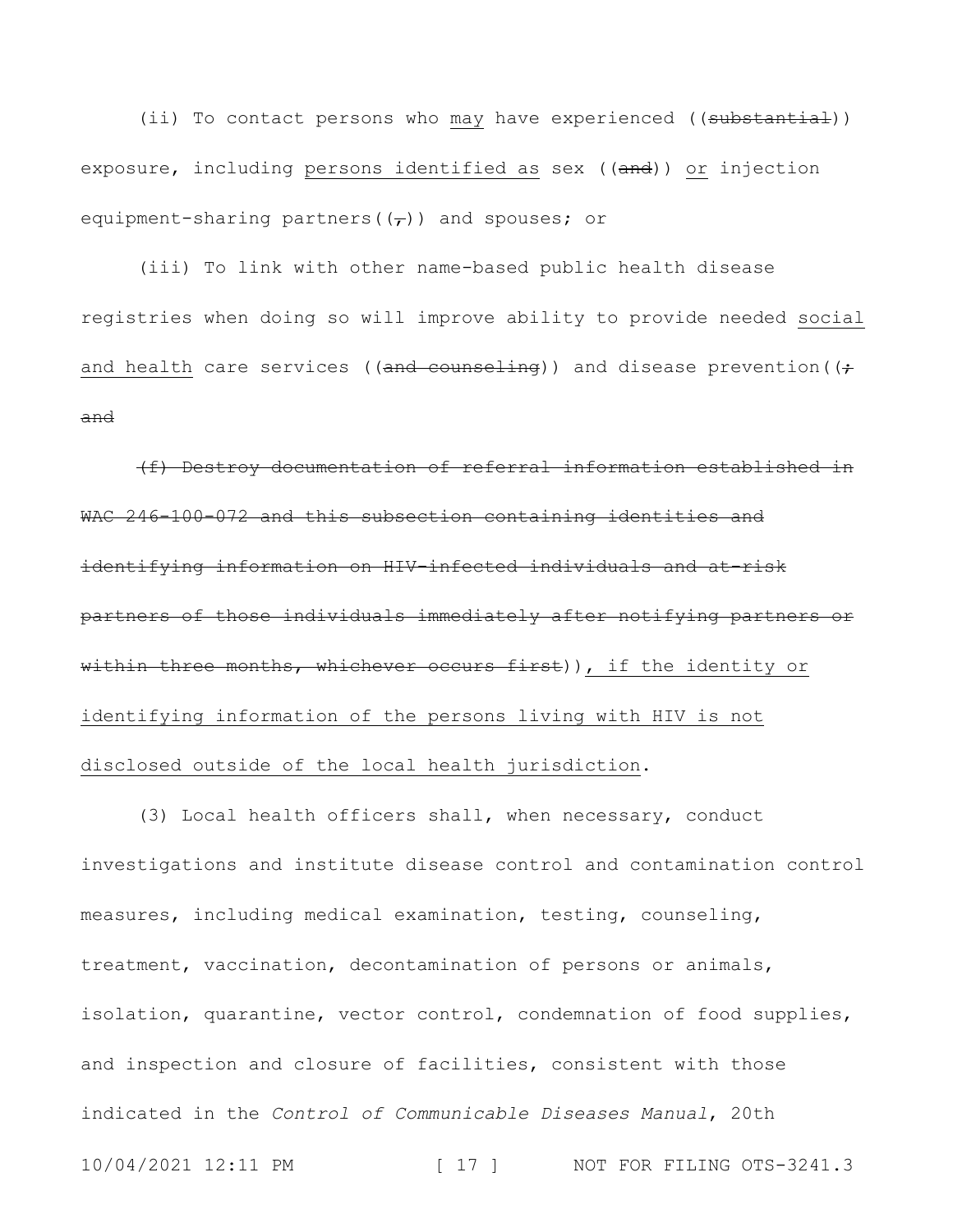edition, published by the American Public Health Association, or other measures ((he or she)) they deem((s)) necessary based on ((his or her)) their professional judgment, current standards of practice, and the best available medical and scientific information.

(4) A local health ((department)) jurisdiction should seek agreements as necessary with tribal governments  $(\tau)$ ) and with federal authorities (( $\theta$ ), with state agencies (( $\theta$ <sup>2</sup>)), and institutions of higher education that empower the local health officer to conduct investigations and institute control measures in accordance with WAC 246-100-040 on tribal lands, federal enclaves and military bases, and the campuses of state institutions. State institutions include, but are not limited to, state-operated: Gcolleges and universities, schools, hospitals, prisons, group homes, juvenile ((detention centers, institutions for juvenile delinquents)) rehabilitation facilities, and residential habilitation centers.

10/04/2021 12:11 PM [ 18 ] NOT FOR FILING OTS-3241.3 [Statutory Authority: RCW 43.20.050. WSR 15-05-014, § 246-100-036, filed 2/6/15, effective 3/9/15; WSR 03-17-022, § 246-100-036, filed 8/13/03, effective 9/13/03. Statutory Authority: RCW 43.20.050 (2)(d), 70.05.050, and 70.05.060. WSR 03-05-048, § 246-100-036, filed 2/13/03, effective 2/13/03. Statutory Authority: RCW 43.20.050. WSR 00-23-120, § 246-100-036, filed 11/22/00, effective 12/23/00. Statutory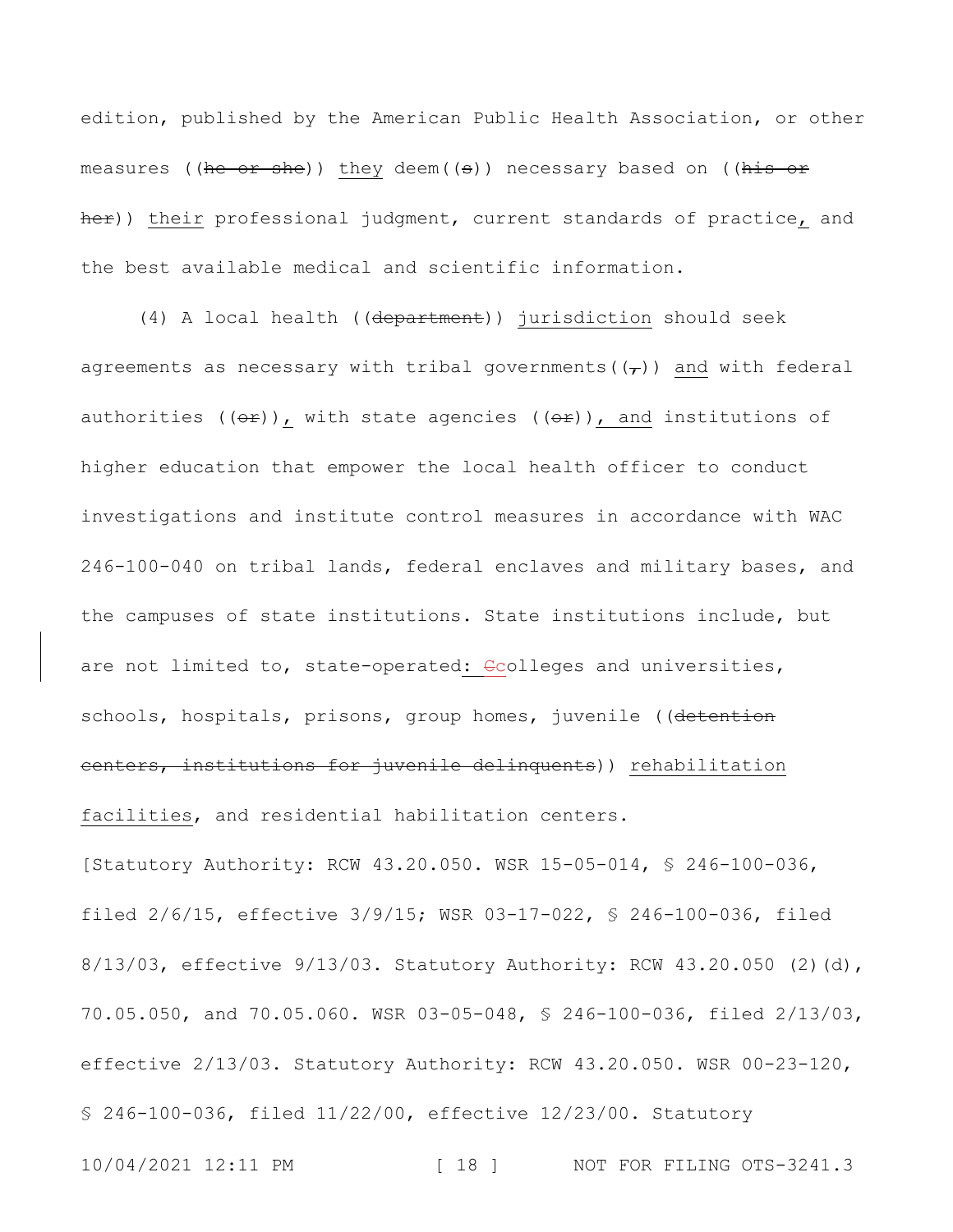Authority: RCW 70.24.125 and 70.24.130. WSR 99-17-077, § 246-100-036, filed 8/13/99, effective 9/1/99. Statutory Authority: RCW 70.24.022, [70.24].340 and Public Law 104-146. WSR 97-15-099, § 246-100-036, filed 7/21/97, effective 7/21/97. Statutory Authority: RCW 43.20.050 and 70.24.130. WSR 92-02-019 (Order 225B), § 246-100-036, filed 12/23/91, effective 1/23/92. Statutory Authority: RCW 43.20.050. WSR 91-02-051 (Order 124B), recodified as § 246-100-036, filed 12/27/90, effective 1/31/91. Statutory Authority: Chapter 70.24 RCW. WSR 89-02- 008 (Order 324), § 248-100-036, filed 12/27/88. Statutory Authority: RCW 43.20.050. WSR 88-07-063 (Order 308), § 248-100-036, filed 3/16/88.]

AMENDATORY SECTION (Amending WSR 03-05-048, filed 2/13/03, effective 2/13/03)

**WAC 246-100-070 Enforcement of local health officer orders.** (1) An order issued by a local health officer in accordance with this chapter shall constitute the duly authorized application of lawful rules adopted by the ((state)) board ((of health)) and must be enforced by all police officers, sheriffs, constables, and all other officers and employees of any political subdivisions within the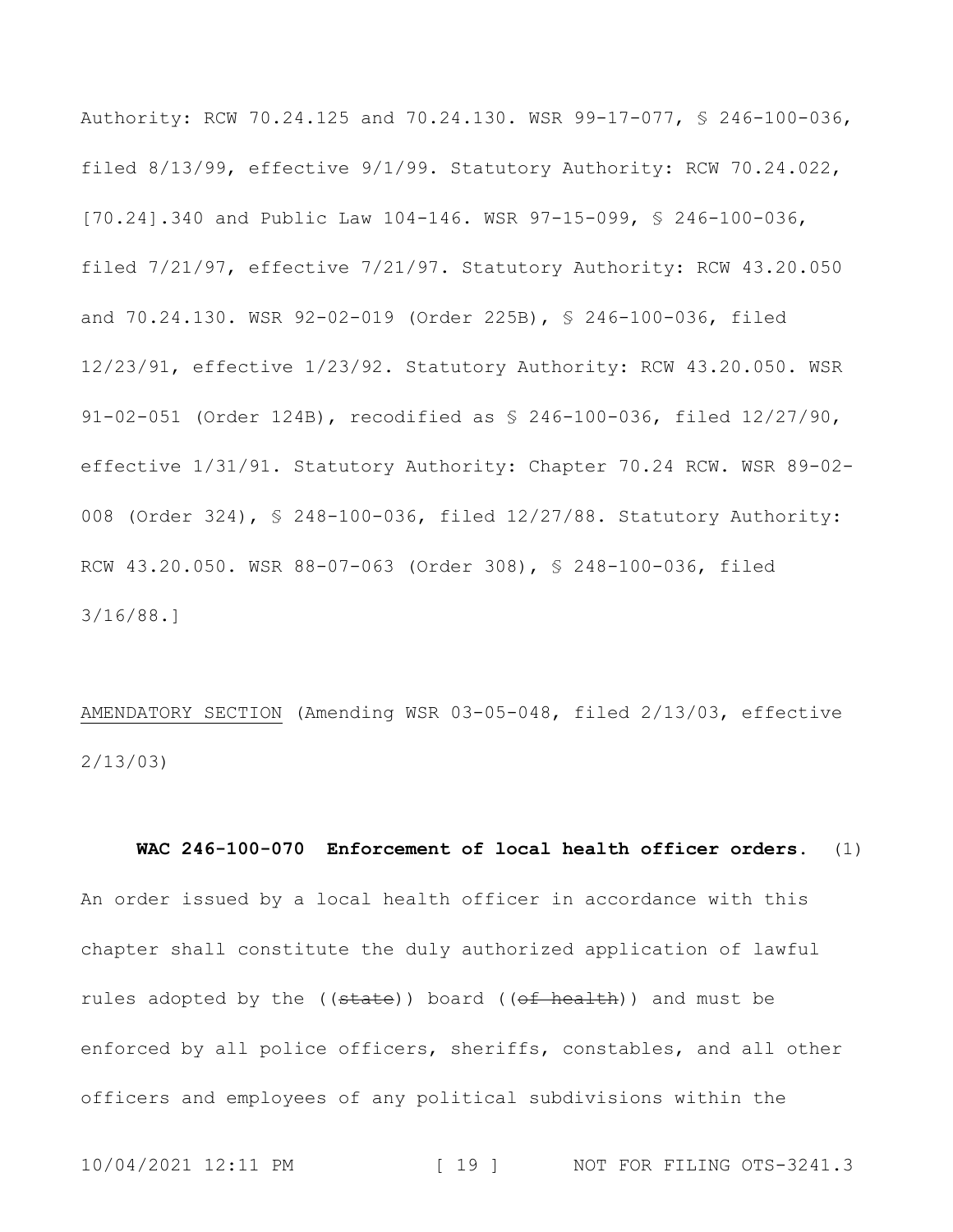jurisdiction of the health department in accordance with RCW 43.20.050.

(2) Any person who  $((shall))$  violates any of the provisions of this chapter or any lawful rule adopted by the board ((shall be)) is deemed quilty of a misdemeanor punishable ((as provided)) under RCW  $((43.20.050))$  70.05.120.

(3) Any person who ((shall)) fails or refuses to obey any lawful order issued by any local health officer ((shall be)) is deemed guilty of a misdemeanor punishable ((<del>as provided</del>)) under RCW 70.05.120.

(4) Any person who violates or fails to comply with a health order issued under RCW 70.24.024 to a person with a sexually transmitted disease who is engaging in behaviors endangering the public health is guilty of a gross misdemeanor as described in RCW 70.24.025.

[Statutory Authority: RCW 43.20.050 (2)(d), 70.05.050, and 70.05.060. WSR 03-05-048, § 246-100-070, filed 2/13/03, effective 2/13/03.]

AMENDATORY SECTION (Amending WSR 10-01-082, filed 12/15/09, effective 1/15/10)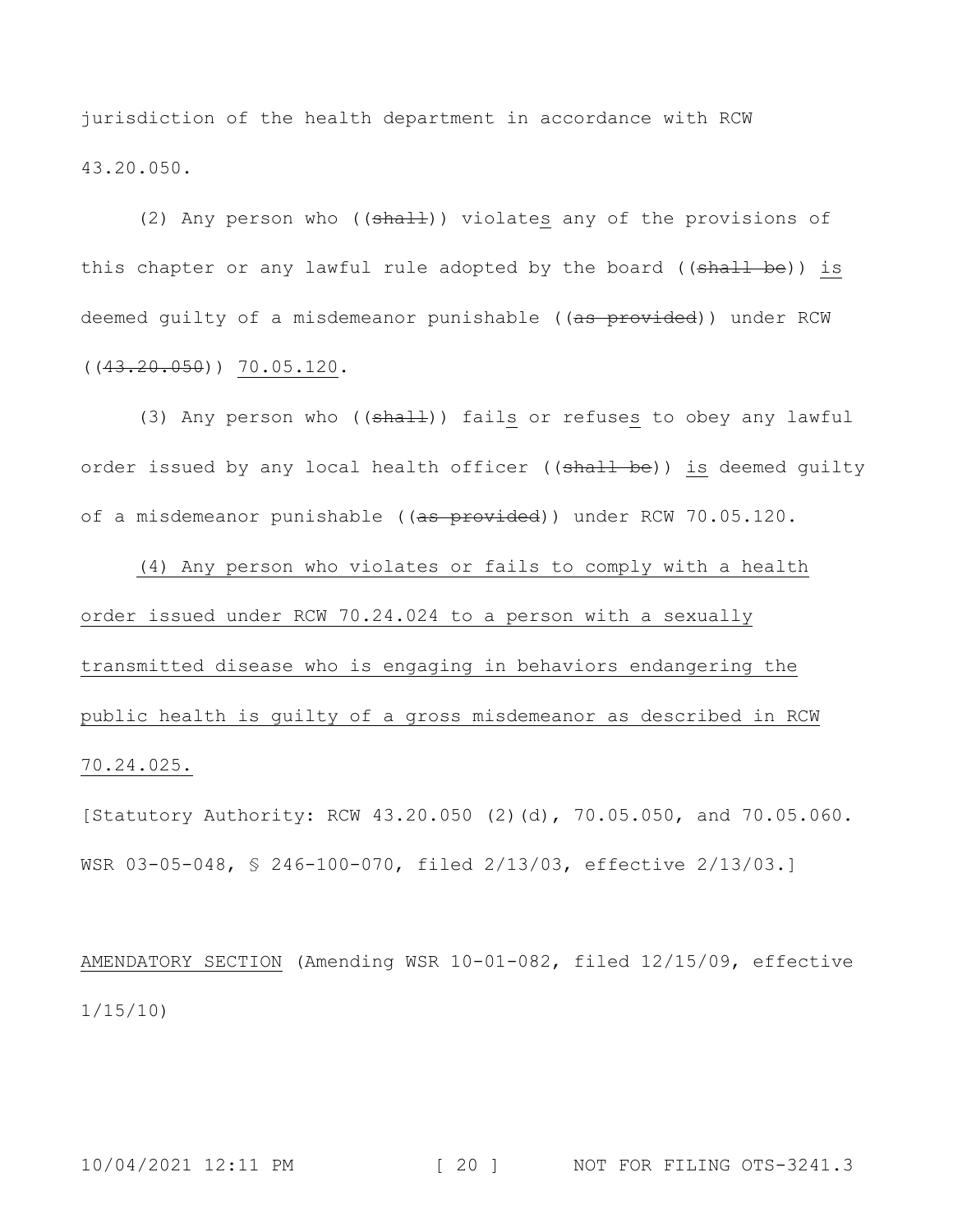**WAC 246-100-072 Rules for notification of partners at risk of human immunodeficiency virus (HIV)** ((**infection**))**.** (1) A local health officer or authorized representative shall:

(a) Within three working days of receipt of a report of a previously unreported case of HIV infection, attempt to contact or obtain information from the principal health care provider to:

(i) Seek input on the best means of conducting a case investigation including partner notification; and

(ii) If appropriate, request that the provider contact the ((HIVinfected)) person living with HIV as required in subsection (2) of this section.

(b) Contact the ((HIV-infected)) person diagnosed with HIV to:

(i) ((Provide post-test counseling as described under WAC 246- 100-209;

 $(iii)$ ) Discuss the need to notify sex or injection equipmentsharing partners, including spouses, that they may have been exposed to ((and infected with)) HIV and that they should seek HIV testing; and

 $((\overrightarrow{+i\text{+}}))$  (ii) Offer assistance with partner notification as appropriate.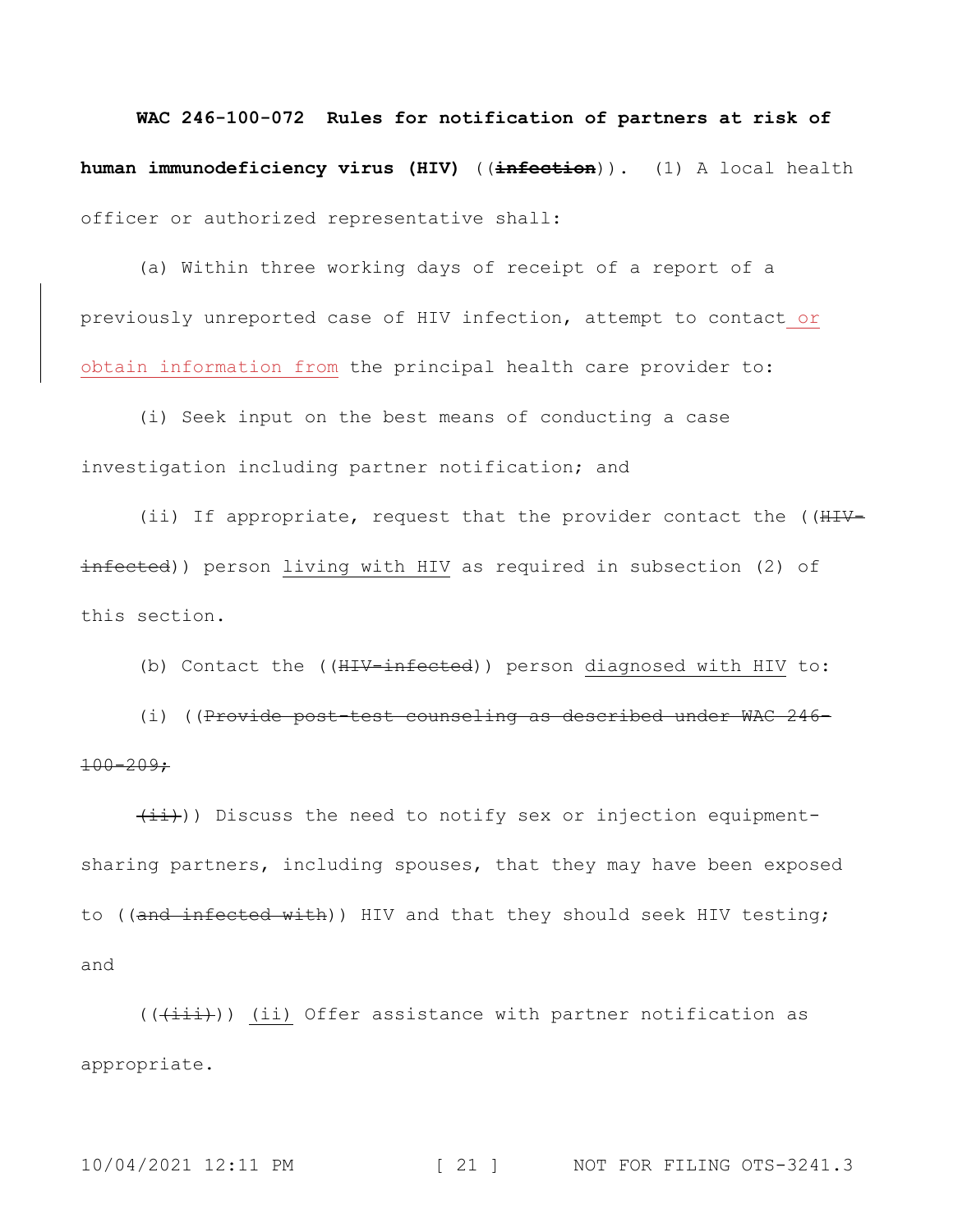(c) Unless the health officer or designated representative determines partner notification is not needed or the ((HIV-infected)) person living with HIV refuses assistance with partner notification, assist with notifying partners in accordance with the "*Recommendations for Partner Services Programs for HIV Infection, Syphilis, Gonorrhea, and Chlamydial Infection*" as published by the Centers for Disease Control and Prevention, October 2008.

(2) If the local health officer or designated representative informs the principal health care provider that ((he or she)) they intend( $(\theta)$ ) to conduct a partner notification case investigation, the principal health care provider shall attempt to inform the ((HIVinfected)) person living with HIV that the local health officer or authorized representative will contact the ((HIV-infected)) person living with HIV for the purpose of providing assistance with the notification of partners.

(3) A health care provider ( $(\text{shall})$ ) may not disclose the identity of ((an HIV-infected individual)) a person living with HIV or the identity of sex ((and)) or injection equipment-sharing partners, including spouses, at risk of HIV infection, except as authorized in RCW ((70.24.105)) 70.02.220 or in this section.

10/04/2021 12:11 PM [ 22 ] NOT FOR FILING OTS-3241.3 (4) Local health officers and authorized representatives shall( $($ :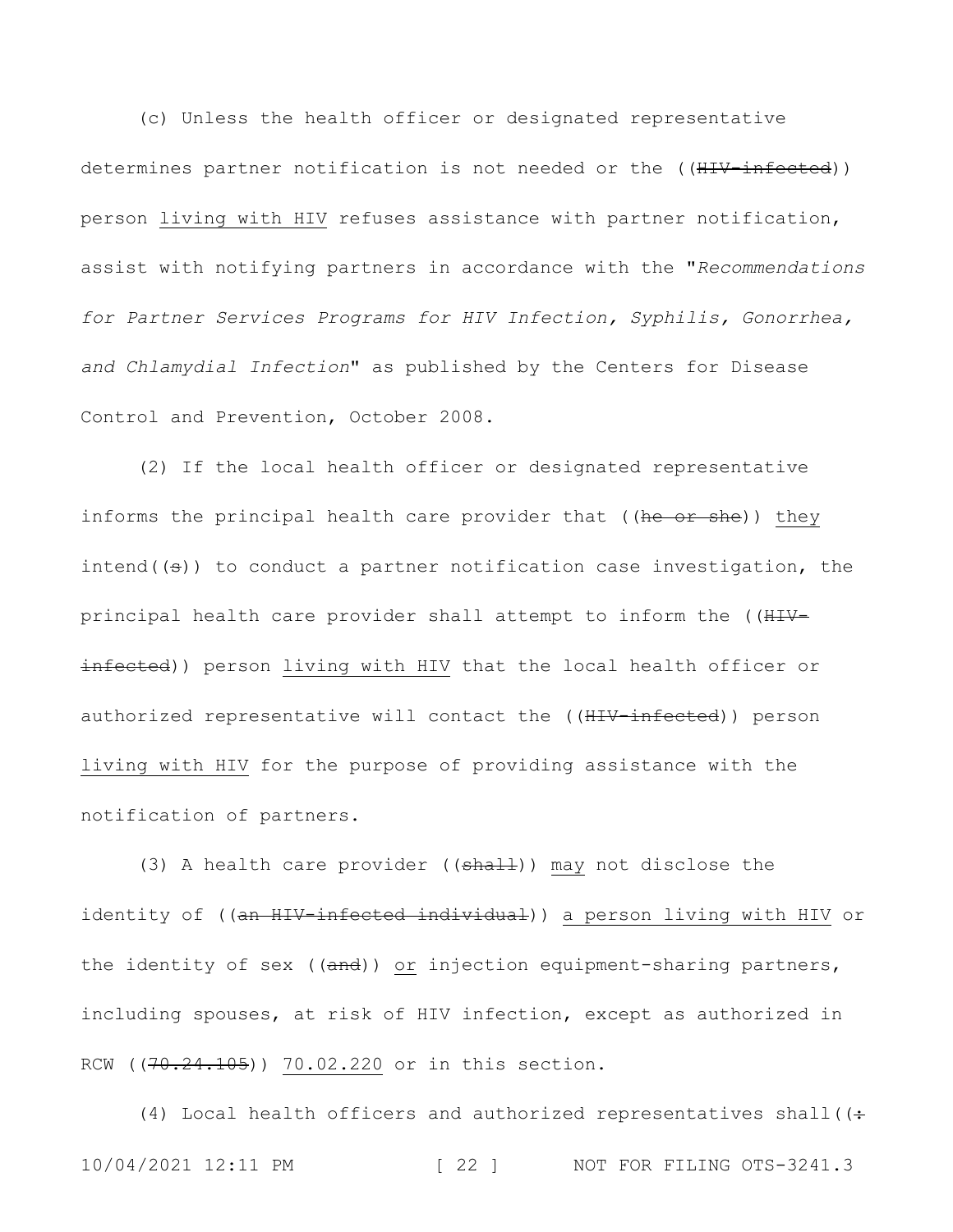(a))) use identifying information, according to this section, on ((HIV-infected individuals)) persons living with HIV only to:

 $((+i))$  (a) Contact the ((HIV-infected individual to provide post-test counseling and)) person living with HIV to refer, as appropriate,  $((\text{referral}))$  to medical care, or to contact sex  $((\text{and}))$ or injection equipment-sharing partners, including spouses; or

 $((\overrightarrow{+i})$ ) (b) Carry out an investigation of ((conduct endangering)) behavior that endangers the public health or of behaviors presenting an imminent danger to the public health pursuant to RCW 70.24.022 or 70.24.024( $(-$ and

(b) Destroy documentation of referral information established under this subsection, containing identities and identifying information on the HIV-infected individual and at-risk partners of that individual, immediately after notifying partners or within three months of the date information was received, whichever occurs first, unless such documentation is being used in an active investigation of conduct endangering the public health or of behaviors presenting an imminent danger to the public health pursuant to RCW 70.24.022 or  $70.24.024)$ ).

10/04/2021 12:11 PM [ 23 ] NOT FOR FILING OTS-3241.3 (5) A health care provider may consult with the local health officer or an authorized representative about ((an HIV-infected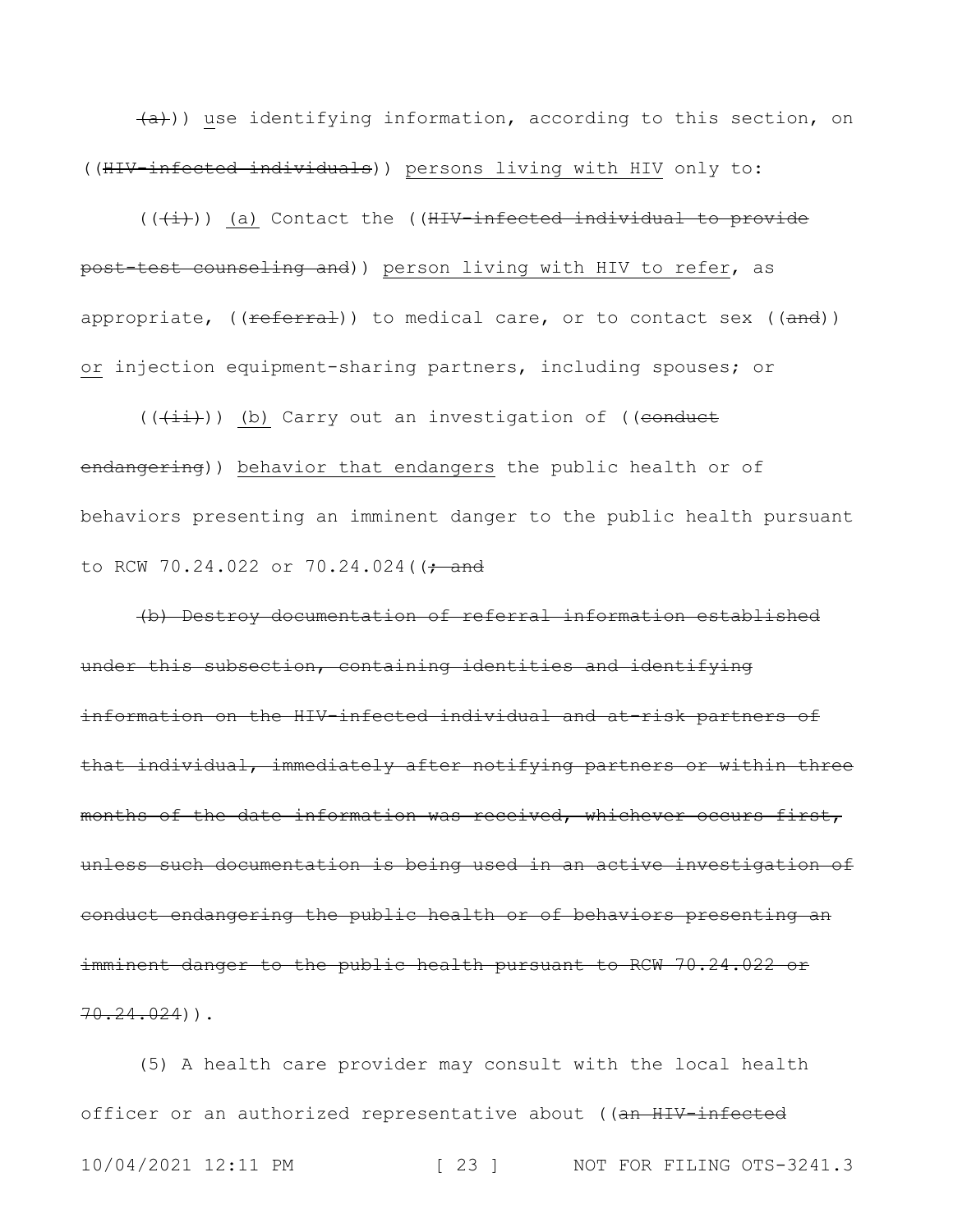individual)) a person living with HIV and the need for notification of persons identified as sex or injection equipment-sharing partners at any time.

[Statutory Authority: RCW 70.24.130. WSR 10-01-082, § 246-100-072, filed 12/15/09, effective 1/15/10. Statutory Authority: RCW 70.24.130 and 70.24.380. WSR 05-11-110, § 246-100-072, filed 5/18/05, effective 6/18/05. Statutory Authority: RCW 70.24.125 and 70.24.130. WSR 99-17- 077, § 246-100-072, filed 8/13/99, effective 9/1/99. Statutory Authority: RCW 70.24.022, [70.24].340 and Public Law 104-146. WSR 97- 15-099, § 246-100-072, filed 7/21/97, effective 7/21/97. Statutory Authority: RCW 43.20.050 and 70.24.130. WSR 92-02-019 (Order 225B), § 246-100-072, filed 12/23/91, effective 1/23/92. Statutory Authority: RCW 43.20.050. WSR 91-02-051 (Order 124B), recodified as § 246-100- 072, filed 12/27/90, effective 1/31/91. Statutory Authority: Chapter 70.24 RCW. WSR 89-02-008 (Order 324), § 248-100-072, filed 12/27/88.]

AMENDATORY SECTION (Amending WSR 09-22-097, filed 11/4/09, effective 12/5/09)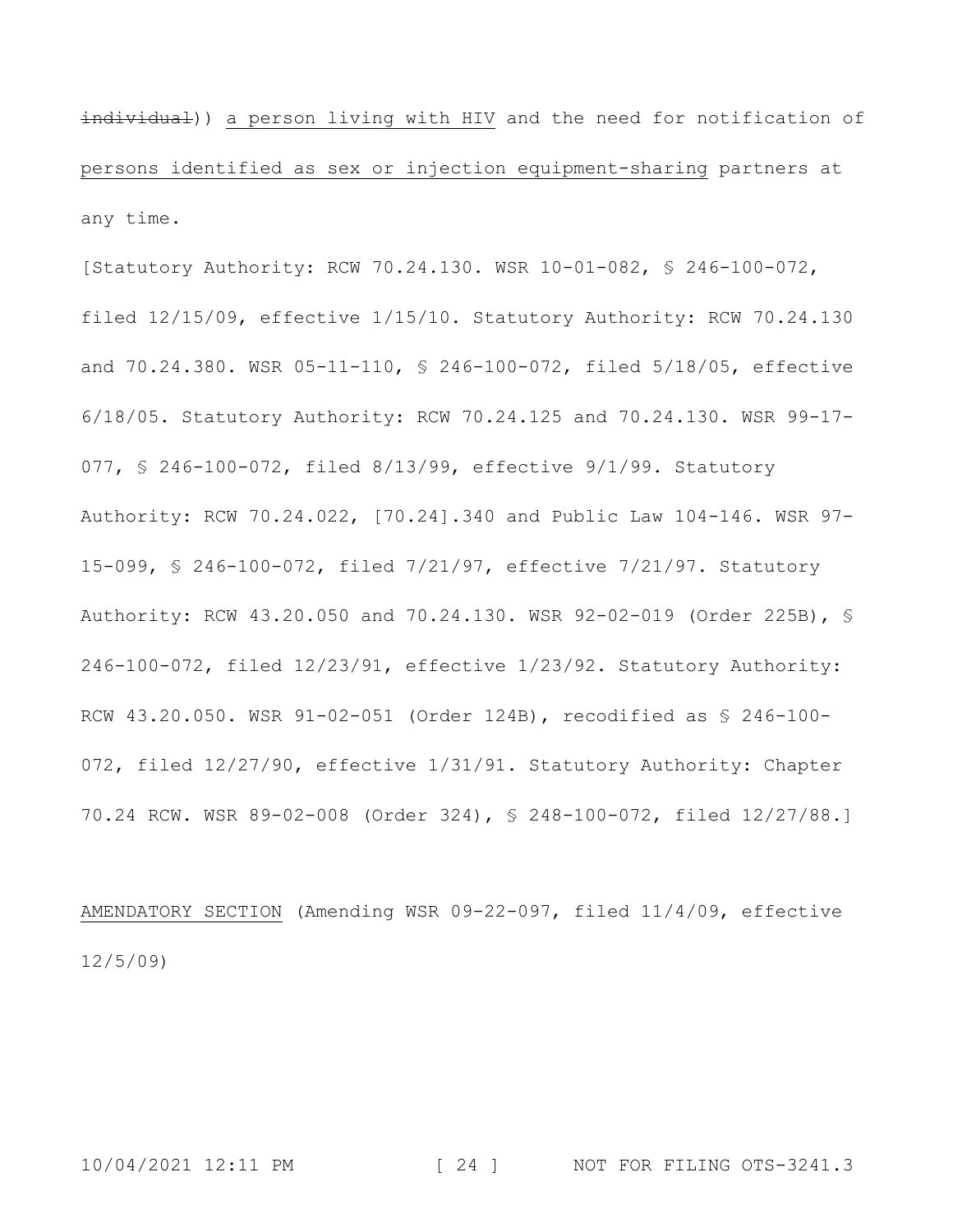**WAC 246-100-202** ((**Special diseases—**))**Sexually transmitted**  ((**diseases**)) **infections—Duties and authorities.** (1) Health care providers shall:

(a) Report each case of notifiable sexually transmitted ((disease)) infection as required in chapter 246-101 WAC; ((and))

(b) At each medical encounter, when providing treatment for an infectious sexually transmitted ((disease)) infection, provide ((instruction)) education, appropriate to each patient regarding:

(i) Communicability of the disease; ((and))

(ii) ((Requirements to refrain from acts)) Activities that may transmit the disease to another; and

(iii) Prevention methods, including practical means to prevent transmission.((and))

(c) Ensure completion of a prenatal serologic test for syphilis in each pregnant woman pursuant to RCW 70.24.090 including:

(i) Submitting a blood sample for syphilis to a laboratory approved to perform prenatal serologic tests for syphilis, as required in RCW 70.24.090, at the time of the first prenatal visit; and((and))

(ii) Deciding whether or not to omit the serologic test for syphilis if the test was performed elsewhere during the current pregnancy. $\div$  ((and))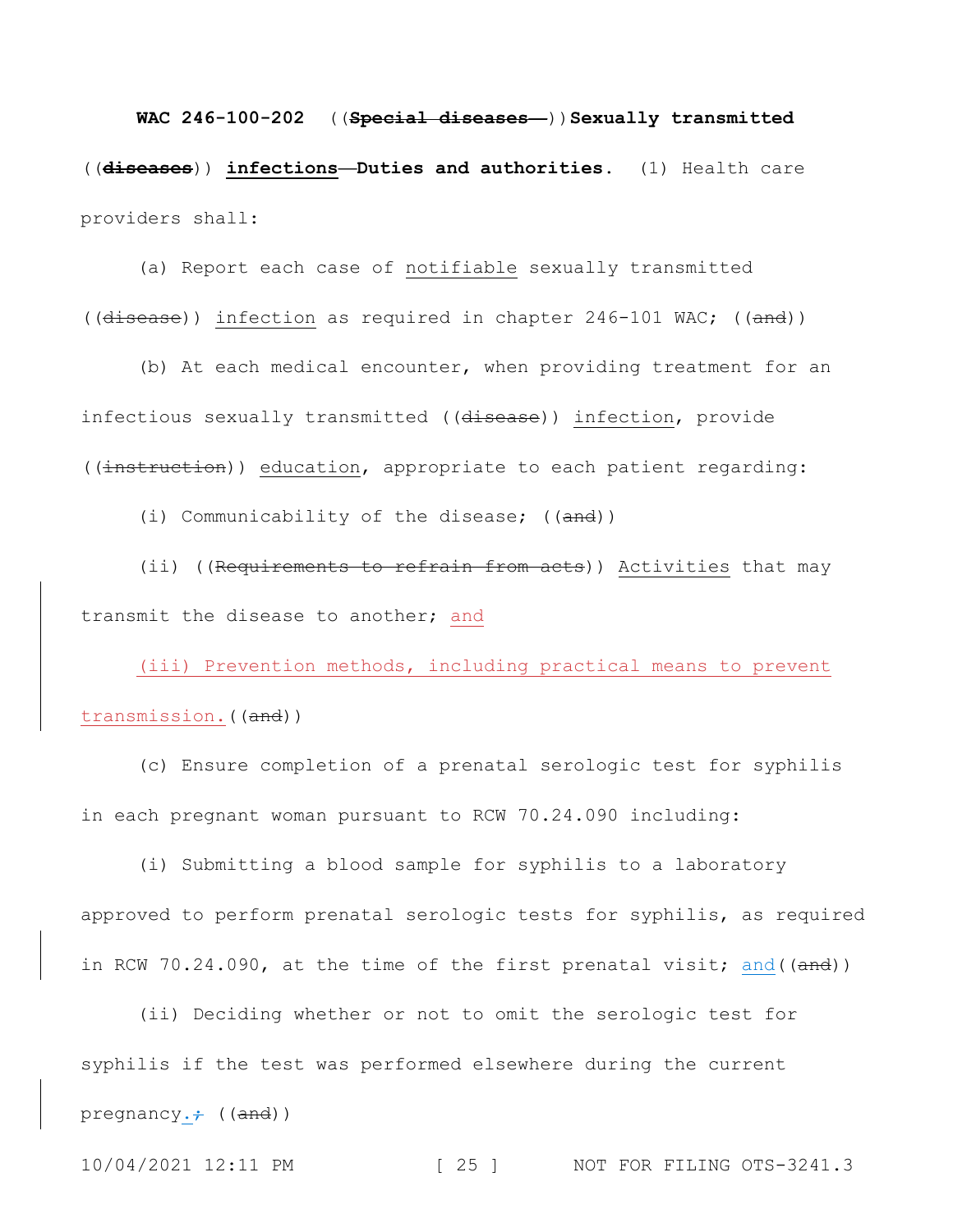(d) When diagnosing or caring for a patient with gonococcal or chlamydial ophthalmia neonatorum, reporting the case to the local health officer or local health ((department)) jurisdiction in accordance with the provisions of chapter 246-101 WAC; and

(e) Instill a prophylactic ophthalmic agent into both eyes of the newborn as prophylaxis against ophthalmia neonatorum up to two hours after the delivery, whether the delivery occurred vaginally or by cesarean section. Acceptable ophthalmic prophylactic agents are application of erythromycin ((or tetracycline)) consistent with the "*Sexually Transmitted Diseases Treatment Guidelines*" as published by the Centers for Disease Control and Prevention, 2015. In the event the U.S. Food and Drug Administration declares a shortage of ((these)) this prophylactic ophthalmic agent  $((s))$ , health care providers may substitute alternative prophylactic ophthalmic agents recommended by the Centers for Disease Control and Prevention. If the newborn's parent(s) or legal guardian refuses this procedure, the health care provider will document the refusal in the newborn's medical record.

(2) Laboratories, health care providers, and other persons shall deny issuance of a certificate or statement implying ((an individual)) a person is free from sexually transmitted ((disease)) infection.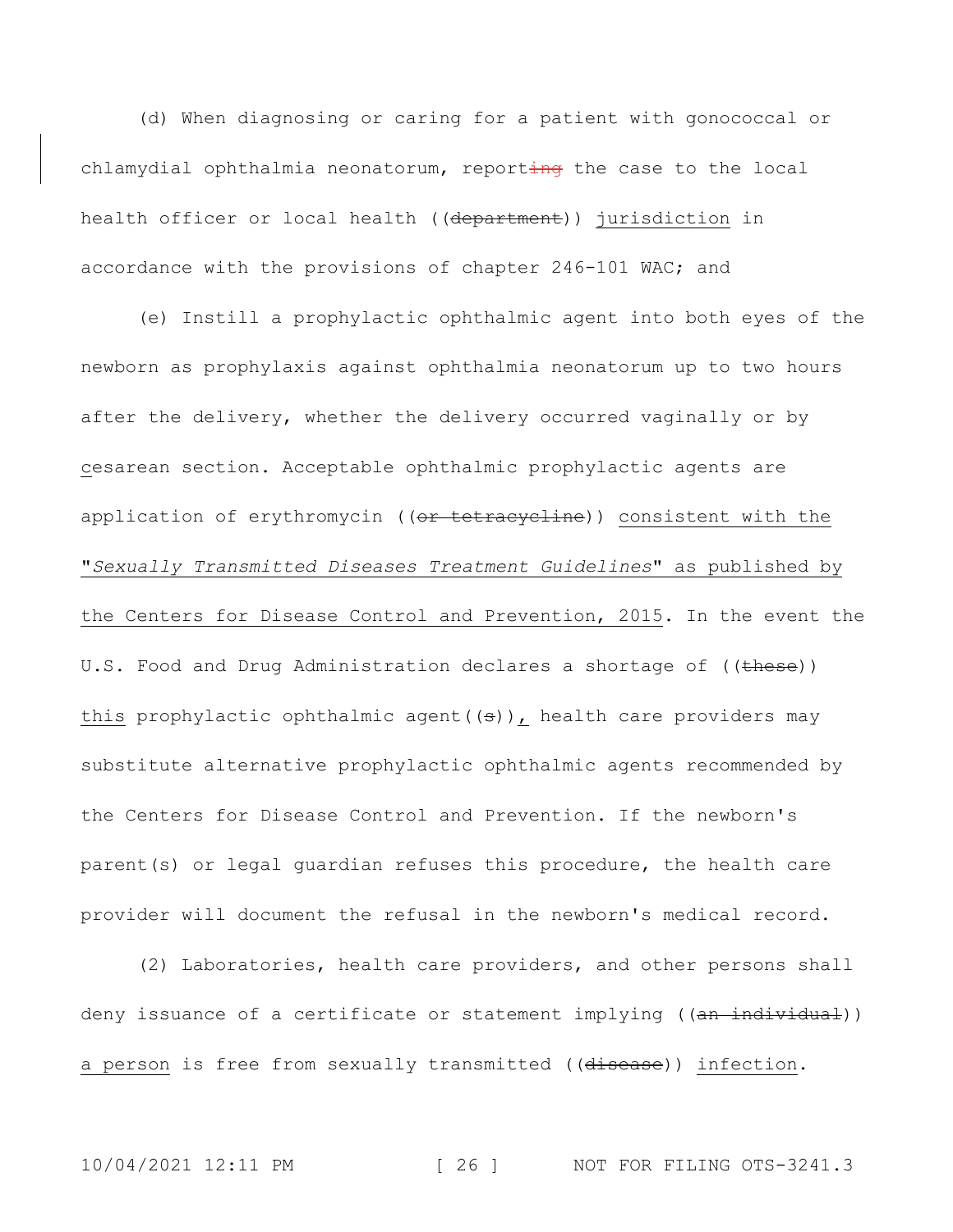(3) State and local health officers or their authorized representatives ((shall have authority to)) may conduct or cause to be conducted an interview and investigation of persons infected or reasonably believed to be infected with a sexually transmitted ((disease.)) infection when:

(a) ((For the purpose of this section, "reasonable belief" and "reasonably believed" shall mean a health officer's belief based upon a credible report from an identifiable individual indicating another person is likely to have a sexually transmitted disease (STD) or to have been exposed to a STD;

 $(\overline{b})$ ) (i) They know or have reason to believe that a person in their jurisdiction has an STI and is engaging in specified behavior that endangers the public health; and

(ii) The basis for the health officer's investigation is the officer's direct medical knowledge or reliable testimony of another who is in a position to have direct knowledge of the person's behavior.

(b) In conducting the investigation, the health officer shall evaluate the allegations, as well as the reliability and credibility of any person or persons who provided information related to the specified behavior that endangers the public health.

10/04/2021 12:11 PM [ 27 ] NOT FOR FILING OTS-3241.3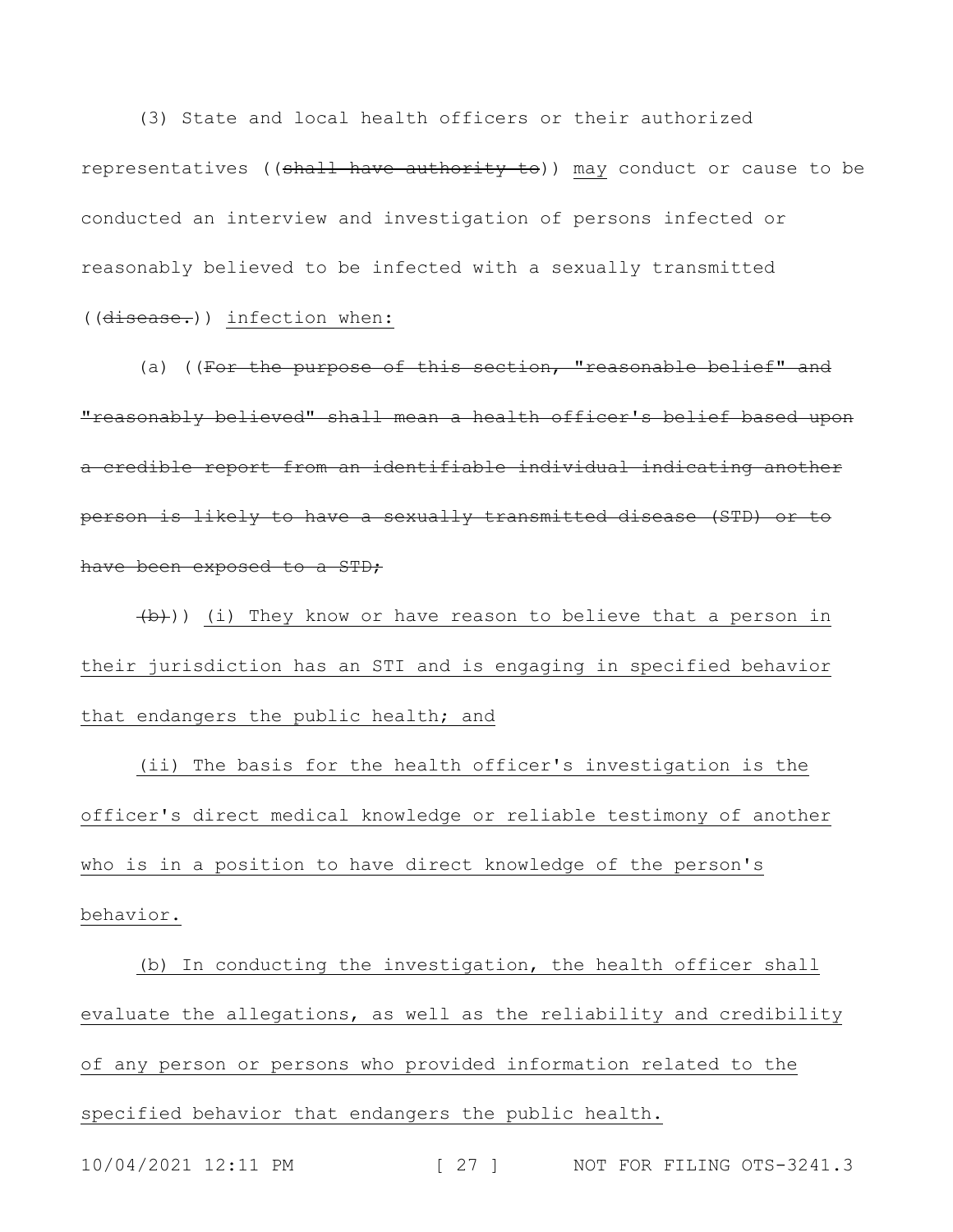(c) Investigations shall be conducted using procedures and measures described in WAC 246-100-036( $(\frac{4}{4})$ ).

(4) Local health officers, health care providers, and others shall comply with the provisions in chapter 70.24 RCW, in addition to requirements in chapters 246-100 and 246-101 WAC.

(5) Any person who violates a rule adopted by the board for the control and treatment of a sexually transmitted ((disease)) infection is subject to penalty under RCW 70.24.080.

[Statutory Authority: RCW 70.24.130. WSR 09-22-097, § 246-100-202, filed 11/4/09, effective 12/5/09. Statutory Authority: RCW 70.24.130 and 70.24.380. WSR 05-11-110, § 246-100-202, filed 5/18/05, effective 6/18/05.]

AMENDATORY SECTION (Amending WSR 14-08-046, filed 3/27/14, effective 4/27/14)

**WAC 246-100-203** ((**Special diseases—**))**Sexually transmitted**  ((**diseases**)) **infections—Health officer orders.** (1) A When a state or local health officer within ((his or her)) their jurisdiction, concludes an investigation and determines that a person has an STI, their behavior occurred during an infectious period and was sufficient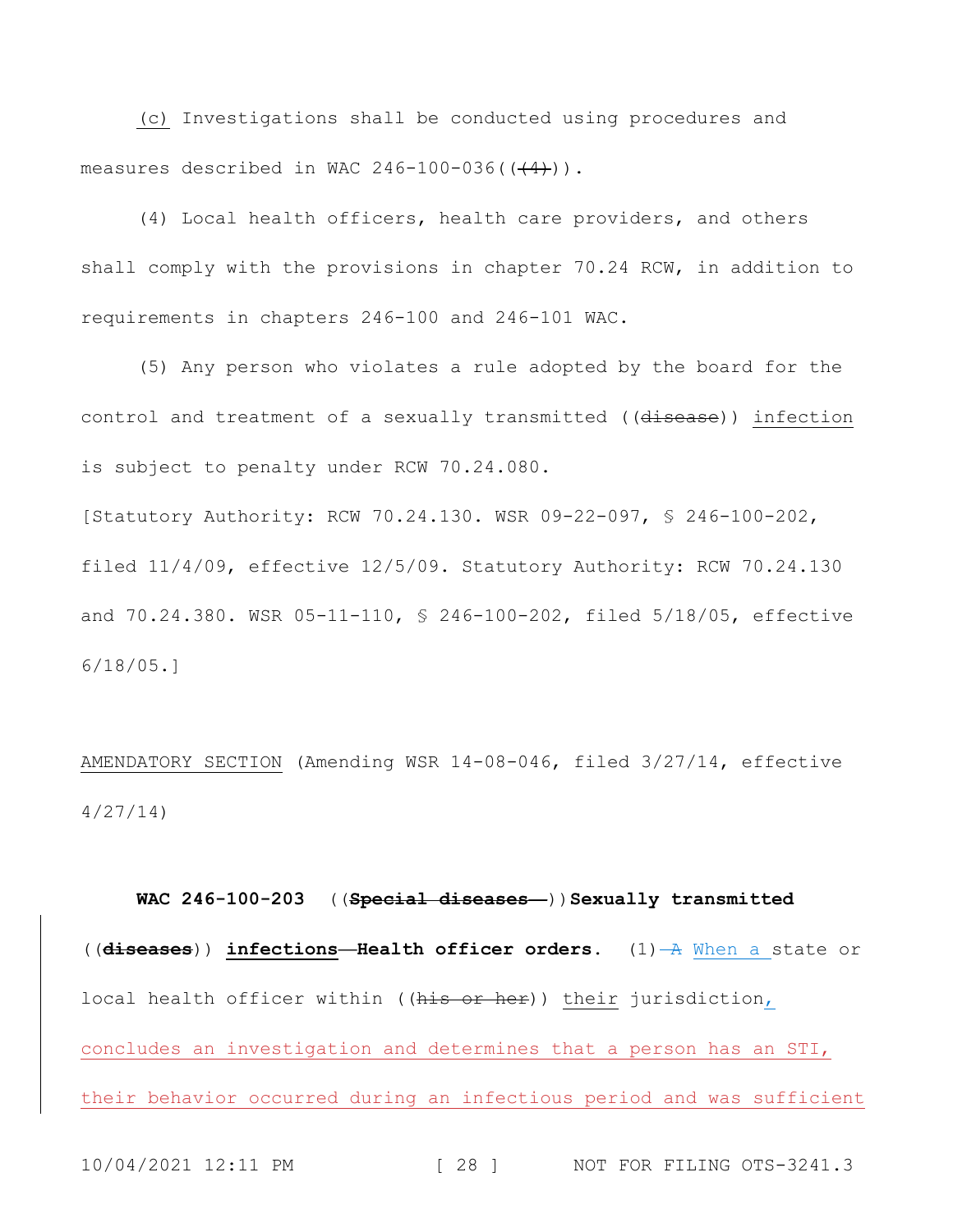to transmit infection, and continues to engage in specified behavior that endangers the public health despite reasonable efforts to obtain the person's voluntary cooperation, the state or local health officer may, in accordance with RCW 70.24.024, issue orders-for requiring a person to do one or more of the following:

(i) a person to sSubmit to medical examination<sub> $\tau$ </sub>(( $\tau$ )) or testing $\tau$ ;

(ii) and/or-Receive counseling; $\tau$  ((as well as orders to))

(iii)  $r$ Receive medical treatment or medical therapy; or,

(iv)  $e$ Cease and desist specific  $a$ ctivities, behavior endangering the public health. ((when he or she knows or has reason to believe that a person has a sexually transmitted disease and is engaging in conduct endangering the public health.

(a) For purposes of this section, "reason to believe" means a health officer's belief that is based on:

(i) Laboratory test results confirming or suggestive of a STD; or (ii) A health care provider's direct observation of clinical

signs confirming an individual has or is likely to have a STD; or

(iii) Information obtained directly from an individual infected with a STD about the identity of his or her sexual or needle-sharing contacts when: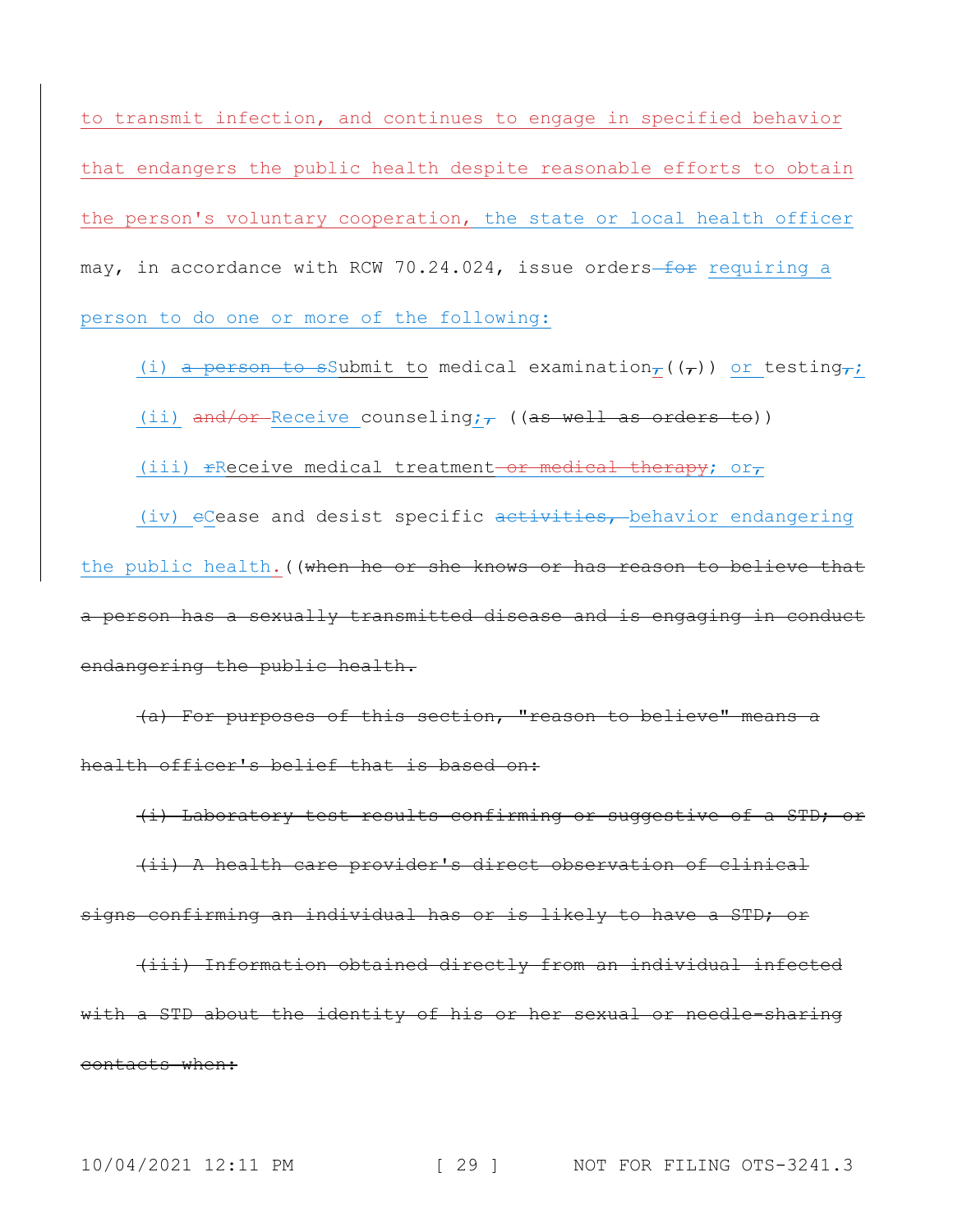(A) Contact with the infected individual occurred during a period when the disease may have been infectious; and

(B) The contact was sufficient to transmit the disease; and

(C) The infected individual is, in the health officer's judgment, credible and believable.

(b) "Conduct endangering)) or any combination of these after concluding an investigation and determining that a person is infected with an STI and continues to engage in specified behavior that endangers the public health despite reasonable efforts to obtain the person's voluntary cooperation.

(2) For the purposes of RCW 70.24.024 and this section, "behavior that endangers the public health" ((for the purposes of RCW 70.24.024 and this section, ) means ( $($ .

(i))) for all sexually transmitted infections:

(a) For all sexually transmitted infections, aAnal, oral, or

vaginal intercourse ((for all sexually transmitted diseases;

 $(i)$ )) without a latex or plastic condom resulting in introduction of semen and/or vaginal fluids to mucous membranes, eyes, or an interruption of the epidermis.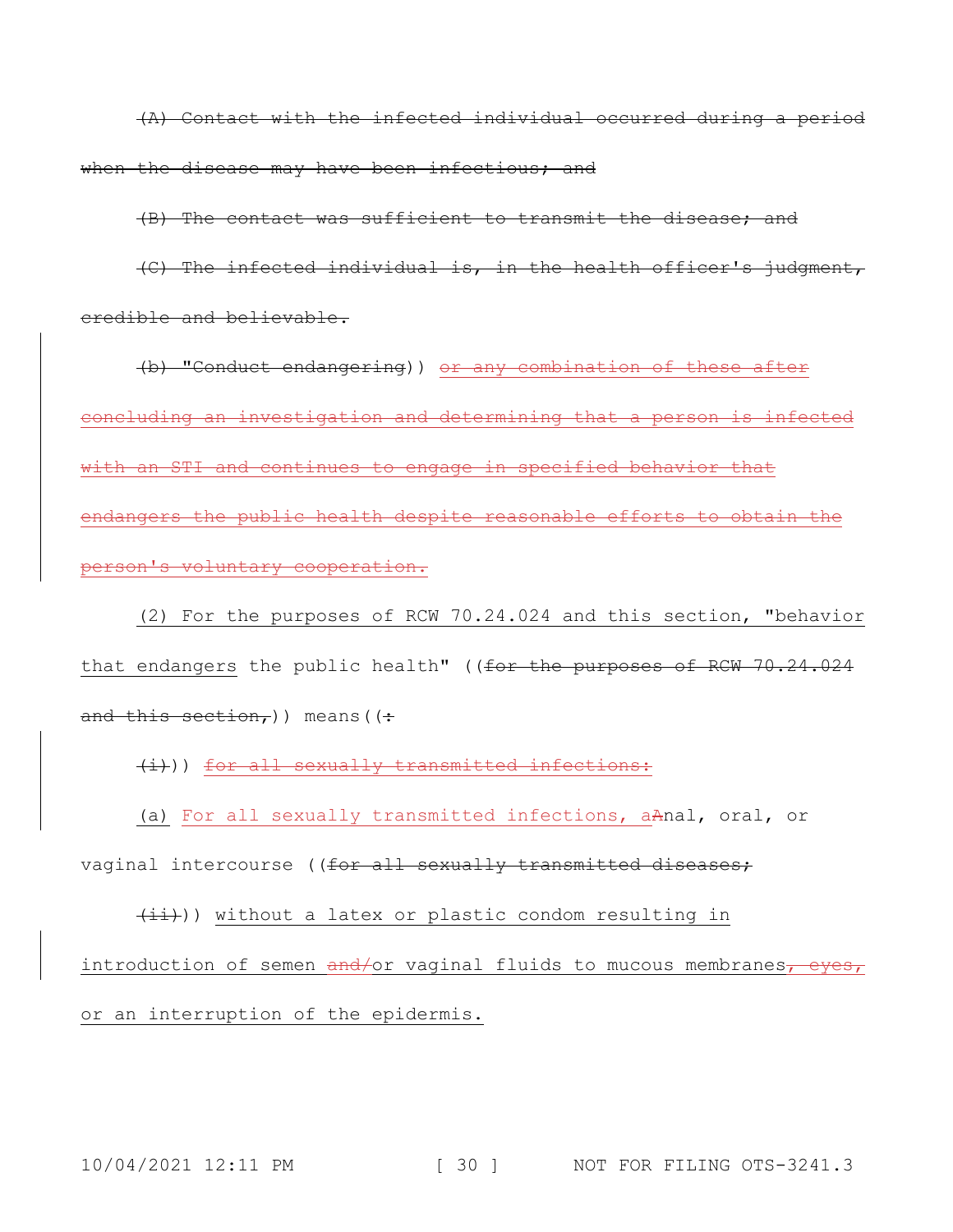(b) For HIV and Hepatitis B, the following behaviors that result in the introduction of blood, semen and/or vaginal fluids to mucous membranes, eyes, or an interruption of the epidermis:

 $((+A))$  (i) Anal, oral, or vaginal intercourse without a latex or plastic condom; and/or

(((B))) (ii) Sharing of injection equipment; and/or

(((C))) (iii) Knowingly donating or selling blood, blood products, body tissues, or semen( $\left( \frac{1}{f} \right)$  and

(iii) Activities described in (b)(i) and (ii) of this subsection resulting in introduction of blood, semen, and/or vaginal fluids to:

(A) Mucous membranes;

(B) Eyes;

(C) Open cuts, wounds, lesions; or

(D) Interruption of epidermis)); or

(iv) Any combination of these.

(c) This section does not apply when practical means to prevent transmission were taken.

 $((+e))$  (3) State and local health officers and their authorized representatives ((shall have authority to)) may issue written orders for medical examination, testing, ((and/or)) counseling, and-or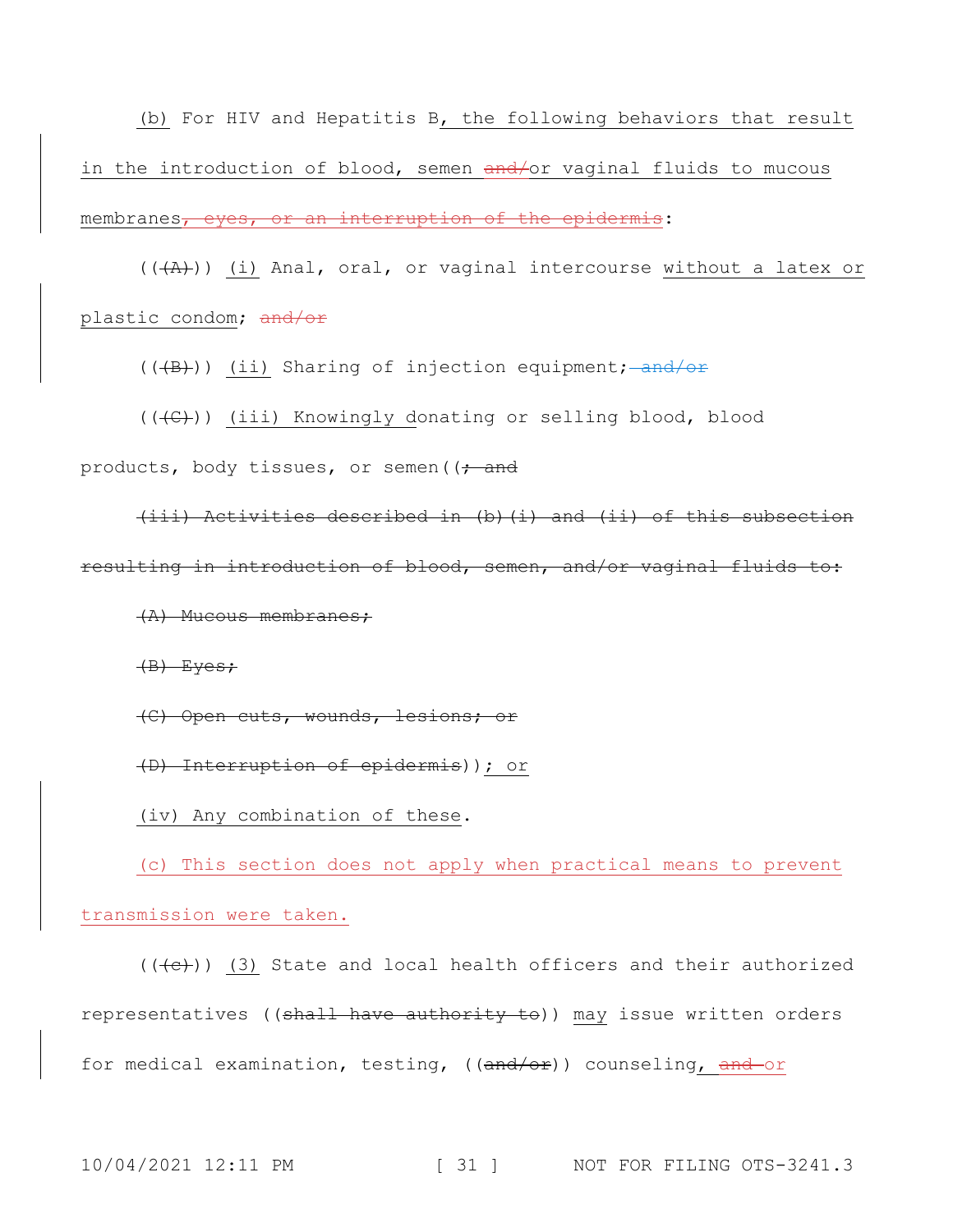cessation of behavior that endangers public health under ((chapter 70.24)) RCW 70.24.024, only after:

 $((+\frac{1}{2}))$  (a) All other efforts to protect public health have failed, including reasonable efforts to obtain the voluntary cooperation of the person to be affected by the order; and

 $((+i+))$  (b) They have sufficient evidence to "reasonably believe" the ((individual)) person to be affected by the order:

 $((+A))$  (i) Has a sexually transmitted (( $\frac{d}{1}$  infection; and

 $((+B))$  (ii) Is knowingly engaging in a pattern of "((conduct endangering)) behavior that endangers the public health"; and

 $((\overrightarrow{+i\texttt{i})})$  (c) They have investigated and reasonably confirmed the ((existence of "conduct endangering the public health")) occurrence of this pattern ofthese behaviors by:

 $((+A))$  (i) Interviewing sources to assess their credibility and accuracy; and

 $((+B))$  (ii) Interviewing the person to be affected by the order; and

 $((+iv))$  (d) They have incorporated all information required in RCW 70.24.024 in a written order.

10/04/2021 12:11 PM [ 32 ] NOT FOR FILING OTS-3241.3  $((\overline{d}))$  (4) State and local health officers and their authorized representatives ((shall have authority to)) may issue written orders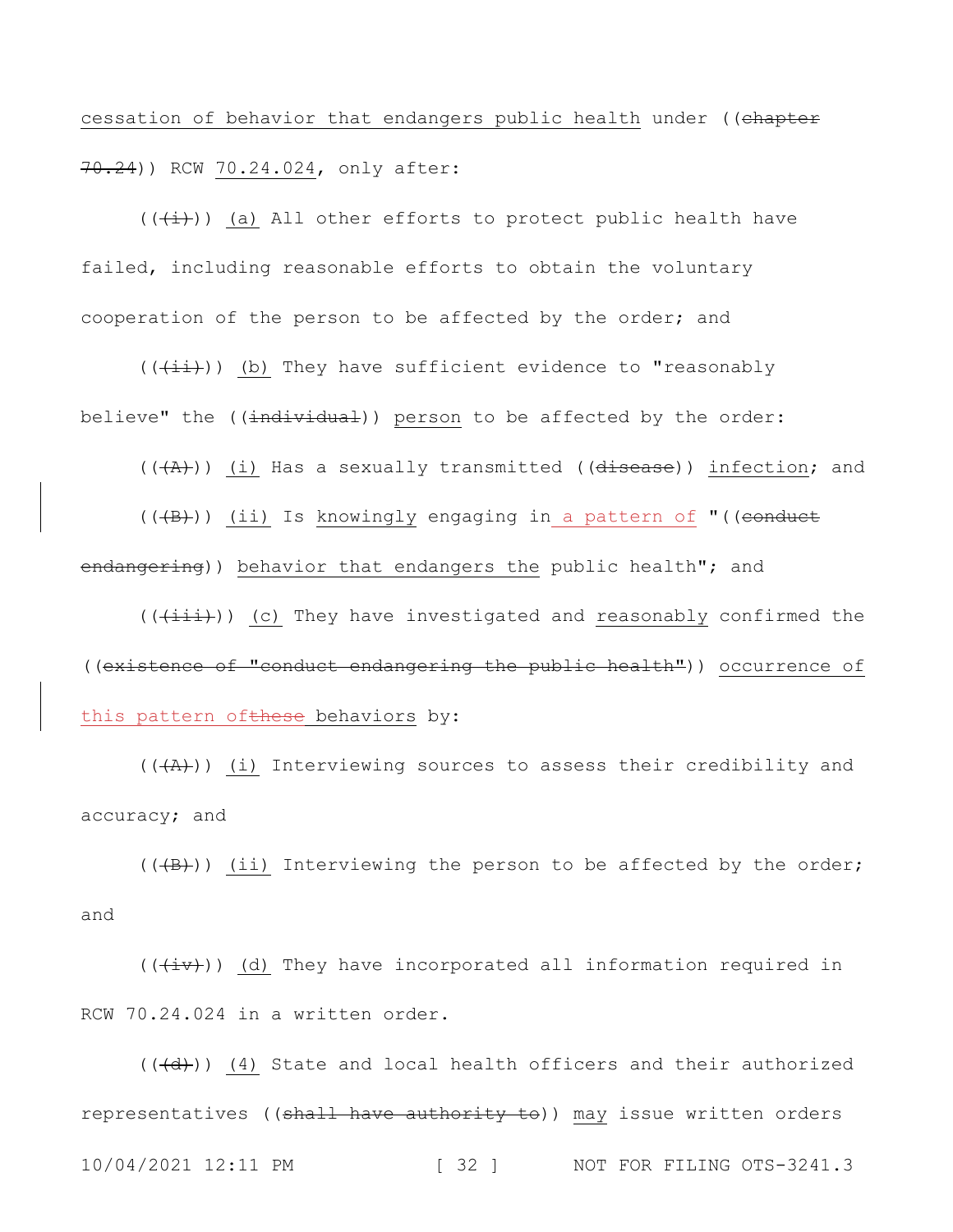for treatment under RCW ( $(70.24.022)$ )  $70.24.024$  only after laboratory test results or direct observation of clinical signs or assessment of clinical data by a ((physician)) health care provider confirm the ((individual)) person has, or is likely to have, a sexually transmitted ((disease)) infection.

 $((+e))$  (5) State and local health officers and their authorized representatives ((shall have authority to)) may issue written orders to cease and desist ((from)) specified ((activities)) behaviors under RCW 70.24.024 only after:

 $((+\frac{1}{2})^n)$  (a) They have determined the person to be affected by the order is engaging in "((conduct endangering)) behavior that endangers the public health"; and

 $((\overrightarrow{+i}))$  (b) Laboratory test results, or direct observation of clinical signs or assessment of clinical data by a ((physician)) health care provider, confirm the ((individual)) person has, or is likely to have, a sexually transmitted ((disease)) infection; and

 $((+iii))$  (c) They have exhausted procedures described in subsection  $((\frac{4}{8}, \frac{1}{4})$ ) (1) of this section; and

 $((+iv))$  (d) They have enlisted, if appropriate, court enforcement of the orders described in (c) and (d) of this subsection.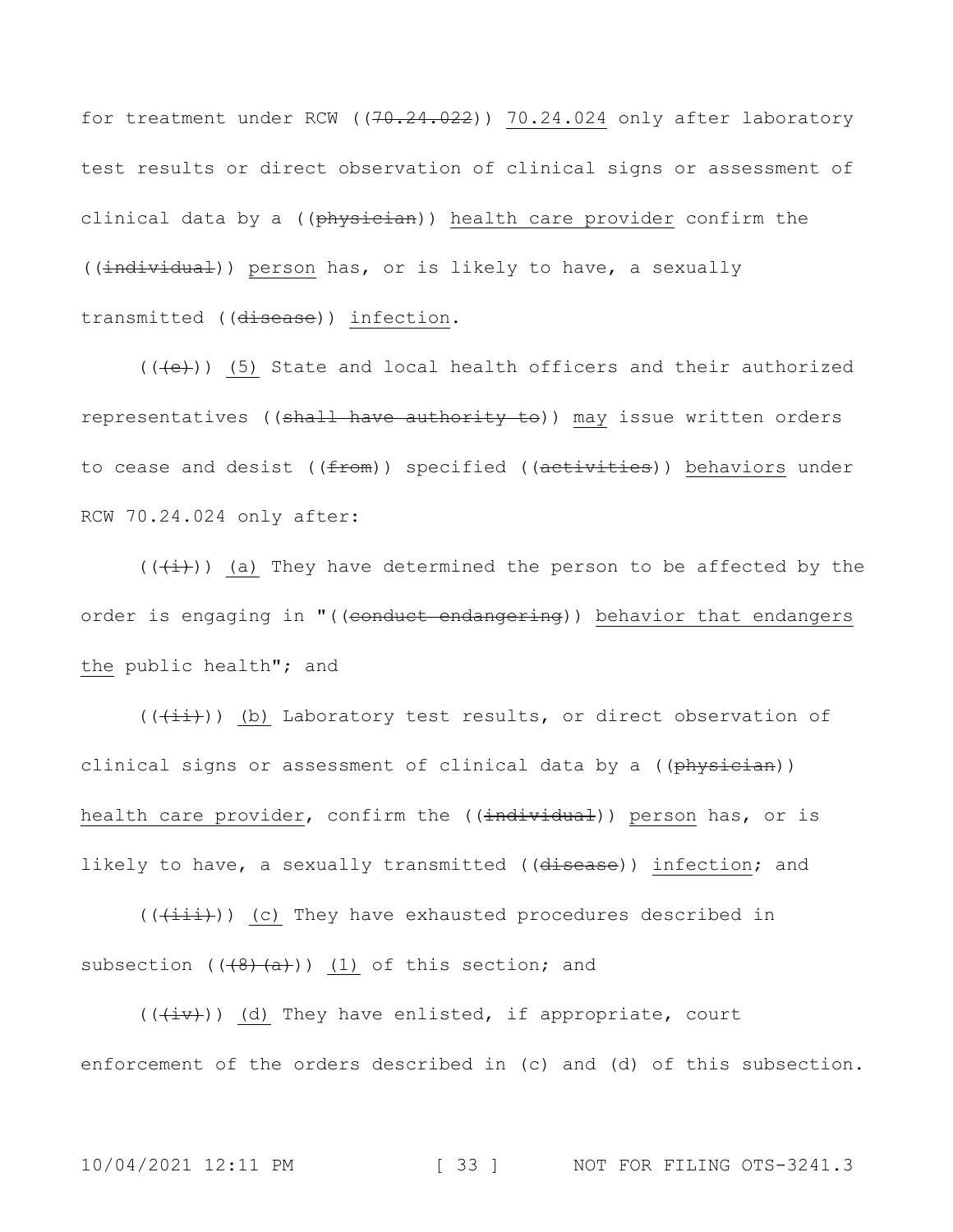$((\text{#}))$  (6) Written orders to cease and desist (( $\text{from})$ ) specified ((activities shall be for an initial)) behaviors must be reasonably related to the purpose or the restriction or restrictions for a period of time not to exceed (( $t$ hree)) twelve months( $\frac{1}{t}$  and may be renewed by the health officer for periods of time not to exceed three months)) provided all requirements of RCW 70.24.024 regarding notification, confidentiality, right to a judicial hearing, and right to counsel are met ((again at the time of renewal)).

 $((42)$  A state or local health officer within his or her jurisdiction may, in accordance with RCW 70.24.034, bring action in superior court to detain a person in a designated or approved facility when he or she knows or has reason to believe that person has a sexually transmitted disease and continues to engage in behaviors that present an imminent danger to the public health.

(a) "Behaviors that present an imminent danger to public health" or "BPID" for the purposes of detention in accordance with RCW 70.24.034 and this section means the following activities, under conditions specified below, performed by an individual with a laboratory-confirmed HIV infection:

10/04/2021 12:11 PM [ 34 ] NOT FOR FILING OTS-3241.3 (i) Anal or vaginal intercourse without a latex condom; or (ii) Shared use of blood-contaminated injection equipment;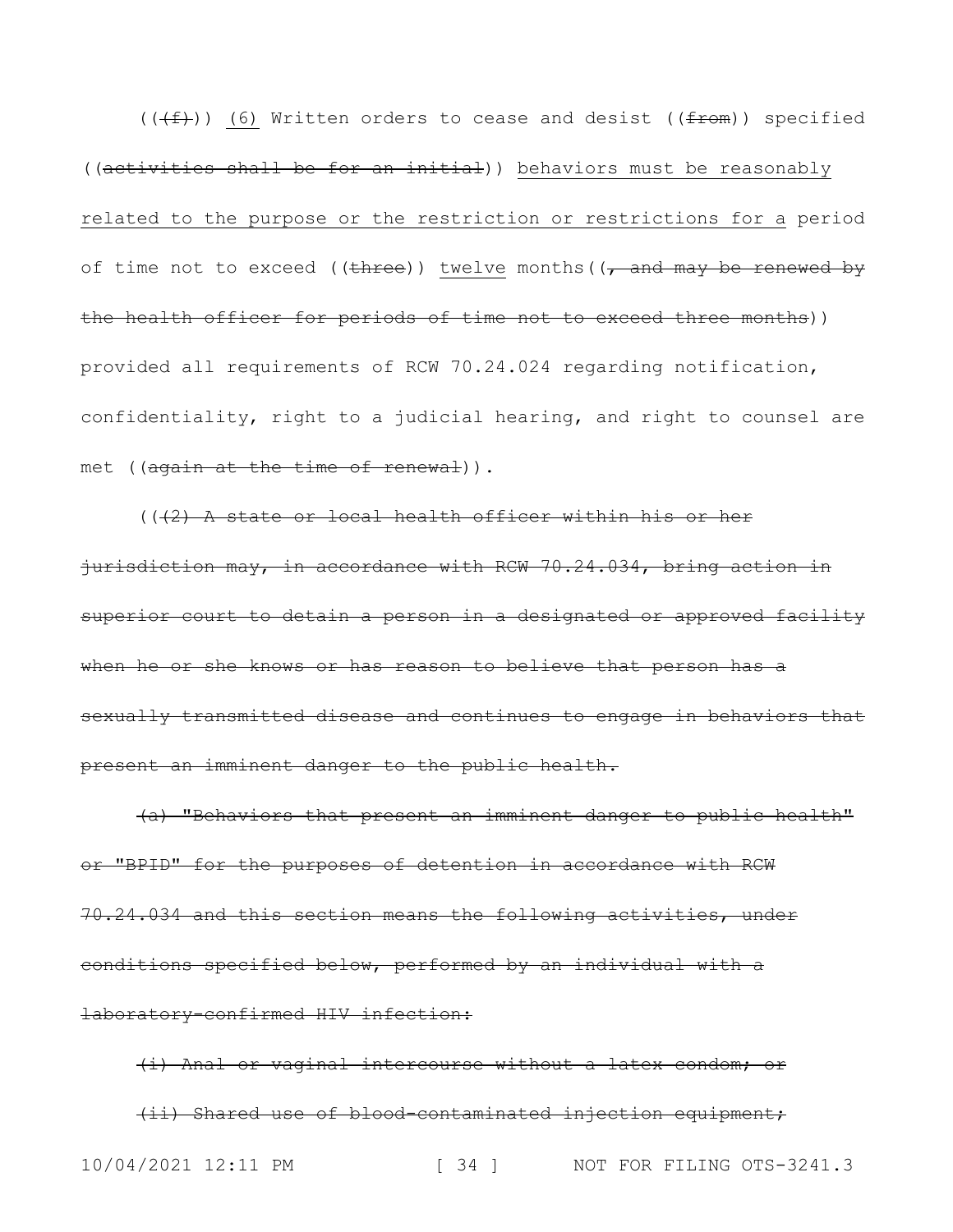(iii) Donating or selling HIV-infected blood, blood products, or semen; and

(iv) Activities described in (a)(i) and (ii) of this subsection constitute BPID only if:

(A) The infected individual received post-test counseling as described in WAC 246-100-209 prior to repeating activities; and

(B) The infected individual did not inform the persons with whom the activities occurred of his or her infectious status.

(b) State and local health officers and their authorized representatives shall have authority to seek court orders for detainment under RCW 70.24.034 only for persons infected with HIV and only after:

(i) Exhausting procedures described in subsection (1) of this section; and

(ii) Enlisting, if appropriate, court enforcement of orders to cease and desist; and

(iii) Having sufficient evidence to "reasonably believe" the person is engaging in BPID.

(c) A local health officer may notify the state health officer if he or she determines:

10/04/2021 12:11 PM [ 35 ] NOT FOR FILING OTS-3241.3 (i) The criteria for BPID are met by an individual; and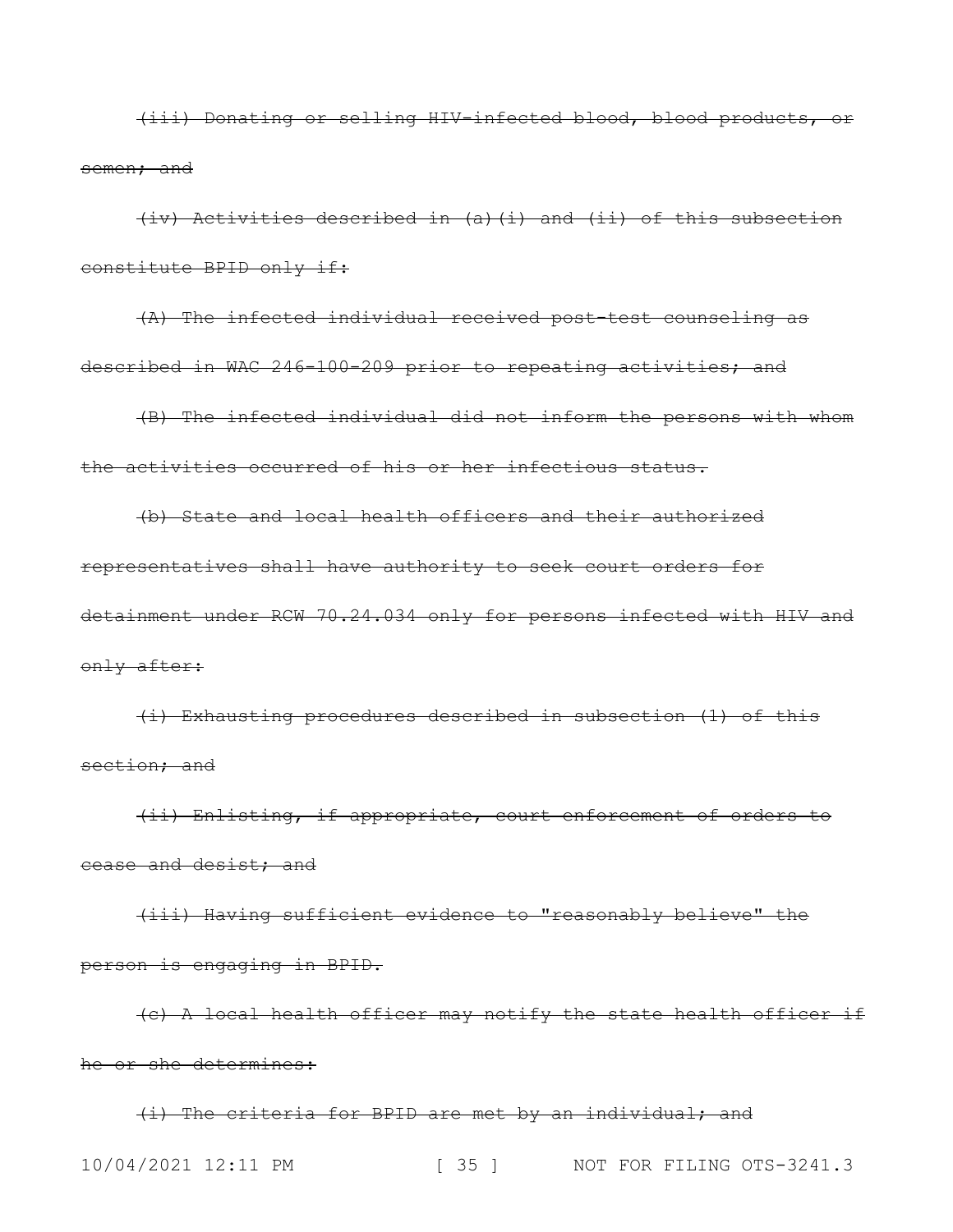(ii) Such individual fails to comply with a cease and desist order affirmed or issued by a court.

(d) A local or state health officer may request the prosecuting attorney to file an action in superior court to detain an individual specified in this subsection. The requesting local or state health officer or authorized representative shall:

(i) Notify the department prior to recommending the detainment setting where the individualized counseling and education plan may be carried out consistent with subsection  $(9)$   $(d)$ ,  $(e)$ , and  $(f)$  of this section;

(ii) Make a recommendation to the court for placement of such individual consistent with (e), (f), and (g) of this subsection; and

(iii) Provide to the court an individualized plan for education and counseling consistent with (f) of this subsection.

(e) State board of health requirements for detainment of individuals demonstrating BPID include:

(i) Sufficient number of staff, caregivers, and/or family members to:

(A) Provide round-the-clock supervision, safety of detainee, and security; and

10/04/2021 12:11 PM [ 36 ] NOT FOR FILING OTS-3241.3 (B) Limit and restrict activities to prevent BPID; and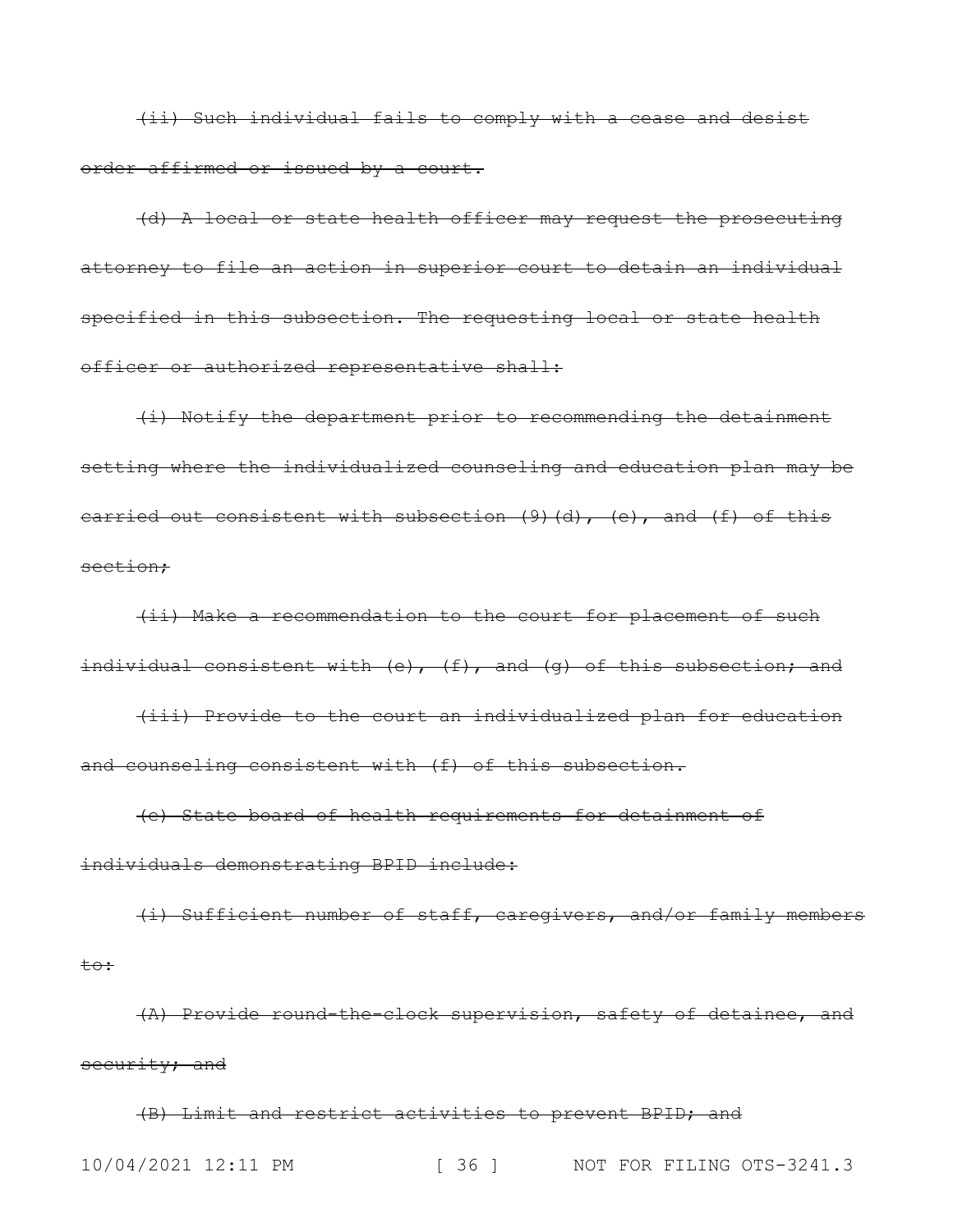(C) Make available any medical, psychological, or nursing care when needed; and

(D) Provide access to AIDS education and counseling; and

(E) Immediately notify the local or state health officer of unauthorized absence or elopement; and

(ii) Sufficient equipment and facilities to provide: (A) Meals and nourishment to meet nutritional needs; and (B) A sanitary toilet and lavatory; and

(C) A bathing facility; and

(D) Bed and clean bedding appropriate to size of detainee; and

(E) A safe detention setting appropriate to chronological and developmental age of detainee; and

(F) A private sleeping room; and

(G) Prevention of sexual exploitation;

(iii) Sufficient access to services and programs directed toward cessation of BPID and providing:

(A) Linguistically, socially, culturally, and developmentally appropriate ongoing AIDS education and counseling; and

(B) Psychological and psychiatric evaluation and counseling; and

(C) Implementation of court-ordered plan for individualized

counseling and education consistent with (g) of this subsection;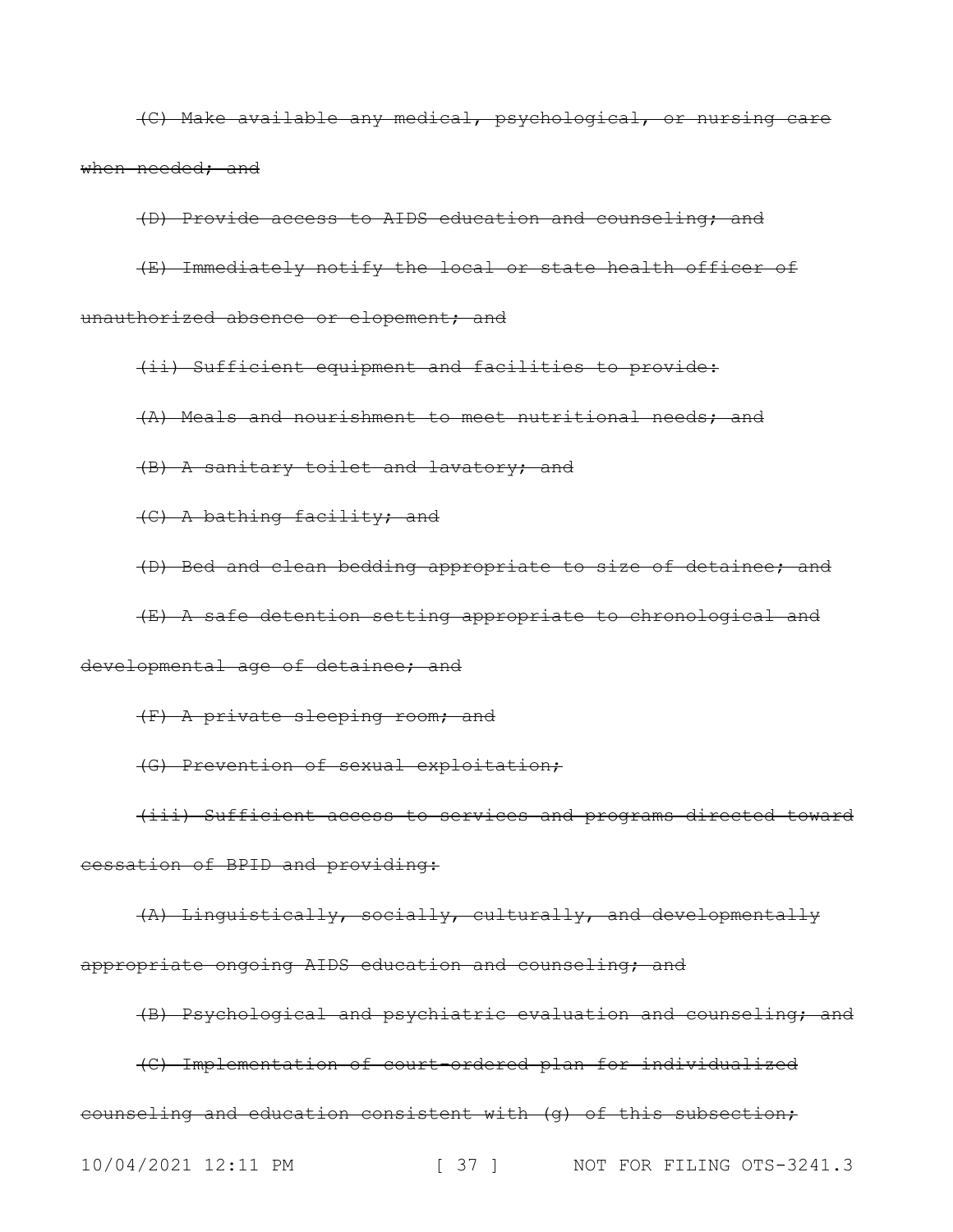(iv) If required, provide access to isolation and/or restraint in accordance with restraint and seclusion rules in WAC 275-55-263  $(2)$  (e);

(v) Maintain a safe, secure environment free from harassment, physical danger, and sexual exploitation.

(f) Washington state board of health standards for an individualized counseling and education plan for a detainee:

(i) Consideration of detainee's personal and environmental characteristics, culture, social group, developmental age, and language;

(ii) Identification of habitual and addictive behavior and relapse pattern;

(iii) Identification of unique risk factors and possible crossaddiction leading to behavior presenting imminent danger to public health;

(iv) Identification of obstacles to behavior change and determination of specific objectives for desired behavior;

(v) Provision of information about acquisition and transmission of HIV infection;

(vi) Teaching and training of individual coping skills to prevent relapse to BPID;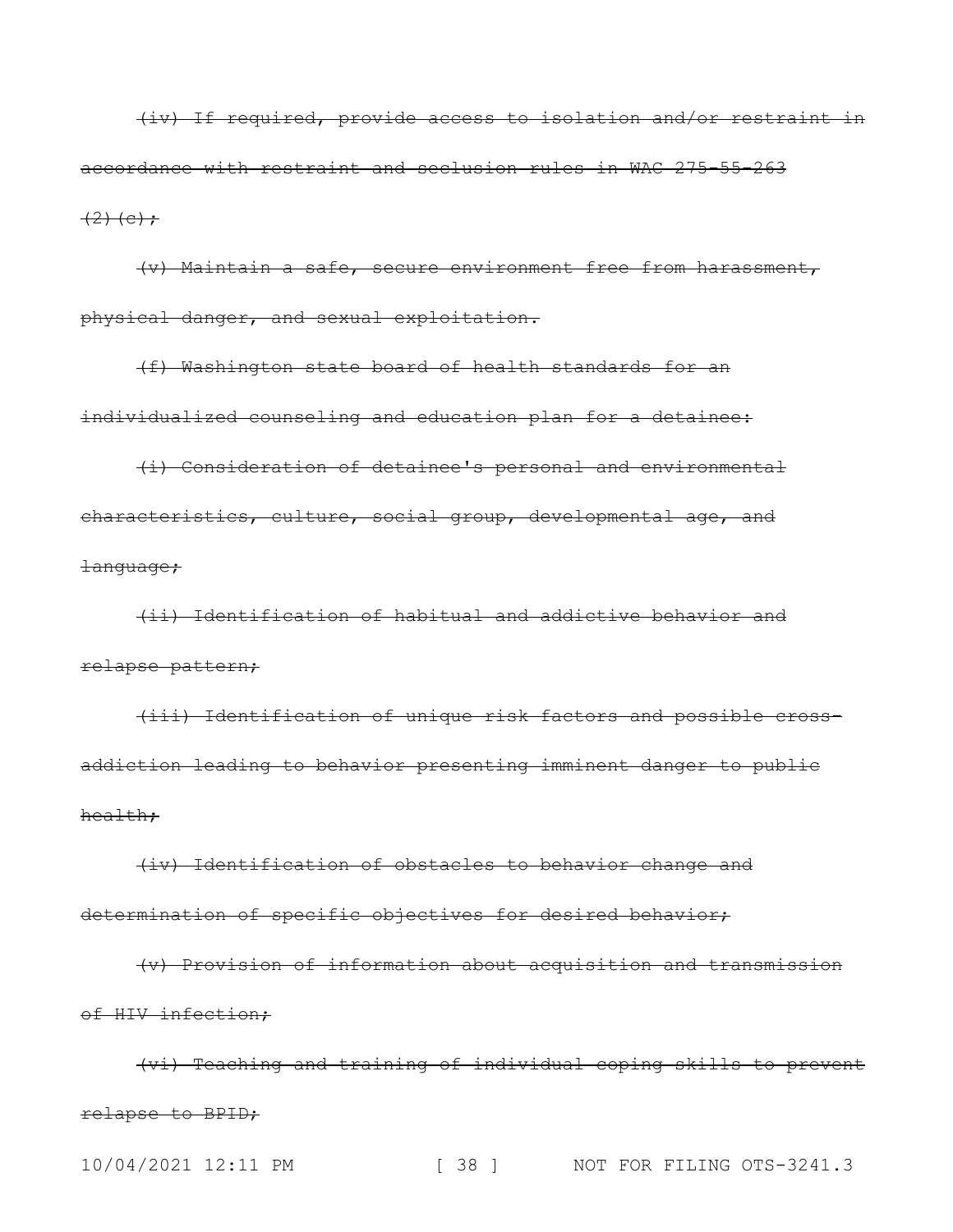(vii) Specific counseling for chemical dependency, if required; (viii) Identification of and assistance with access to community resources, including social services and self-help groups appropriate to provide ongoing support and maintenance of behavior change; and (ix) Designation of a person primarily responsible for counseling

and/or education who:

(A) Completed pretest and post-test counselor training approved by the office on AIDS; and

(B) Received training, as approved by the office on AIDS, focused on facilitating behavior change related to preventing BPID; and

(C) Has a postgraduate degree in social work, psychology, counseling, psychosocial nursing, or other allied profession; and

(D) Completed at least one year clinical experience after postgraduate education with a primary focus on individualized behavior change; and

(E) Is a certified counselor under chapter 18.19 RCW;

(x) Designation and provision of a qualified counselor under WAC 275-19-145 when the detainee is assessed to have a drug or alcohol problem.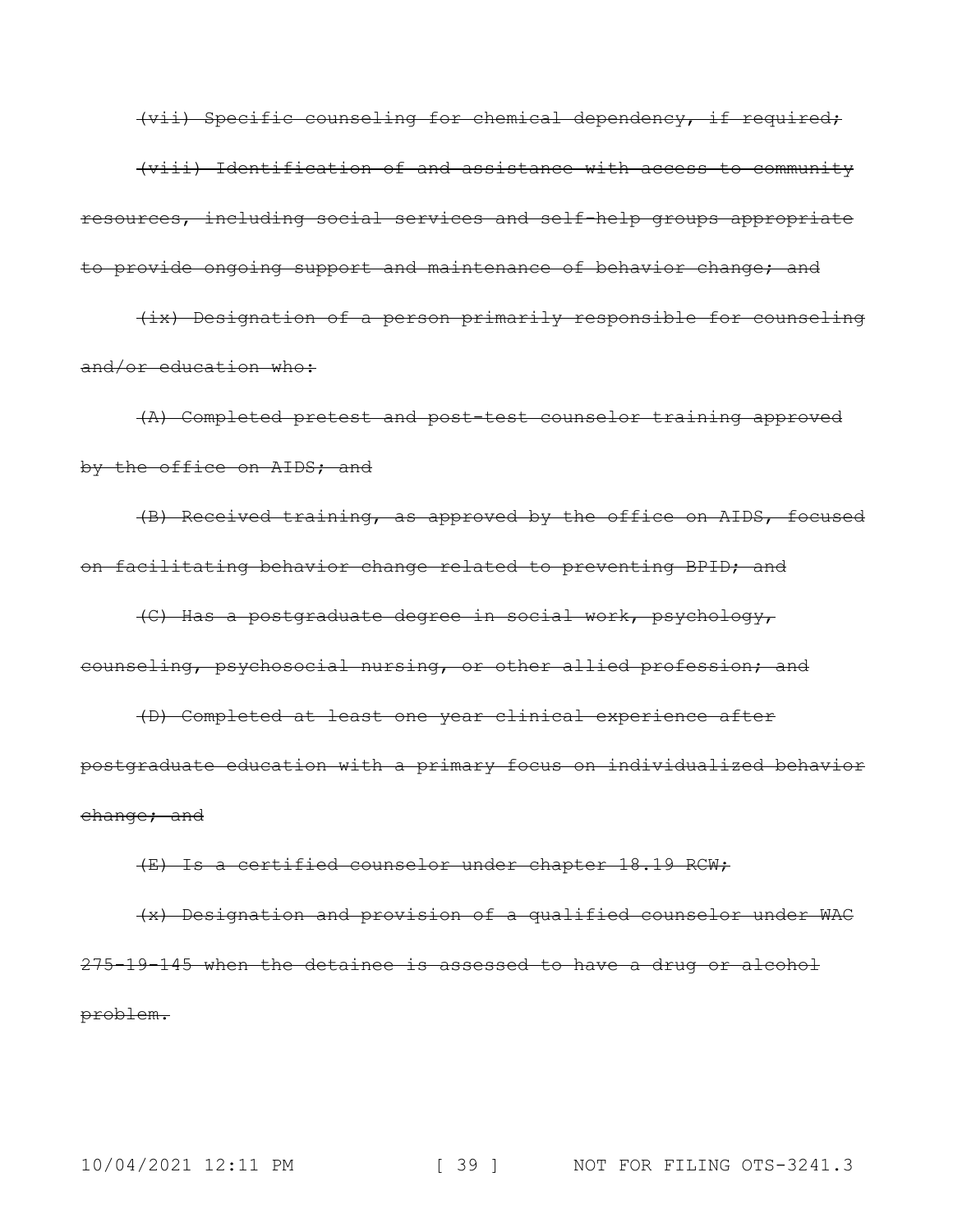(g) The state board of health designates the following settings appropriate for detainment provided a setting meets requirements in  $(+)$ ,  $(i)$ ,  $(iii)$ ,  $(iii)$ ,  $(iv)$ , and  $(v)$  of this subsection:

(i) Homes, care facilities, or treatment institutions operated or contracted by the department;

(ii) Private homes, as recommended by the local or state health officer;

(iii) Assisted living facilities licensed under chapter 18.20 RCW;

(iv) Nursing homes licensed under chapter 18.51 RCW;

(v) Facilities licensed under chapter 71.12 RCW, including:

(A) Psychiatric hospitals, per chapter 246-322 WAC;

(B) Alcoholism treatment centers if certified for substance use under chapter 275-19 WAC;

(C) Adult residential rehabilitation centers, per chapter 246-325 WAC;

(D) Private adult treatment homes, per chapter 246-325 WAC;

(E) Residential treatment facilities for psychiatrically impaired children and youth, per chapter 246-323 WAC;

(vi) A hospital licensed under chapter 70.41 RCW.))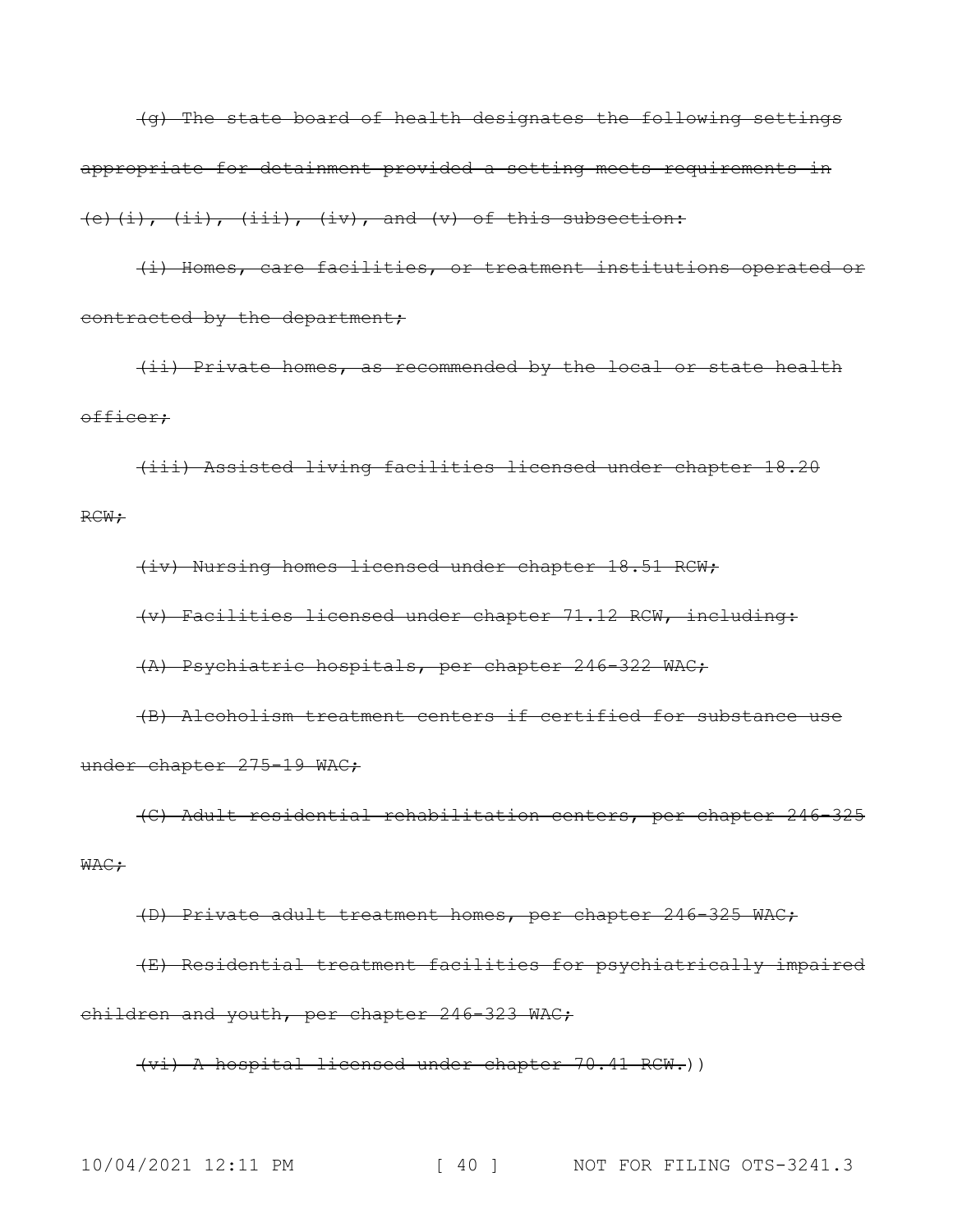[Statutory Authority: RCW 70.24.130 and 2012 c 10. WSR 14-08-046, § 246-100-203, filed 3/27/14, effective 4/27/14. Statutory Authority: RCW 70.24.130 and 70.24.380. WSR 05-11-110, § 246-100-203, filed 5/18/05, effective 6/18/05.]

### NEW SECTION

**WAC 246-100-2031 Sexually transmitted infections—Orders and standards for detainment.** (1) When the requirements in RCW 70.24.024 have been exhausted, and the state or local public health officer, within their respective jurisdiction, knows or has reason to believe, because of medical information, that a person has a sexually transmitted disease and that the person continues to engage in behaviors that present an imminent danger to the public health, a state or local health officer within their jurisdiction may, in accordance with RCW 70.24.034, bring an action in superior court to detain a person, who continues to engage in behaviors that present an imminent danger to the public health, in a designated facility.

(2) For the purposes of detention in accordance with RCW 70.24.034 and this section, "behaviors that present an imminent danger to public health" or "BPID" means the following activities, under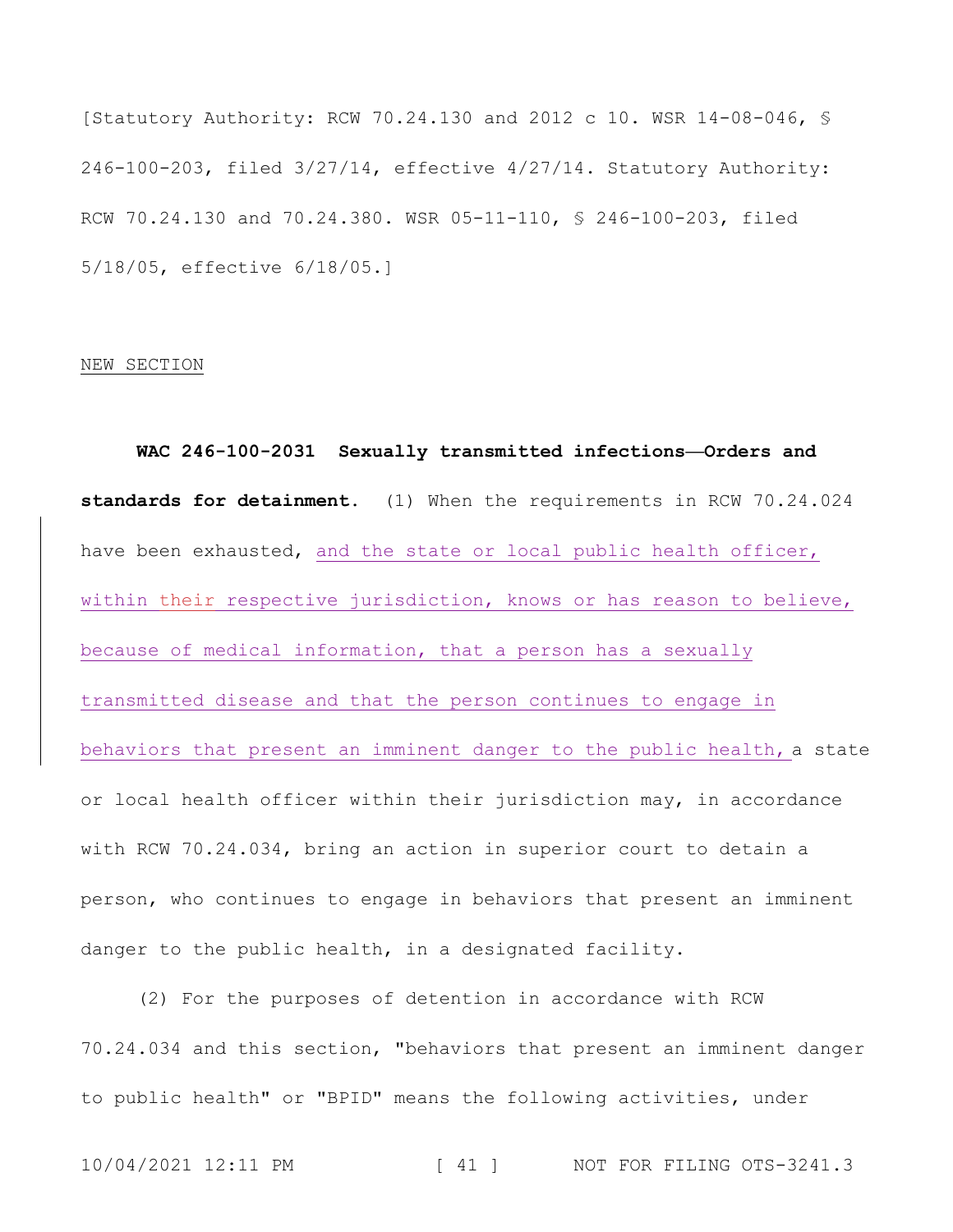conditions specified below, performed by a person with a laboratoryconfirmed HIV infection:

(a) Anal or vaginal intercourse without a latex or plastic condom; or

(b) Shared use of blood-contaminated injection equipment that contains blood;

(c) Donating or selling blood, blood products, or semen; and

(d) Activities described in (a) and (b) of this subsection constitute BPID only if the person with a laboratory--confirmed HIV infection is infectious and did not inform the persons with whom the activities occurred of their infectious status.

(3) State and local health officers and their authorized representatives may seek court orders for detainment under RCW 70.24.034 only for persons with a laboratory confirmed HIV infection and only after:

(a) Laboratory test results confirming or suggestive of an STI; or

(b) A health care provider's direct observation of clinical signs confirming a person has or is likely to have an STI;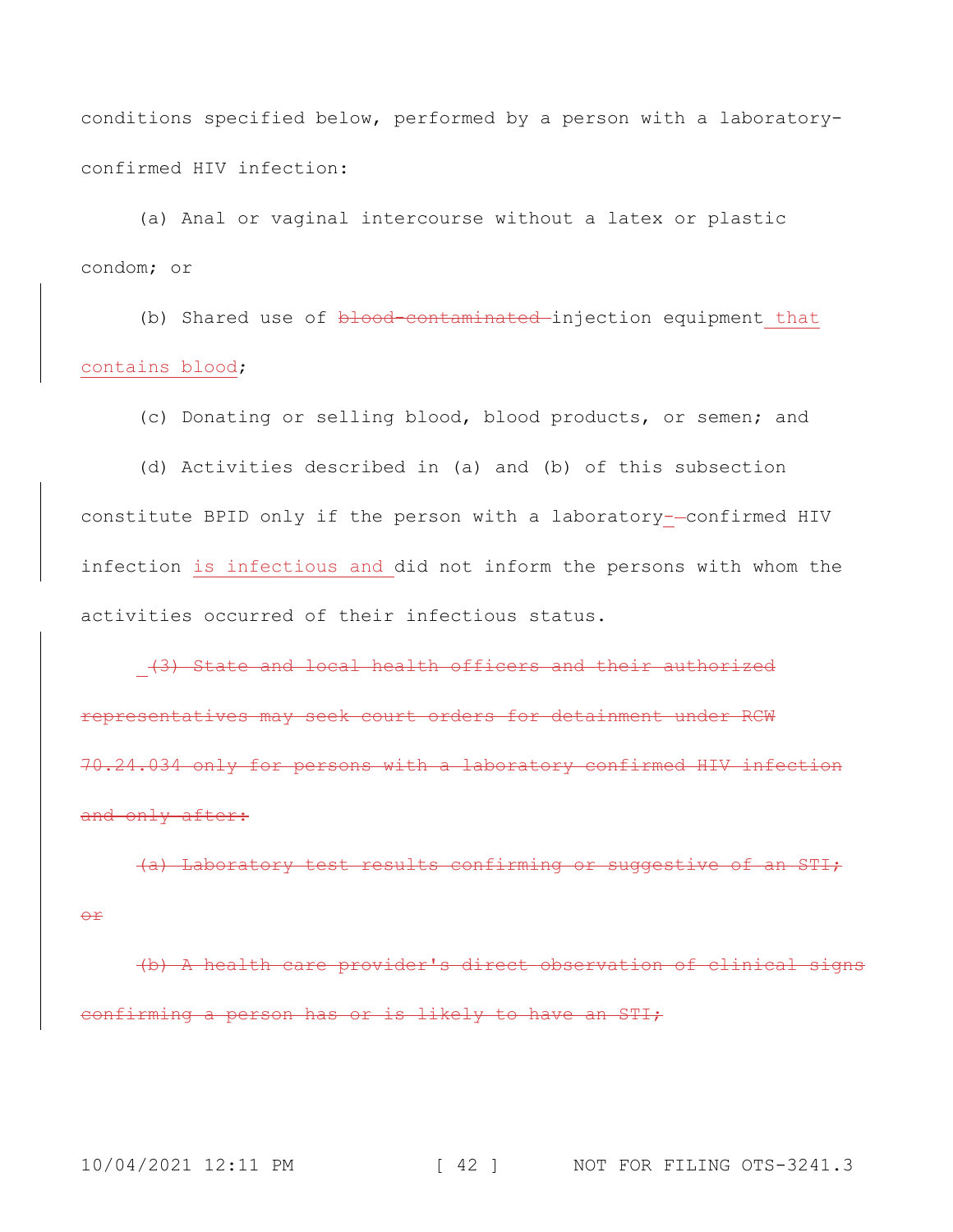(c) Having sufficient medical information that the person has an STI which may include (a) and (b) of this subsection. Leaving it as "may" because of the "reason to believe" element.

(4) A local health officer may notify the state health officer if they determine:

(a) The criteria for BPID are met by a person; and

(b) The local health officer obtained a superior court order requiring the person to comply with a cease and desist order and the person failed to comply.

(5) A state or local health officer may request the prosecuting attorney to file an action in superior court to detain a person specified in this subsection. The requesting state or local health officer or authorized representative shall:

(a) Notify the department prior to recommending the detainment setting where an individualized counseling and education plan may be carried out consistent with subsections  $(6)$ ,  $(7)$ , and  $(8)$  of this section;

(b) Make a recommendation to the court for placement of the person consistent with subsections (6), (7), and (8) of this section; and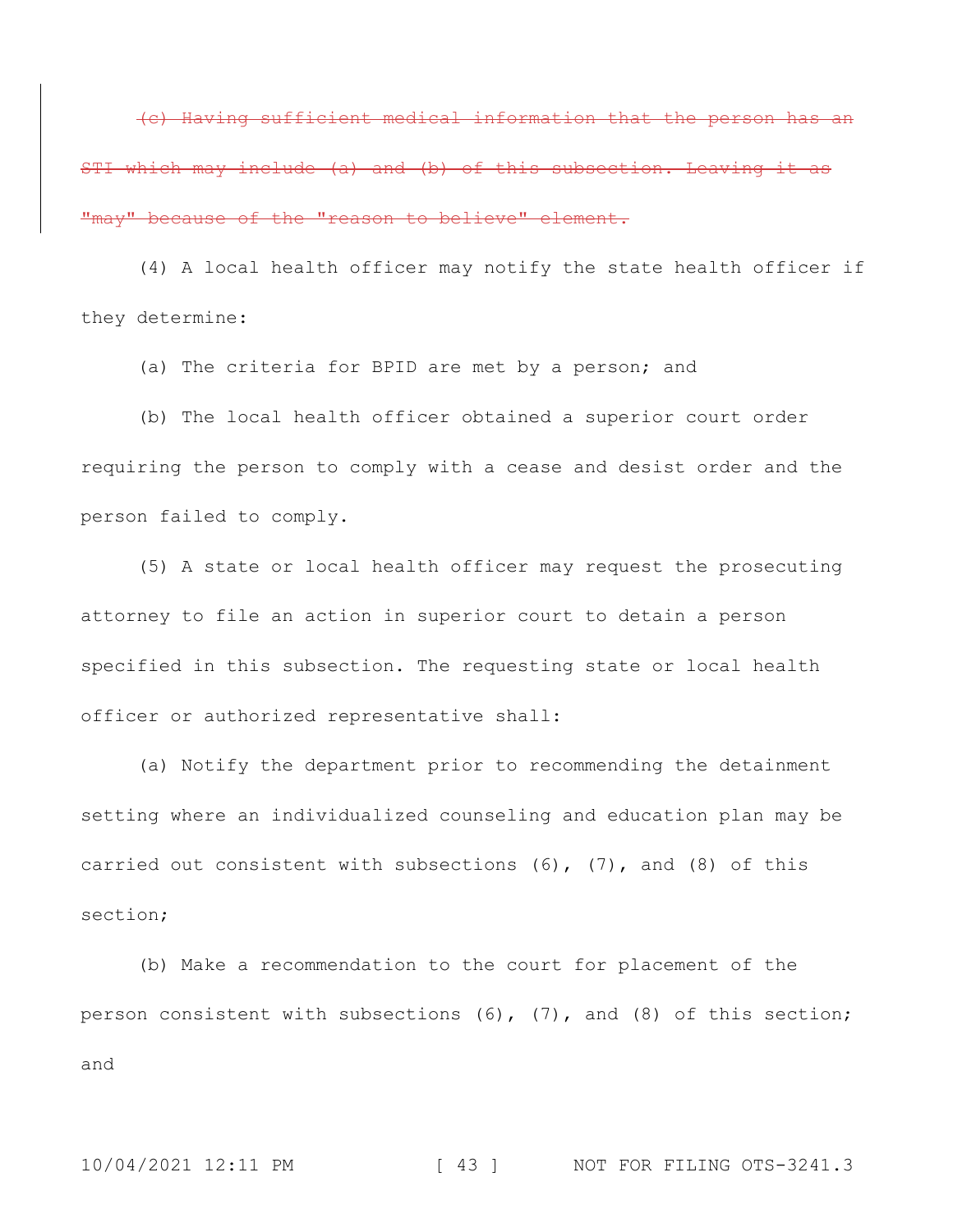(c) Provide to the court an individualized plan for education and counseling consistent with subsection (7) of this section.

(6) Requirements for detainment of persons demonstrating BPID include:

(a) Sufficient number of staff, caregivers, and/or family members, or any combination of these to:

(i) Provide round-the-clock supervision, safety of detainee, and security;

(ii) Limit and restrict activities to prevent BPID;

(iii) Make available any medical, psychological, or nursing care when needed;

(iv) Provide access to education and counseling; and

(v) Immediately notify the state or local health officer of unauthorized absence or elopement.

(b) Sufficient equipment and facilities to provide:

(i) Meals and nourishment to meet nutritional and religious or cultural needs;

(ii) A sanitary toilet and lavatory;

(iii) A bathing facility;

(iv) Bed and clean bedding appropriate to size of detainee;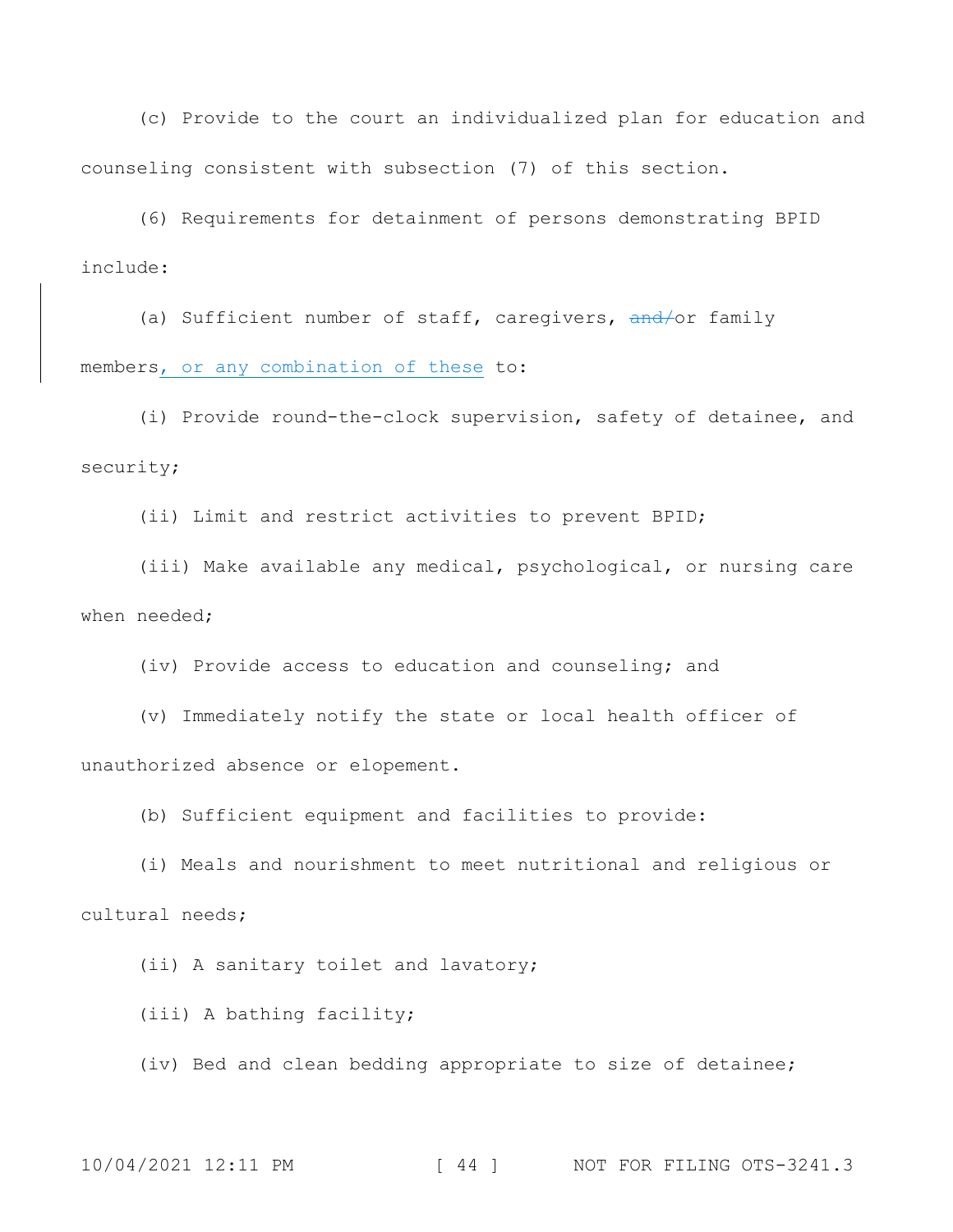(v) A safe detention setting appropriate to chronological and developmental age of detainee; and

(vi) A private sleeping room.

(c) Sufficient access to services and programs directed toward cessation of BPID and providing:

(i) Psychological and psychiatric evaluation and counseling; and

(ii) Implementation of court-ordered plan for individualized counseling and education consistent with subsection (7) of this section.

(d) If required, provide access to facilities equipped to provide isolation and/or restraint, or both, in accordance with their applicable rules;

(e) Maintain a safe, secure environment free from harassment, physical danger, and sexual exploitation.

(7) Standards for an individualized counseling and education plan for a detainee include:

(a) Alignment with the detainee's personal and environmental characteristics, culture, social group, developmental age, and language;

(b) Identification of habitual and addictive behavior and relapse pattern;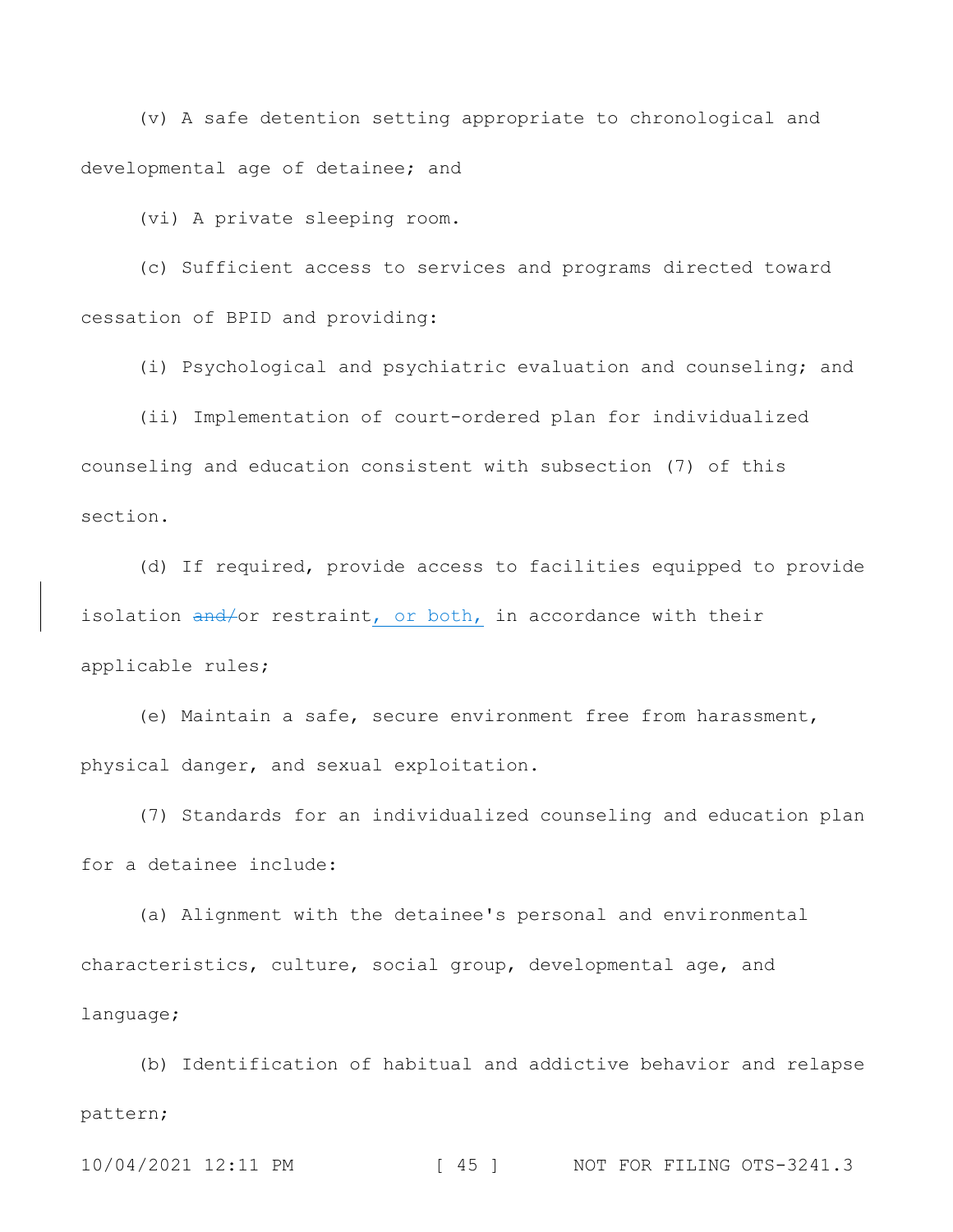(c) Identification of unique risk factors and possible crossaddiction leading to BPID;

(d) Identification of obstacles to behavior change and determination of specific objectives for desired behavior;

(e) Provision of information about acquisition and transmission of HIV;

(f) Teaching and training of individual coping skills to prevent relapse to BPID;

(g) Specific counseling for substance use disorder, if required;

(h) Identification of and assistance with access to community resources, including social services and self-help groups appropriate to provide ongoing support and maintenance of behavior change; and

(i) Designation of a person primarily responsible for counseling and/or education, or both, who:

(i) Has a postgraduate degree in social work, psychology, counseling, psychosocial nursing, or other allied profession; and

(ii) Completed at least one year of clinical experience after postgraduate education with a primary focus on individualized behavior change; and

(iii) Is a certified counselor under chapter 18.19 RCW;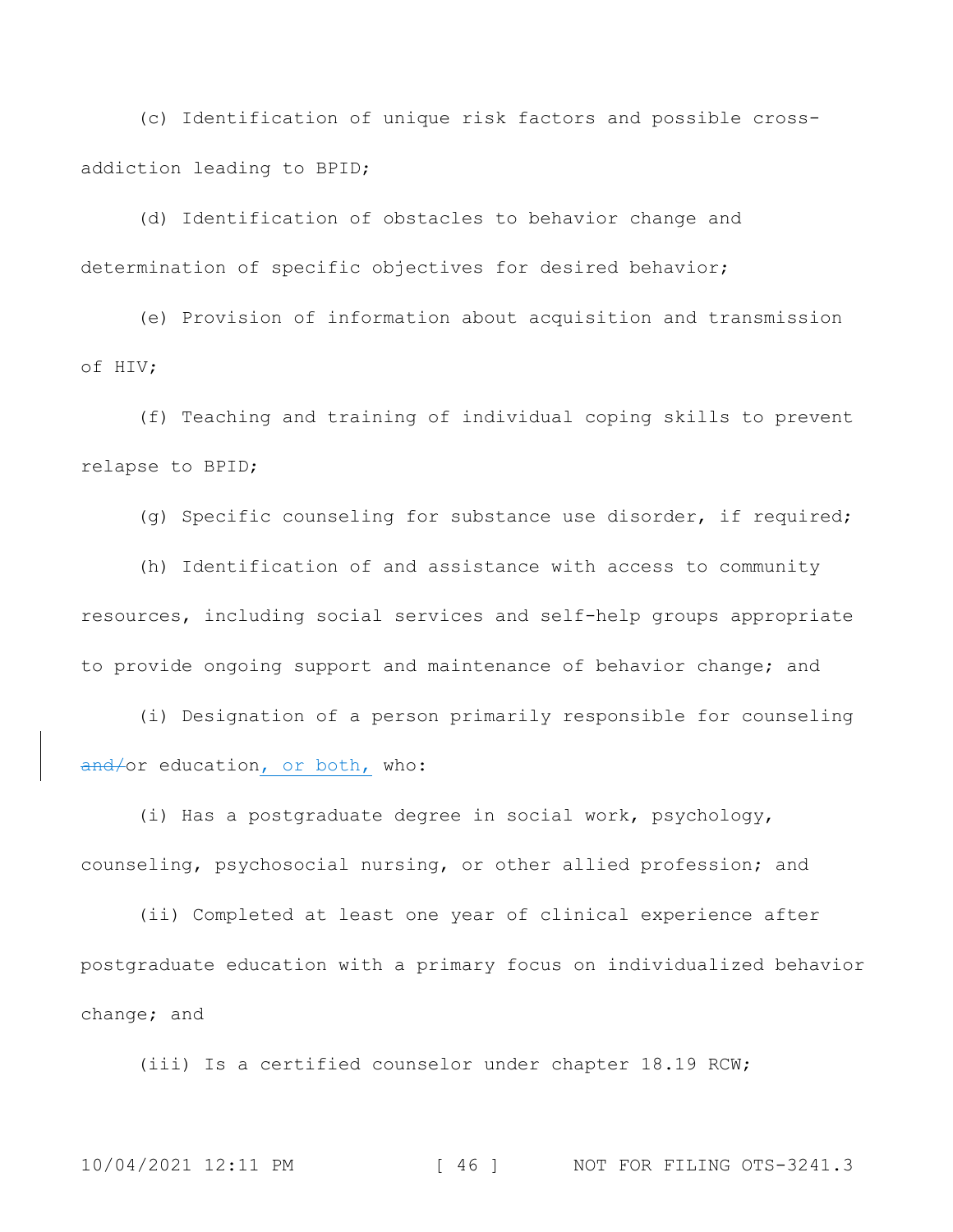(j) Designation and provision of a qualified counselor under chapter 246-811 WAC when the detainee is assessed to have substance use disorder.

(8) The following settings are appropriate for detainment provided a setting meets requirements in subsection (6)(a) through (e) of this section:

(a) Homes, care facilities, or treatment institutions operated or contracted by the department;

(b) Private homes, as recommended by the state or local health officer;

(c) Assisted living facilities licensed under chapter 18.20 RCW;

(d) Nursing homes licensed under chapter 18.51 RCW;

(e) Facilities licensed under chapter 71.12 RCW that provide behavioral health services, including:

(i) Psychiatric hospitals, under chapter 246-322 WAC;

(ii) Chemical dependency hospitals licensed under chapter 246-324 WAC;

(iii) Residential treatment facilities under chapter 246-337 WAC;

(f) A hospital licensed under chapter 70.41 RCW.

 $[$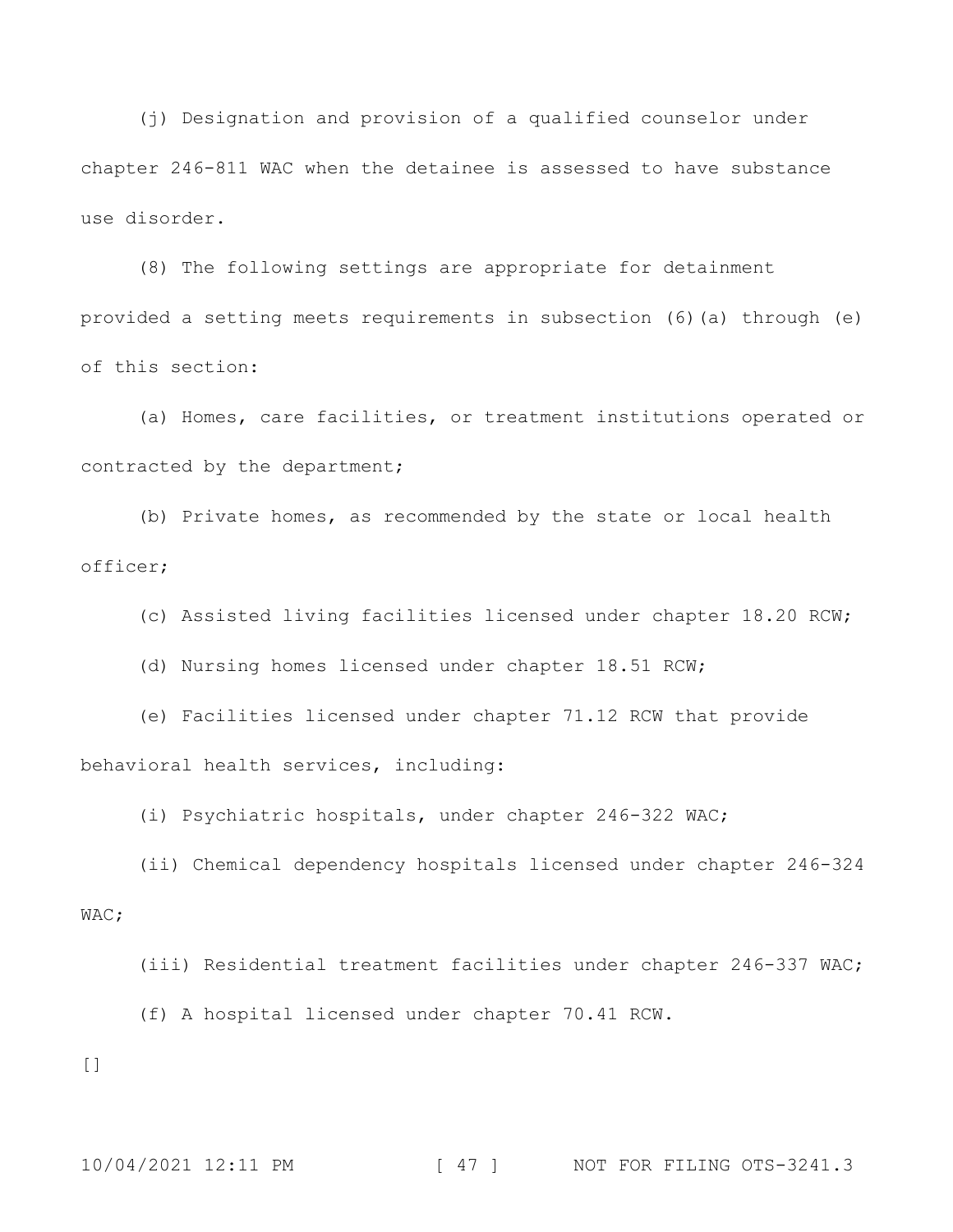AMENDATORY SECTION (Amending WSR 05-11-110, filed 5/18/05, effective 6/18/05)

**WAC 246-100-204** ((**Special diseases—Human immunodeficiency virus (HIV)—**))**Absence of HIV or hepatitis C as an occupational qualification.** For the purpose of RCW 49.60.172 concerning the absence of HIV or hepatitis C infection as a bona fide occupational qualification only, "significant risk" means a job qualification which requires person-to-person contact likely to result in direct introduction of blood into a mucous membrane the eye ( $\sqrt{a}$  an open cut or wound, or other)) or interruption of the epidermis, when:

(1) No adequate barrier protection is practical; and

(2) Determined only on case-by-case basis consistent with RCW 49.60.180.

[Statutory Authority: RCW 70.24.130 and 70.24.380. WSR 05-11-110, § 246-100-204, filed 5/18/05, effective 6/18/05.]

AMENDATORY SECTION (Amending WSR 05-11-110, filed 5/18/05, effective 6/18/05)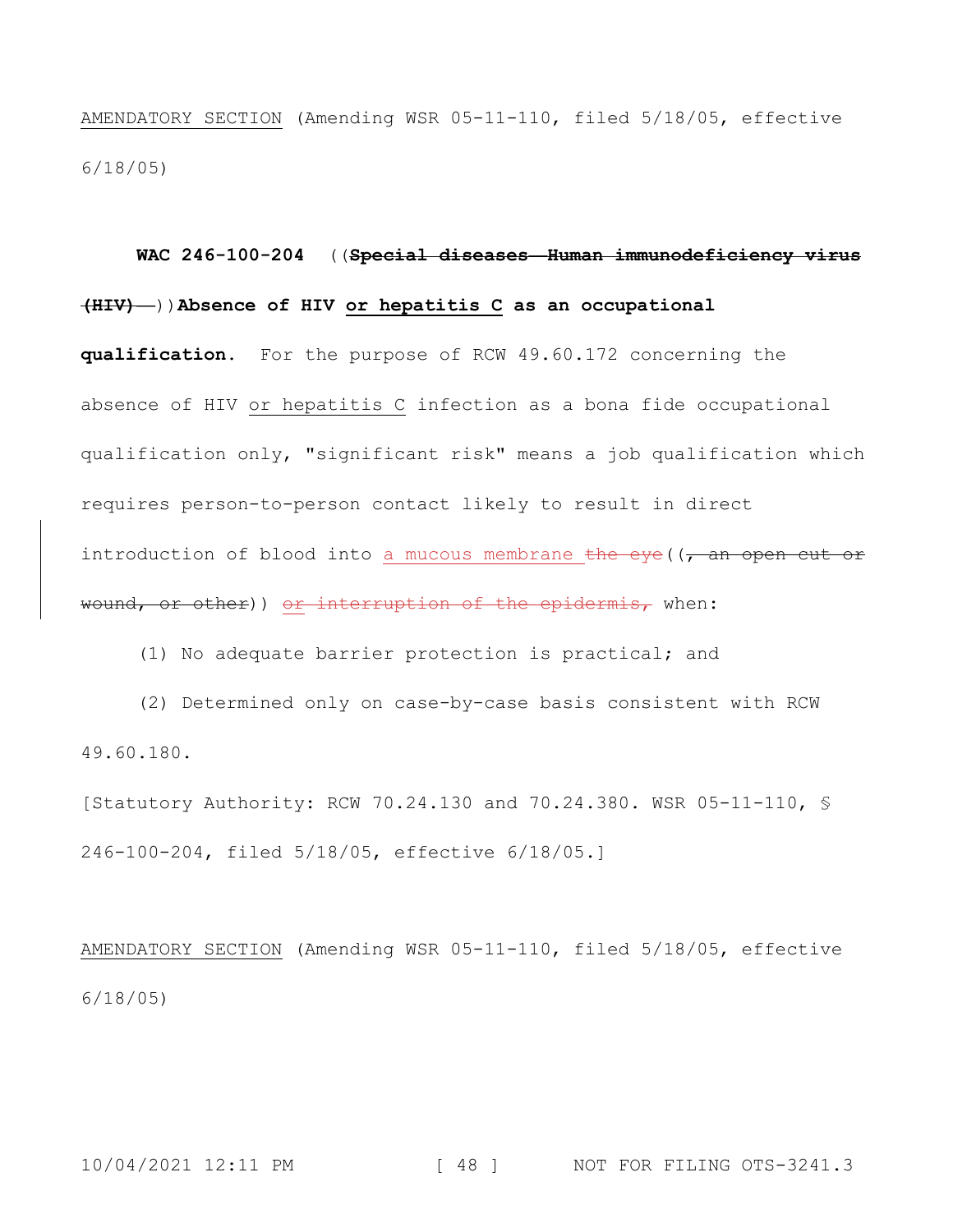**WAC 246-100-205** ((**Special diseases—HIV—Testing and counseling following occupational exposure.**)) **Blood-borne pathogen exposure— Occupation settings other than jail and corrections settings.** A

person who has experienced ((a substantial)) an exposure to another person's bodily fluids in a manner that presents a possible risk of transmission of ((HIV)) blood-borne pathogens, and who is exposed while engaged in a category of employment determined to be at risk of substantial exposure to ((HIV)) blood-borne pathogens, may ask a state or local health officer to order ((pretest counseling, HIV testing, and post-test counseling)) testing for blood-borne pathogens of the person who was the source of the bodily fluids in accordance with RCW 70.24.340.

(1) Substantial exposure that presents a possible risk of transmission ((shall be)), and is therefore substantial, is limited to:

(a) A physical assault upon the exposed person involving blood ((or)), semen, or vaginal fluid;

(b) Intentional, unauthorized, nonconsensual use of needles or sharp implements to inject or mutilate the exposed person; or

(c) An accidental parenteral or mucous membrane or nonintact skin exposure to blood, semen, or vaginal fluids.

10/04/2021 12:11 PM [ 49 ] NOT FOR FILING OTS-3241.3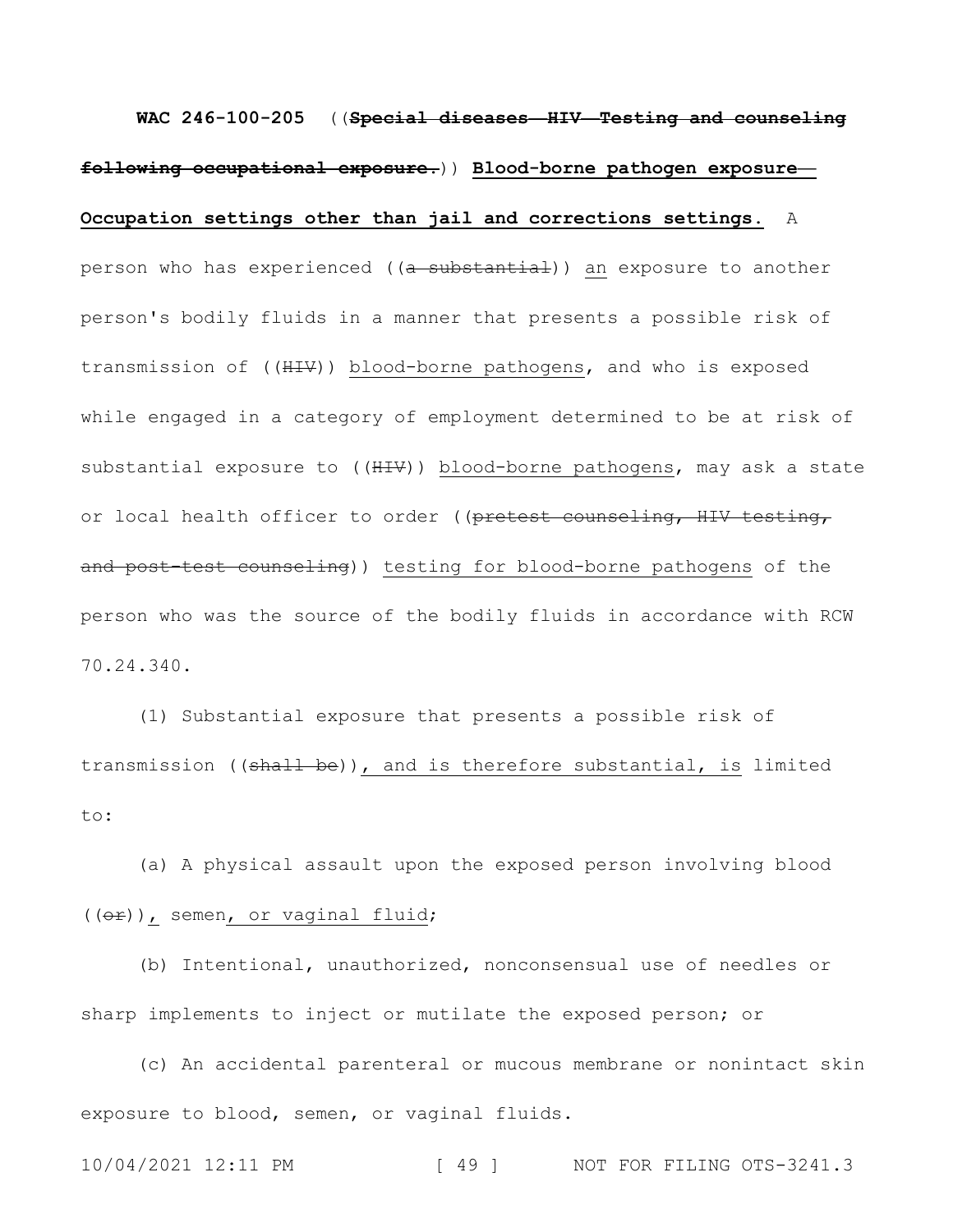(2) The alleged exposure must have occurred on the job while the ((individual)) person was employed or acting as an authorized volunteer in one of the following employment categories that are at risk of substantial exposure to ((HIV)) blood-borne pathogens:

(a) Law enforcement officer;

- (b) Firefighter;
- (c) Health care provider;
- (d) Staff of health care facilities;
- (e) Funeral director;  $((e^{\frac{1}{x}}))^2$
- (f) Embalmer; or

## (g) Persons licensed to perform body art, body piercing, and

### tattooing under chapter 18.300 RCW.

(3) The state or local health officer shall:

(a) Determine  $((\text{that}))$  whether the alleged exposure meets the criteria established in this section for substantial exposure that presents a possible risk of transmission ( $\rightarrow$  and

## (b) Ensure that pretest counseling of the individual to be tested, or a legal representative, occurs; and

 $\left(\frac{c}{c}\right)$ ), and, if criteria are met, notify and arrange for testing of the (( $\frac{1}{1}ndividual$ )) person who is the source of the exposure (( $\pm\Theta$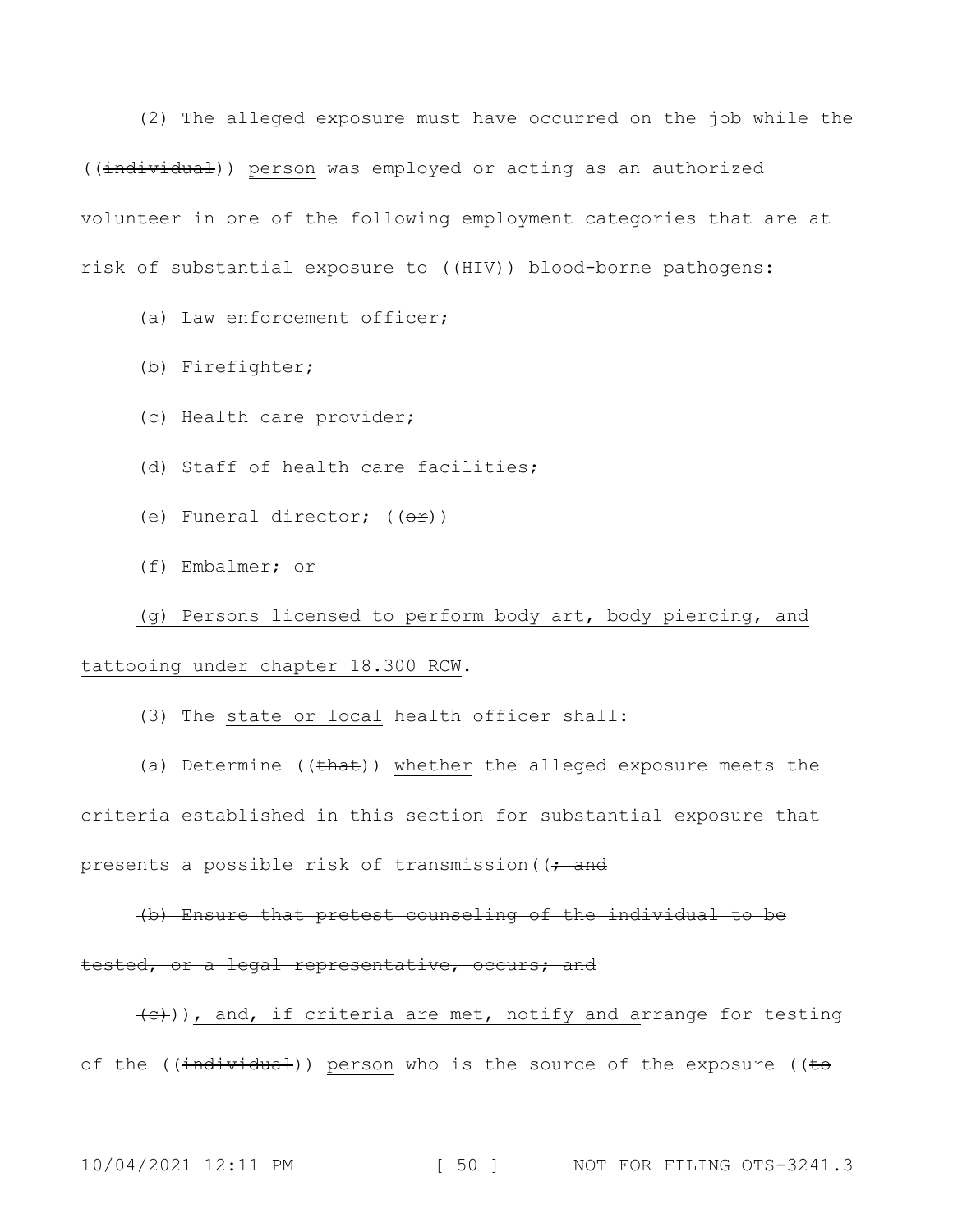occur within seven days of the request from the person exposed)) in accordance with RCW 70.24.340; and

 $((+d))$  (b) Ensure that records (( $\theta$ n HIV)) related to blood-borne pathogen testing ordered by  $((a))$  the health officer are maintained only by the ordering health officer or authorized representative.

(4) The health officer, as a precondition for ordering counseling and testing of the person who was the source of the ((bodily fluids)) exposure, may require that the exposed individual agree to be tested for ((HIV if such)) blood-borne pathogens if the health officer determines testing is ((determined)) appropriate ((by the health officer)).

(5) This section does not apply to the department of corrections or to inmates in its custody or subject to its jurisdiction. [Statutory Authority: RCW 70.24.130 and 70.24.380. WSR 05-11-110, § 246-100-205, filed 5/18/05, effective 6/18/05.]

AMENDATORY SECTION (Amending WSR 05-11-110, filed 5/18/05, effective 6/18/05)

## **WAC 246-100-206** ((**Special diseases—HIV—Testing and counseling of jail detainees.**)) **Blood-borne pathogen exposure—Local jail**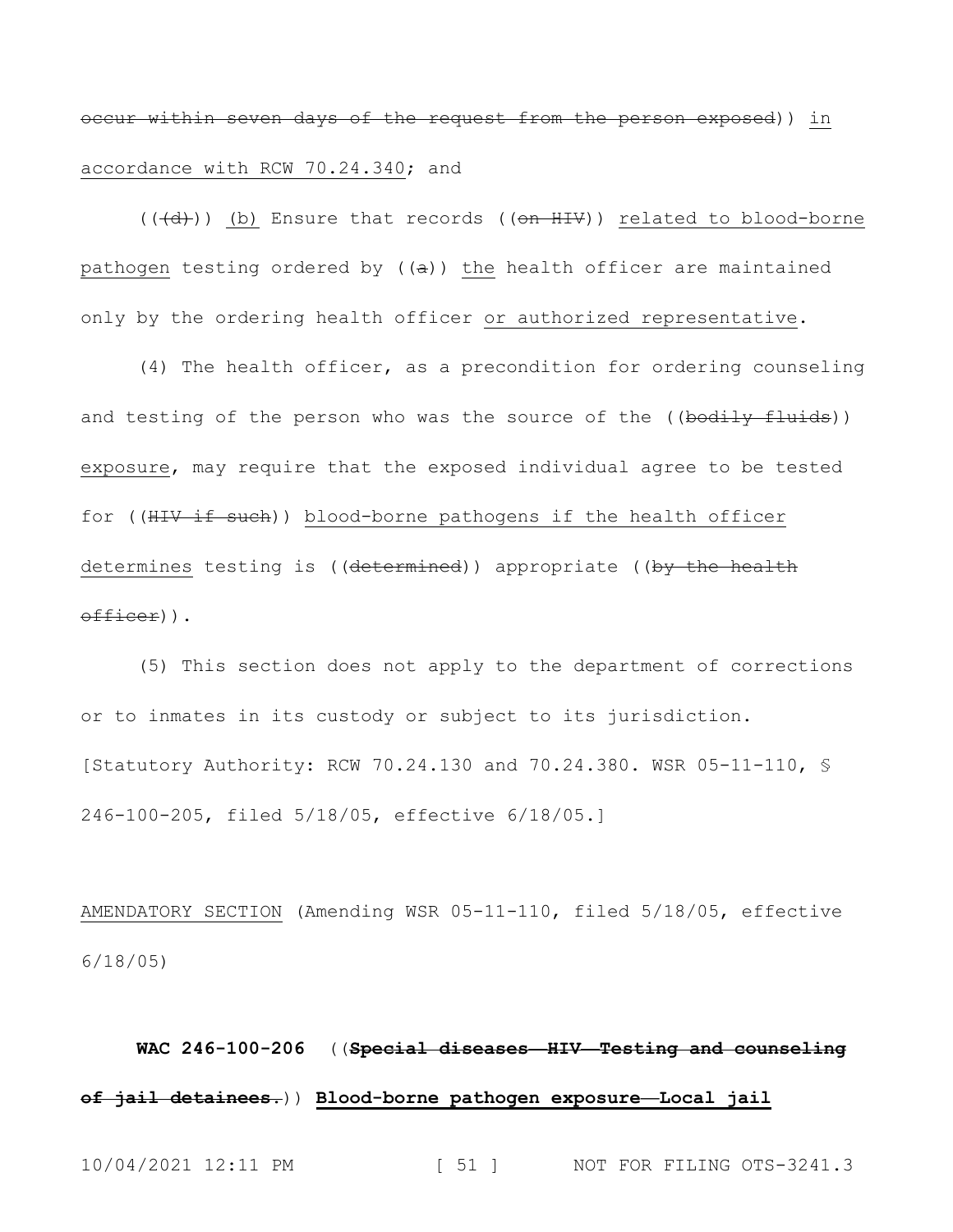**facilities.** Jail administrators, with the approval of the local public health officer, may order ((pretest counseling, HIV testing and post-test counseling)) blood-borne pathogen testing of a jail detainee in accordance with RCW 70.24.360, ((provided that)) if the local ((publie)) health officer determines that the detainee's ((actual or threatened behavior presents a possible risk to the staff, general public, or other persons.

(1) Actual behaviors present a possible risk if they result in "exposure presenting a possible risk" and involve one of the following actions:

(a) Anal, oral, or vaginal intercourse excluding conjugal visits; or

(b) Physical assault; or

(c) Sharing of injection equipment or sharp implements; or (d) Throwing or smearing of blood, semen, or vaginal fluids; or (2) Threatened behaviors present a "possible risk" if:

(a) The threatening individual states he or she is infected with HIV; and

(b) The threatened behavior is listed in subsection  $(1)$   $(a)$ ,  $(b)$ , (c), or (d) of this section; and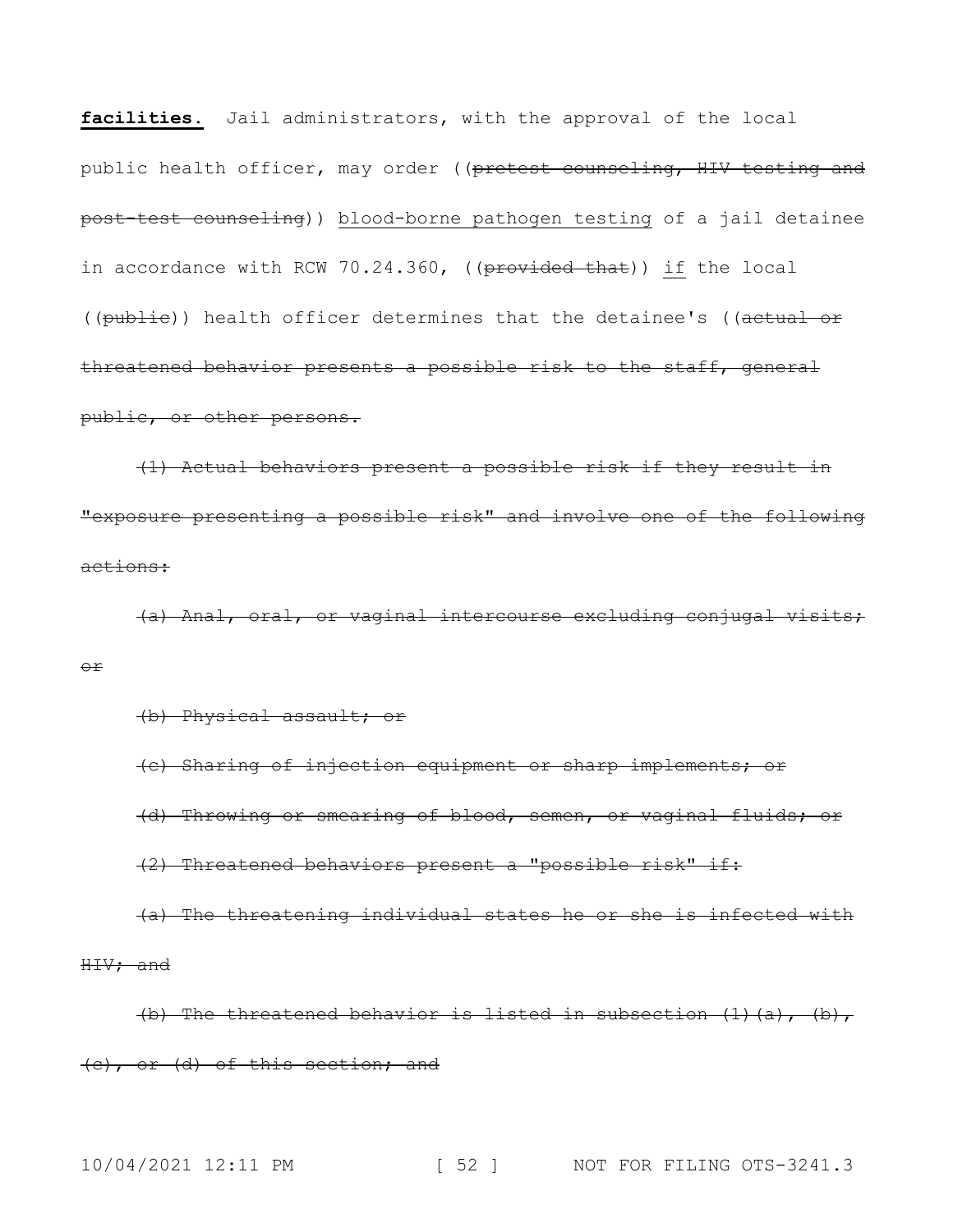(c) The threatened behavior could result in "exposure presenting a possible risk."

 $(3)$ )) behavior exposed the staff, other detainees, the general public, or other persons and the exposure presents a possible risk of transmitting a blood-borne pathogen.

(1) For purpose(( $s$  of subsections  $(1)$  and  $(2)$ )) of this section, "exposure presenting possible risk" means one or more of the activities identified in Column A of Table 1 resulting in one or more of the ((following:

(a) Introduction of blood, semen, or vaginal fluids into:

(i) A body orifice or a mucous membrane;

(ii) The eye; or

(iii) An open cut, wound, lesion, or other interruption of the epidermis.

(b) A needle puncture or penetrating wound resulting in exposure to blood, semen, and/or vaginal fluids.

 $(4)$ )) outcomes identified in Column B of Table 1.

# **TABLE 1. "Exposure Presenting Possible Risk" - One or more of the activities in Column A resulting in one or more of the outcomes in**

### **Column B**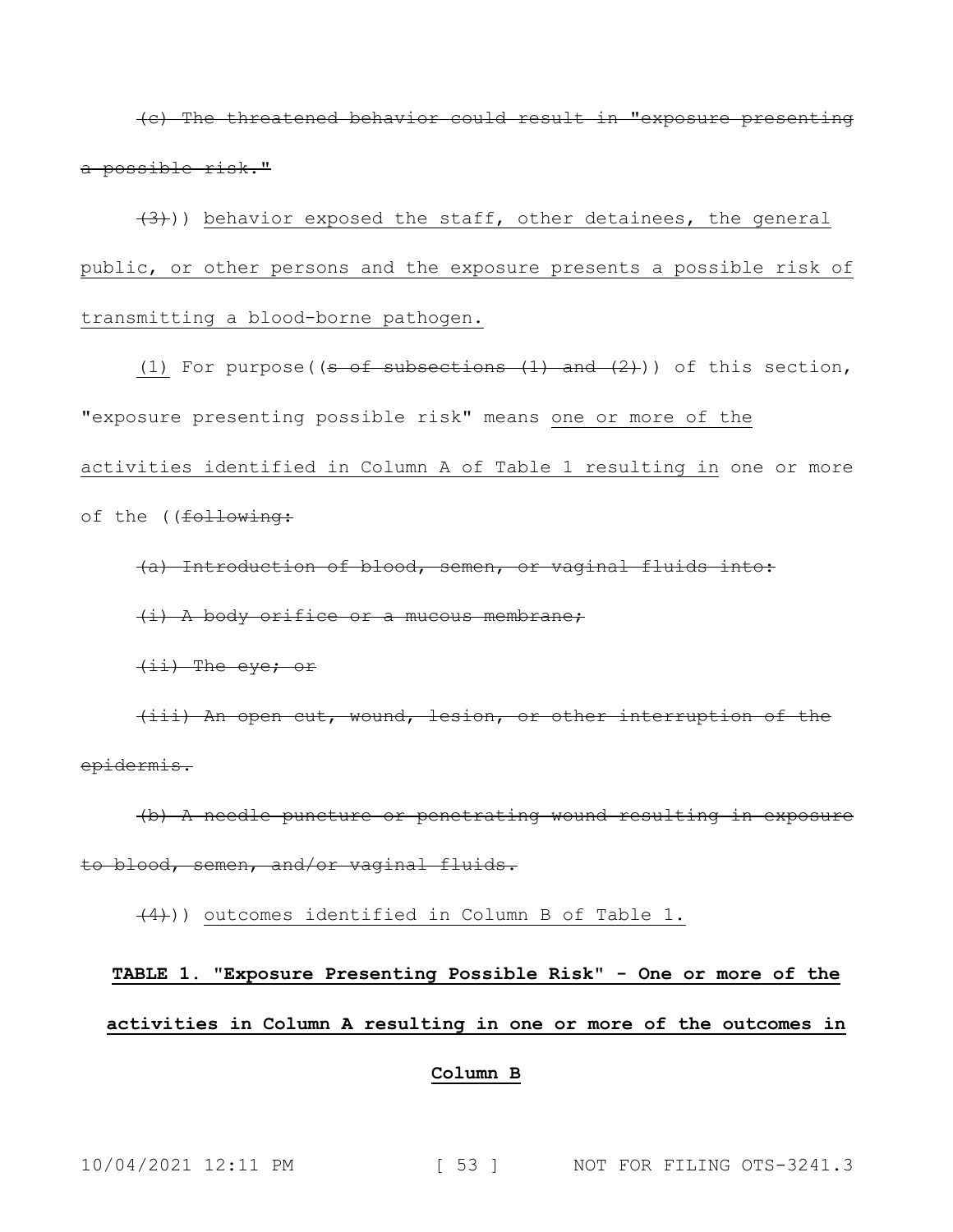| <b>COLUMN A. Activities</b>                                     | <b>COLUMN B. Outcomes</b>                                  |
|-----------------------------------------------------------------|------------------------------------------------------------|
| • Anal, oral, or vaginal intercourse without a latex or plastic | • Introduction of blood, semen, or vaginal fluids, or some |
| condom, excluding conjugal visits; or                           | combination of these, into:                                |
| • Physical assault; or                                          | <del>- A</del> a mucous membrane;                          |
| • Sharing of injection equipment or sharp implements; or        | <del>The eye; or</del>                                     |
| • Throwing or smearing of blood, semen, or vaginal fluid        | An interruption of the epidermis; or                       |
|                                                                 | • A needle puncture or penetrating wound resulting in      |
|                                                                 | exposure to blood, semen, or vaginal fluids, or some       |
|                                                                 | combination of these                                       |

(2) Jail administrators may order ((pretest counseling, post-test counseling, and HIV)) blood-borne pathogen testing only under the following conditions:

(a) The jail administrator documents and reports to the local health officer, within seven days after the incident, any incident

((perceived to be actual or threatened "behaviors)) resulting in

"exposure presenting possible risk"; and

(b) The local health officer:

(i) Determines the documented behavior or behaviors meet the criteria established in this section for behaviors presenting a "possible risk"; and

(ii) Interviews the detained ((individual)) person to evaluate the factual basis for alleged ((actual or threatened)) behavior; and

(iii) Makes a fact determination, based upon the documented behavior, the interview with the detained ((individual)) person, and/or independent investigation, or any combination of these, that sufficient factual evidence exists to support the allegation ( $(ef)$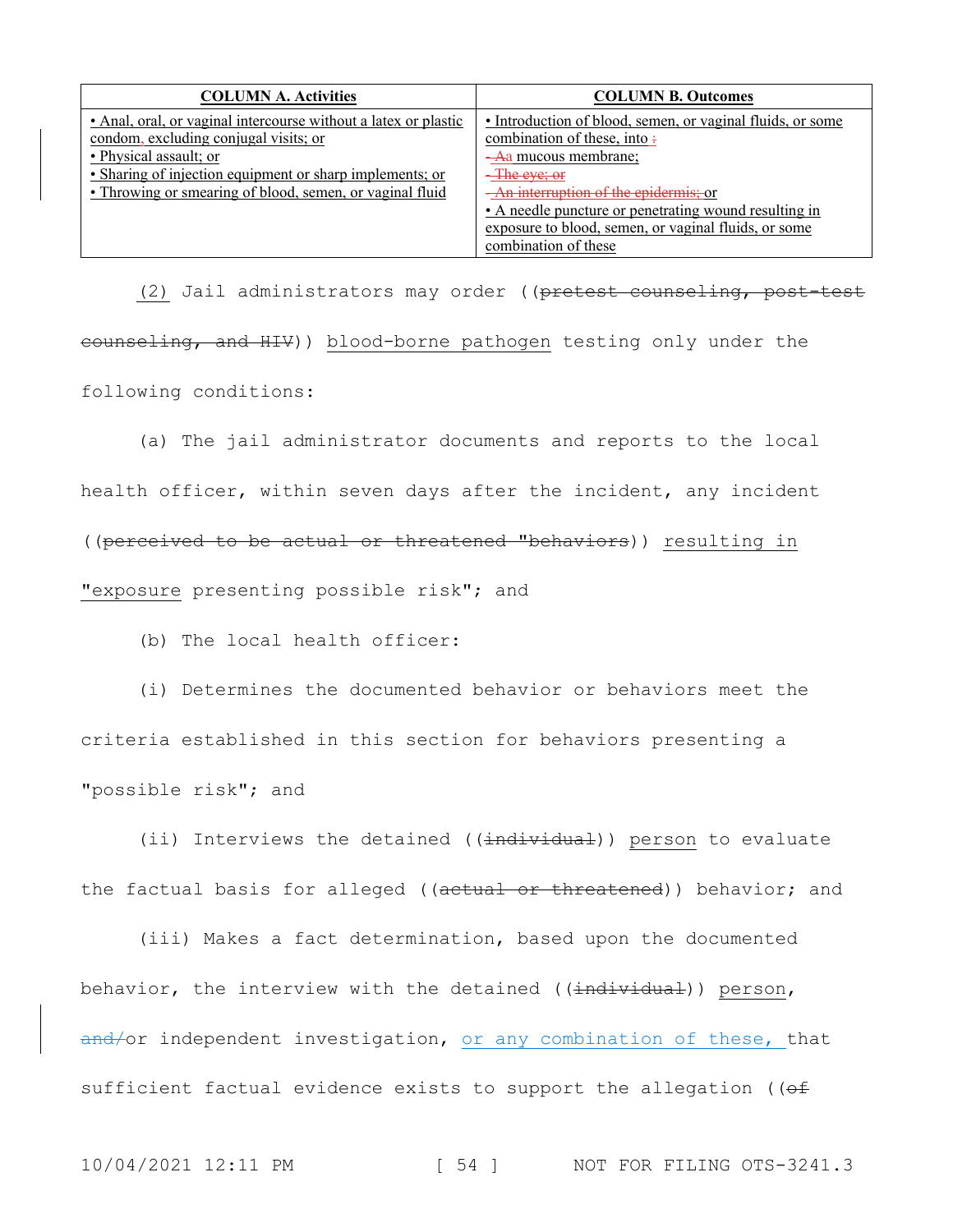actual or threatened "behaviors presenting possible risk")) that the detainee's behavior resulted in exposure presenting possible risk of transmitting a blood-borne pathogen; and

(iv) Arranges for testing of the ((individual)) person who is the source of the ((behavior)) exposure to occur within seven days of the request from the jail administrator; and

(v) Reviews with the detained  $((\frac{1}{1}nd\frac{1}{1}wd\frac{1}{1}))$  person who is the source of the ((behavior)) exposure the documentation of the ((actual or threatened)) behavior to try to assure understanding of the basis for ((HIV)) blood-borne pathogen testing; and

(vi) Provides written approval of the jail administrator's order prior to ((HIV)) blood-borne pathogen testing.

(c) The jail administrator maintains ((HIV)) blood-borne pathogen test results and identity of the tested ((individual)) person as a confidential, nondisclosable record, ((<del>as provided in RCW 70.24.105</del>)) consistent with chapter 70.02 RCW.

10/04/2021 12:11 PM [ 55 ] NOT FOR FILING OTS-3241.3 [Statutory Authority: RCW 70.24.130 and 70.24.380. WSR 05-11-110, § 246-100-206, filed 5/18/05, effective 6/18/05. Statutory Authority: RCW 70.24.380. WSR 02-12-106, § 246-100-206, filed 6/5/02, effective 7/6/02. Statutory Authority: RCW 70.24.125 and 70.24.130. WSR 99-17- 077, § 246-100-206, filed 8/13/99, effective 9/1/99. Statutory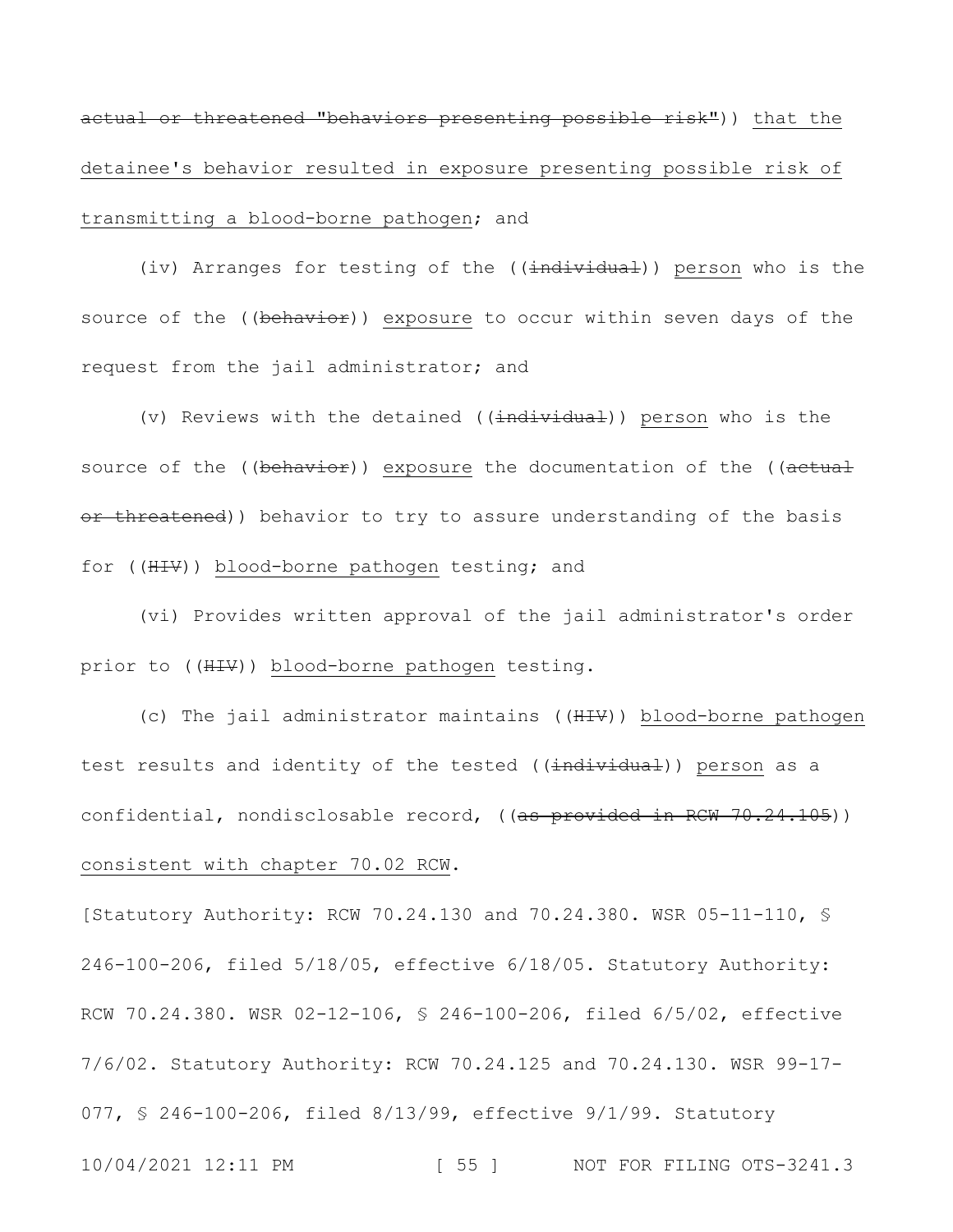Authority: RCW 70.24.022, [70.24].340 and Public Law 104-146. WSR 97- 15-099, § 246-100-206, filed 7/21/97, effective 7/21/97. Statutory Authority: RCW 43.20.050 and 70.24.130. WSR 92-02-019 (Order 225B), § 246-100-206, filed 12/23/91, effective 1/23/92. Statutory Authority: RCW 43.20.050. WSR 91-02-051 (Order 124B), recodified as § 246-100- 206, filed 12/27/90, effective 1/31/91. Statutory Authority: Chapter 70.24 RCW. WSR 89-07-095 (Order 325), § 248-100-206, filed 3/22/89; WSR 88-21-093 (Order 322), § 248-100-206, filed 10/19/88; WSR 88-17- 056 (Order 316), § 248-100-206, filed 8/17/88. Statutory Authority: RCW 43.20.050. WSR 87-11-047 (Order 302), § 248-100-206, filed 5/19/87.]

### NEW SECTION

**WAC 246-100-2061 Blood-borne pathogen exposure—Department of corrections facilities.** (1) For purposes of RCW 70.24.370, an exposure that presents a "possible risk of transmission of a bloodborne pathogen" means one or more of the activities identified in Column A of Table 2 resulting in one or more of the outcomes identified in Column B of Table 2.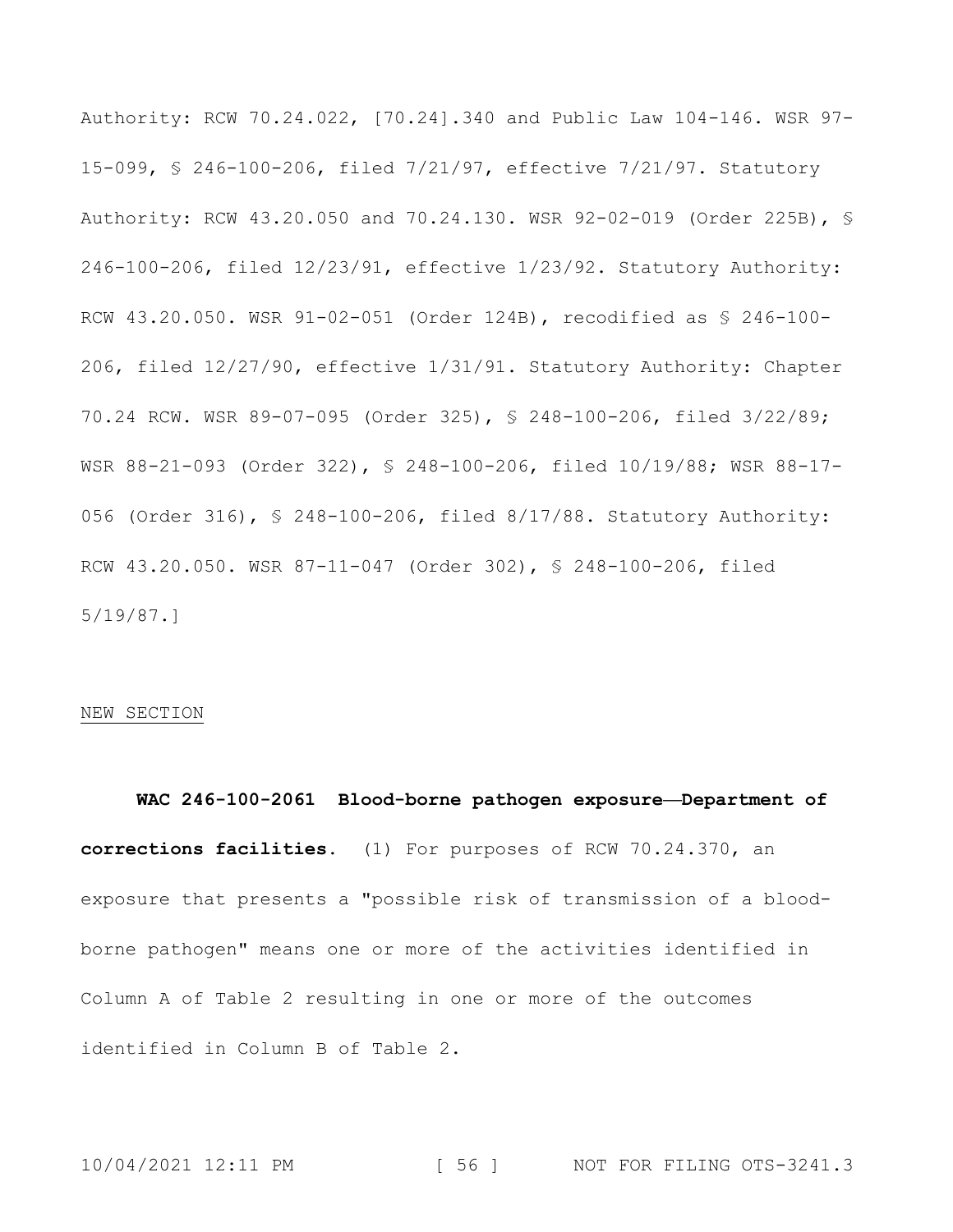### **TABLE 2. "Possible Risk of Transmission of a Blood-borne**

**Pathogen" - One or more of the activities in Column A resulting in one** 

| <b>COLUMN A. Activities</b>                                                                                                                                                                                                                                | <b>COLUMN B. Outcomes</b>                                                                                                                                                                                                                                                                                                    |
|------------------------------------------------------------------------------------------------------------------------------------------------------------------------------------------------------------------------------------------------------------|------------------------------------------------------------------------------------------------------------------------------------------------------------------------------------------------------------------------------------------------------------------------------------------------------------------------------|
| • Anal, oral, or vaginal intercourse without a latex or plastic<br>condom, excluding conjugal visits; or<br>• Physical assault; or<br>• Sharing of injection equipment or sharp implements; or<br>• Throwing or smearing of blood, semen, or vaginal fluid | • Introduction of blood, semen, or vaginal fluids, or some<br>combination of these, into:<br>-Aa mucous membrane;<br>$-\text{The eye};$ or<br>-An interruption of the epidermis; or<br>• A needle puncture or penetrating wound resulting in<br>exposure to blood, semen, or vaginal fluids, or some<br>combination of these |

| or more of the outcomes in Column B |  |
|-------------------------------------|--|
|-------------------------------------|--|

(2) The chief medical officer of the department of corrections may order blood-borne pathogen testing for a detainee in accordance with RCW 70.24.370, if the chief medical officer or their designee determines that the inmate's behavior exposed the staff, general public, or other inmates and that exposure presents a possible risk of transmitting a blood-borne pathogen as defined in subsection (1) of this section.

 $[$ ]

AMENDATORY SECTION (Amending WSR 18-23-056, filed 11/15/18, effective 12/16/18)

## **WAC 246-100-207** ((**Human immunodeficiency virus (HIV)**)) **Bloodborne pathogen testing—Ordering—Laboratory screening—**

10/04/2021 12:11 PM [ 57 ] NOT FOR FILING OTS-3241.3 Interpretation-Reporting. (1) Except for persons ((conducting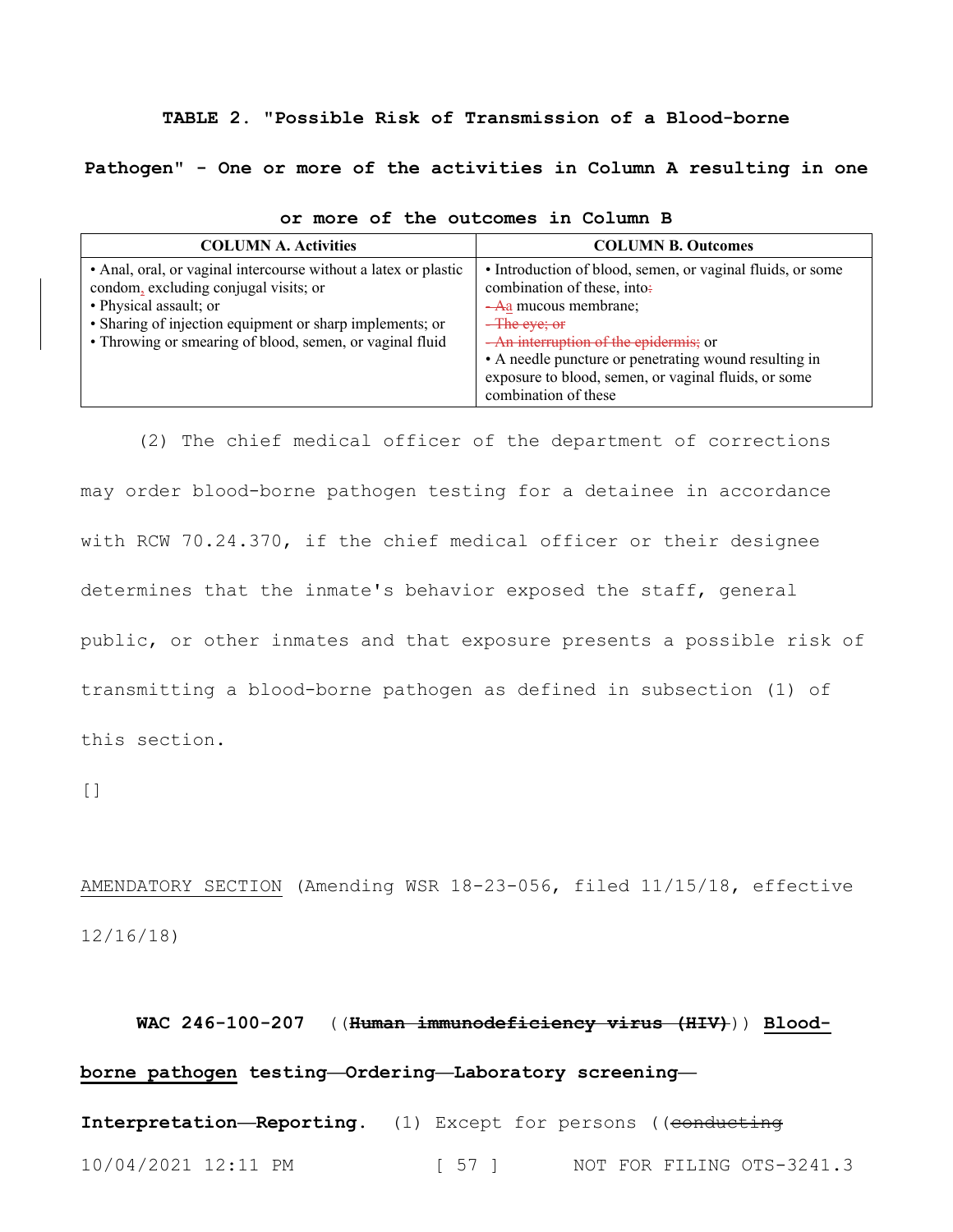seroprevalent studies under chapter 70.24 RCW, or)) ordering or prescribing ((an HIV)) a blood-borne pathogen test for another (( $\frac{1}{1}$ ndividual)) person under subsections (( $\frac{4}{1}$  and  $\frac{5}{1}$ )) (3) and (4) of this section (( $or$  under WAC 246-100-208(1))), any person ordering or prescribing ((an HIV)) a blood-borne pathogen test for another (( $indivial$ , shall,)) person if the (( $HIV$ )) test is positive for or suggestive of ((HIV)) blood-borne pathogen infection, ((provide the name of the individual and locating information to the local health officer for follow-up and post-test counseling as required by WAC 246- 100-209)) shall follow the provisions of chapter 246-101 WAC.

(2) The local and state health officer or authorized representative shall periodically make efforts to inform providers in their respective jurisdiction about the September 2006 Centers for Disease Control and Prevention "*Revised Recommendations for HIV Testing of Adults, Adolescents, and Pregnant Women in Healthcare Settings*."

(3) ((Health care providers may obtain a sample brochure about the September 2006 Centers for Disease Control and Prevention "*Revised Recommendations for HIV Testing of Adults, Adolescents, and Pregnant Women in Healthcare Settings*" by contacting the department's HIV prevention program at P.O. Box 47840, Olympia, WA 98504.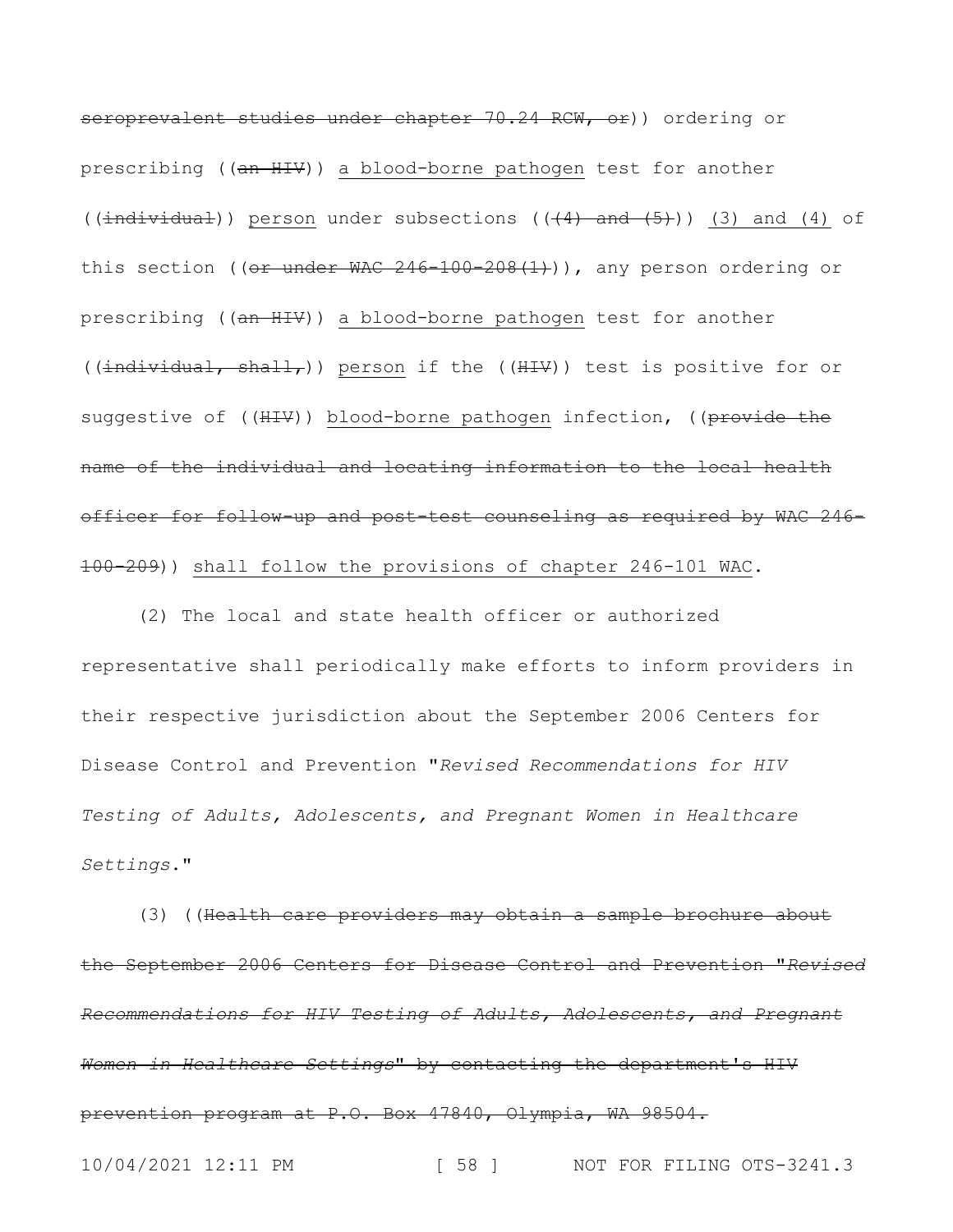$(4)$ )) Any person authorized to order or prescribe an HIV test for another ((individual)) person may offer anonymous HIV testing without restriction.

 $((\overline{5}))$  (4) Blood banks, tissue banks, and others collecting or processing blood, sperm, tissues, or organs for transfusion/transplanting shall:

(a) Explain that donations are tested to ensure safetyprevent eontamination of the blood supply, tissue, or organ bank donations;

(b) At the time of notification regarding a positive  $((\text{HHV})$ ) blood-borne pathogen test, provide or ensure at least one individual counseling session; and

(c) Inform the ((individual)) person that the name of the ((individual)) person testing positive for ((HIV infection)) a bloodborne pathogen will be confidentially reported to the state or local health officer.

 $((\overline{6}))$  (5) Persons subject to regulation under Title 48 RCW and requesting an insured, subscriber, or potential insured or subscriber to furnish the results of ((an HIV)) a blood-borne pathogen test for underwriting purposes, as a condition for obtaining or renewing coverage under an insurance contract, health care service contract, or health maintenance organization agreement shall:

10/04/2021 12:11 PM [ 59 ] NOT FOR FILING OTS-3241.3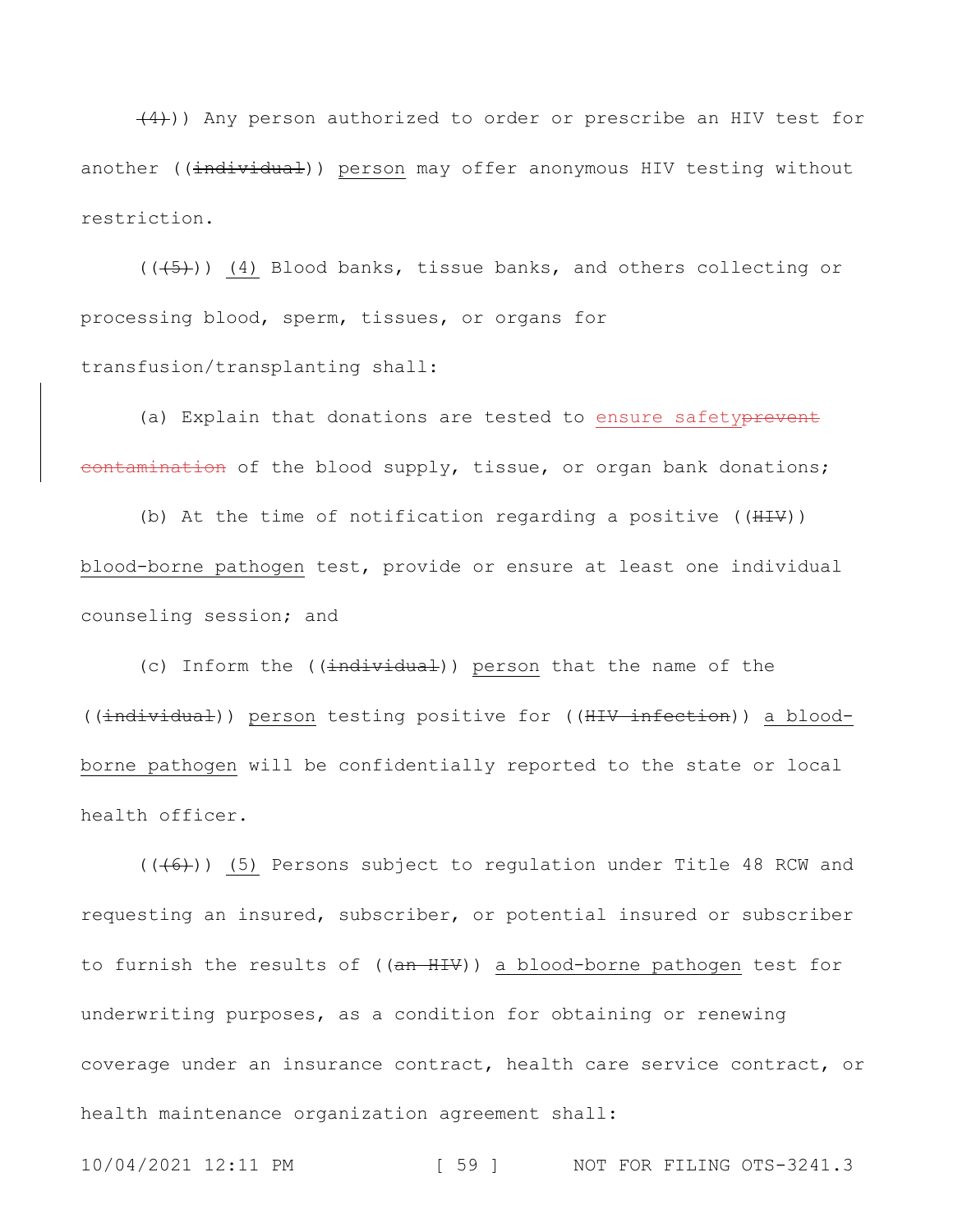(a) Before obtaining a specimen to perform ((an HIV)) a bloodborne pathogen test, provide written information to the ((individual)) person tested explaining  $($   $($   $\div$ 

### (i) What an HIV test is;

(ii) Behaviors placing a person at risk for HIV infection;  $(\pm \pm \pm \pm)$ ) which blood-borne pathogen test is being administered and that the purpose of ((HIV)) blood-borne pathogen testing in this setting is to determine eligibility for coverage;

### (((iv) The potential risks of HIV testing; and

### (v) Where to obtain HIV pretest counseling.))

(b) Obtain informed specific written consent for  $((\frac{an H I}{v})^2)$  a blood-borne pathogen test or tests. The written informed consent ((shall)) must include:

(i) An explanation of confidential treatment of test result reports limited to persons involved in handling or determining applications for coverage or claims for the applicant or claimant; and

(ii) That the name of the ((individual)) person testing positive for ((HIV infection)) a blood-borne pathogen will be confidentially reported to the state or local health officer( $($ ; and

(iii) At the time of notification regarding a positive HIV test, provide or ensure at least one individual counseling session)).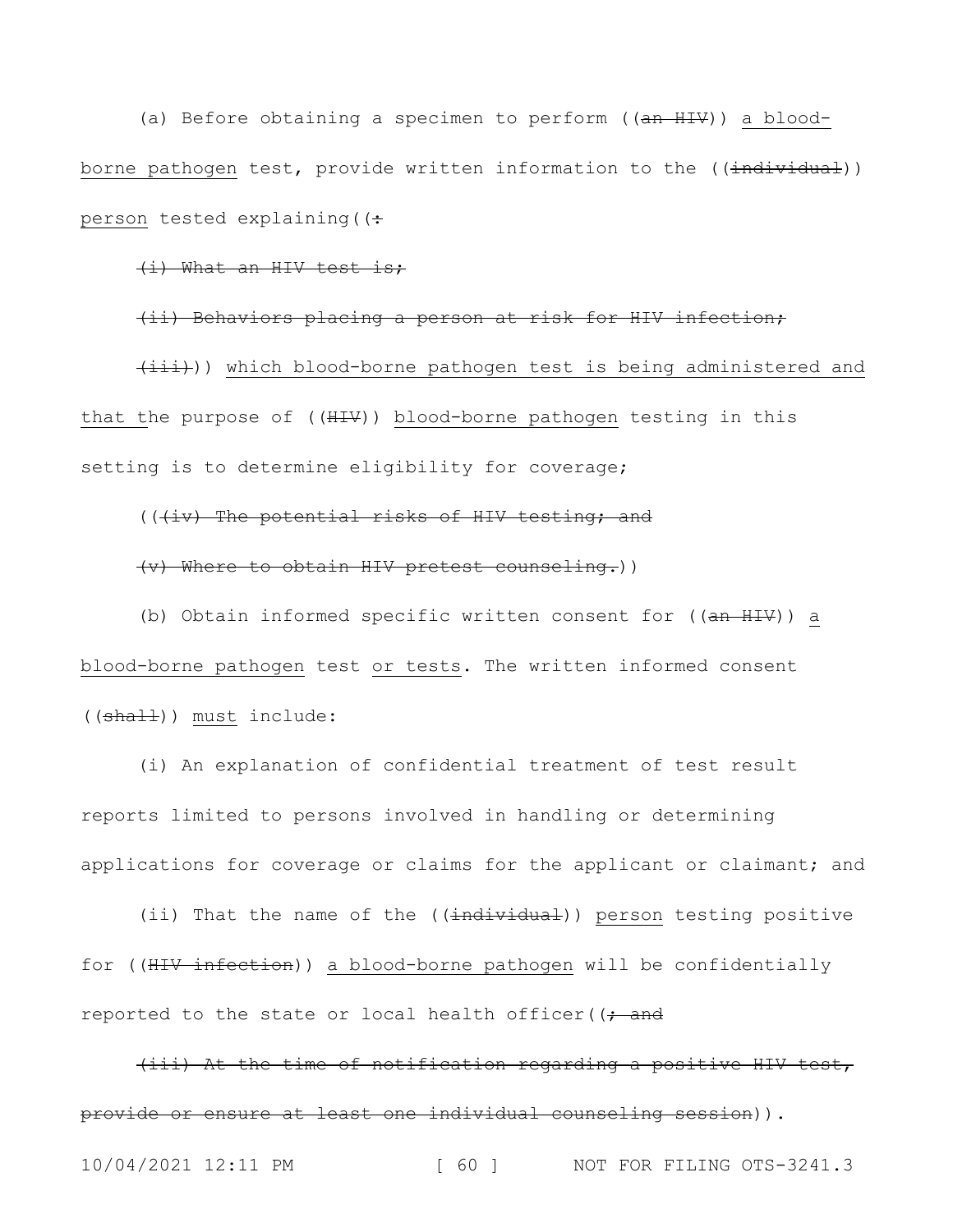(c) Establish procedures to inform an applicant of the following:

(i) ((Post-test counseling specified under WAC 246-100-209 is required if an HIV test is positive or indeterminate;

(ii) Post-test counseling is done at the time any positive or indeterminate HIV test result is given to the tested individual;

 $(i$ iii))) The applicant ((is required to)) may designate a health care provider or health care agency to whom ((positive or indeterminate HIV)) test results indicative of infection with a bloodborne pathogen are to be provided for interpretation ((and post-test counseling)); and

(((iv) When an individual applicant does not identify a designated health care provider or health care agency and the applicant's HIV test results are positive or indeterminate, the insurer, health care service contractor, or health maintenance organization shall provide the test results to the state or local health department for interpretation and post-test counseling.

 $(7)$ )) (ii) Test results indicative of infection are sent directly to the applicant.

10/04/2021 12:11 PM [ 61 ] NOT FOR FILING OTS-3241.3 (6) Laboratories and other places where ((HIV)) blood-borne pathogen testing is performed must demonstrate compliance with all of the requirements in the medical test site rules, chapter 246-338 WAC.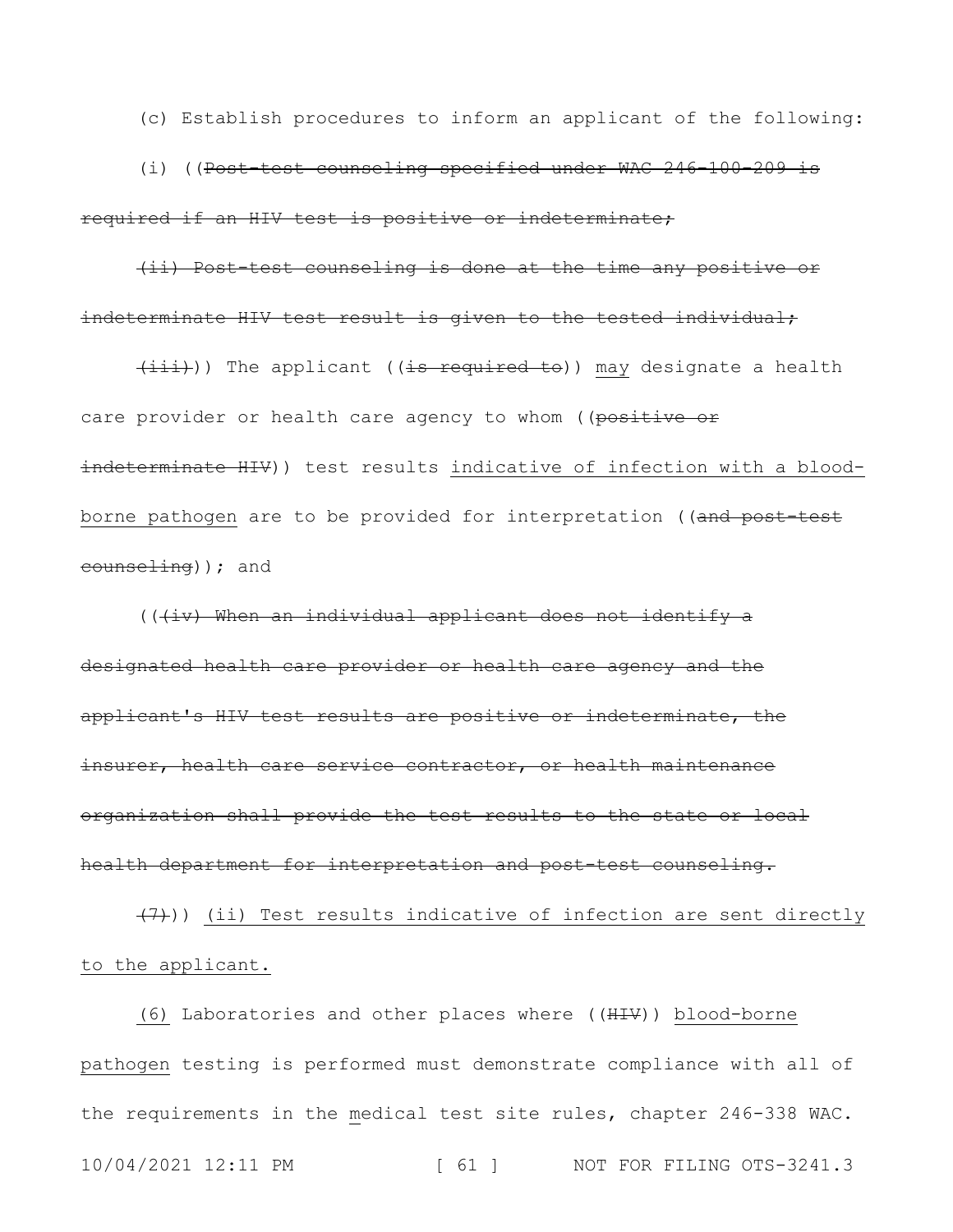((48) The department laboratory quality assurance section shall accept substitutions for enzyme immunoassay (EIA) screening only as approved by the United States Food and Drug Administration (FDA) and a published list or other written FDA communication.

 $(9)$ )) (7) Persons informing a tested (( $\frac{1}{1}$ ndividual)) person of positive laboratory test results indicating ((HIV)) blood-borne pathogen infection shall do so only when:

(a) The test or sequence of tests has been approved by the FDA or the Federal Centers for Disease Control and Prevention as a confirmed positive test result; and

(b) ((Such)) The information consists of relevant facts communicated in such a way that it will be readily understood by the recipient and is linguistically, socially, culturally, and developmentally appropriate.

((<del>(10)</del>)) (8) Persons may inform a tested ((<del>individual</del>)) person of the unconfirmed reactive results of an FDA-approved rapid ((HIV)) blood-borne pathogen test provided the test result is interpreted as preliminarily positive ((for HIV antibodies)), and the tested ((individual)) person is informed that:

(a) Further testing is necessary to confirm the reactive screening test result;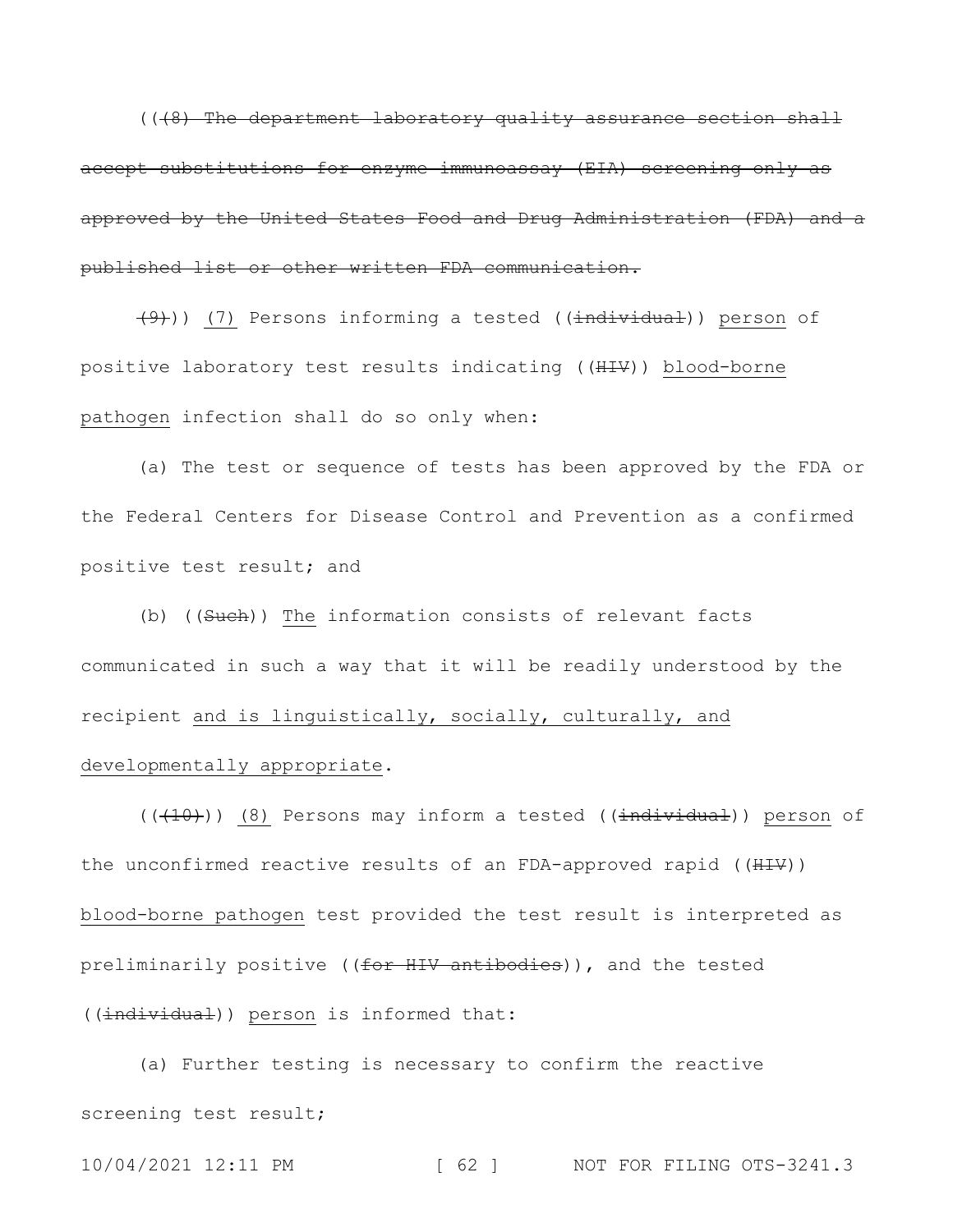(b) The meaning of reactive screening test result is explained in simple terms, avoiding technical jargon;

(c) The importance of confirmatory testing is emphasized and a return visit for confirmatory test results is scheduled; and

(d) The importance of taking precautions to prevent transmitting infection to others while awaiting results of confirmatory testing is stressed.

10/04/2021 12:11 PM [ 63 ] NOT FOR FILING OTS-3241.3 [Statutory Authority: RCW 70.24.380. WSR 18-23-056, § 246-100-207, filed 11/15/18, effective 12/16/18; WSR 13-03-110, § 246-100-207, filed 1/17/13, effective 2/17/13. Statutory Authority: RCW 70.24.130. WSR 10-01-082, § 246-100-207, filed 12/15/09, effective 1/15/10. Statutory Authority: RCW 70.24.130 and 70.24.380. WSR 05-11-110, § 246-100-207, filed 5/18/05, effective 6/18/05. Statutory Authority: RCW 70.24.380. WSR 02-12-106, § 246-100-207, filed 6/5/02, effective 7/6/02. Statutory Authority: RCW 70.24.125 and 70.24.130. WSR 99-17- 077, § 246-100-207, filed 8/13/99, effective 9/1/99. Statutory Authority: RCW 70.24.380. WSR 97-04-041, § 246-100-207, filed 1/31/97, effective 3/3/97. Statutory Authority: RCW 43.20.050 and 70.24.130. WSR 92-02-019 (Order 225B), § 246-100-207, filed 12/23/91, effective 1/23/92. Statutory Authority: RCW 43.20.050. WSR 91-02-051 (Order 124B), recodified as § 246-100-207, filed 12/27/90, effective 1/31/91.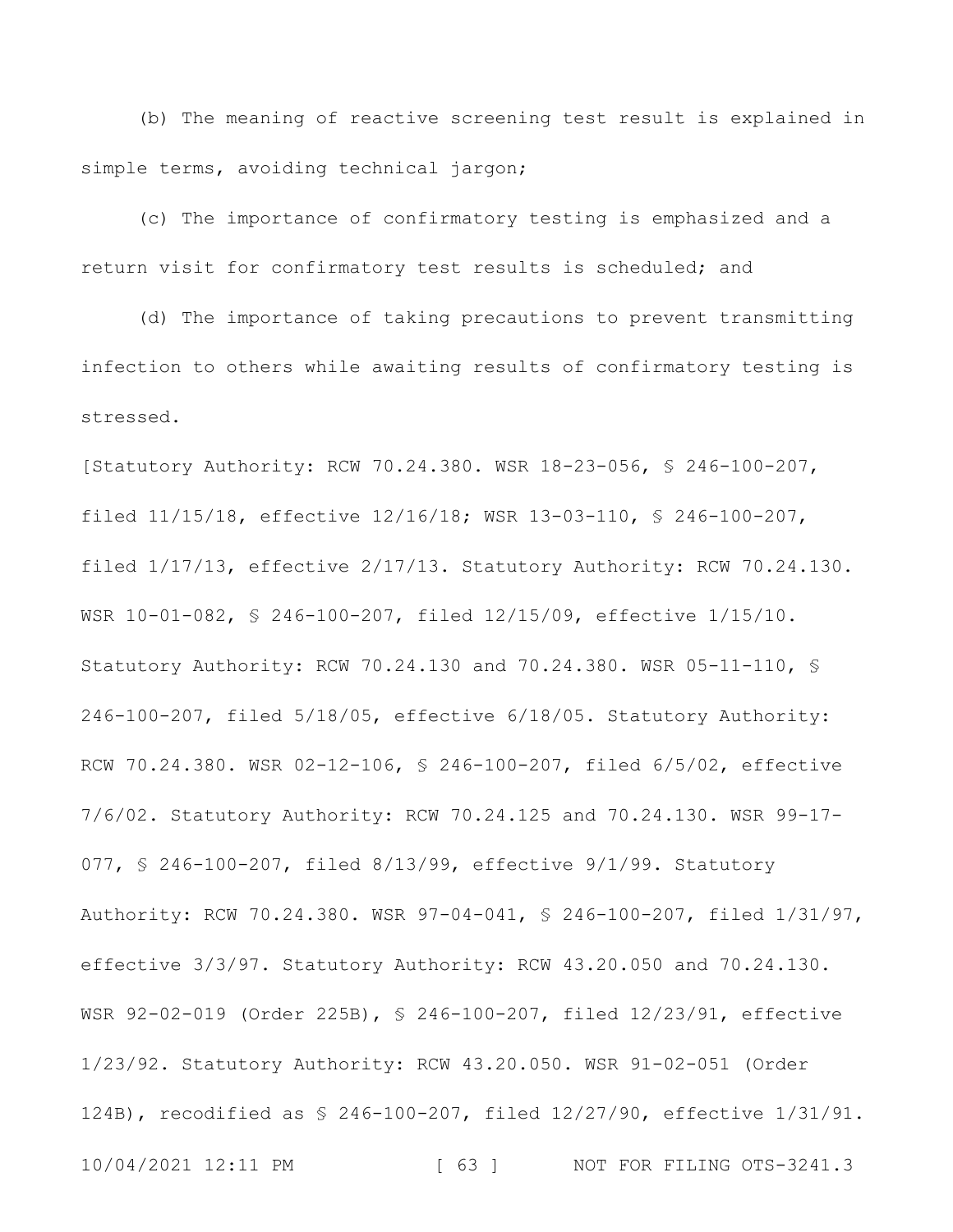Statutory Authority: Chapter 70.24 RCW and RCW 70.24.130. WSR 89-20- 006 (Order 334), § 248-100-207, filed 9/22/89, effective 10/23/89. Statutory Authority: Chapter 70.24 RCW. WSR 89-14-003 (Order 329), § 248-100-207, filed 6/22/89; WSR 88-17-058 (Order 318), § 248-100-207, filed 8/17/88.]

AMENDATORY SECTION (Amending WSR 91-02-051, filed 12/27/90, effective 1/31/91)

**WAC 246-100-211** ((**Special diseases—**))**Tuberculosis.** (1) Health care providers diagnosing or caring for a person with tuberculosis, whether pulmonary or nonpulmonary, shall:

(a) Report the case to the local health officer or local health ((department)) jurisdiction in accordance with the provisions of this chapter, and

(b) Report patient status to the local health officer every three months or as requested.

(2) The local health officer or local health ((department)) jurisdiction shall:

(a) Have primary responsibility for control of tuberculosis within the designated jurisdiction;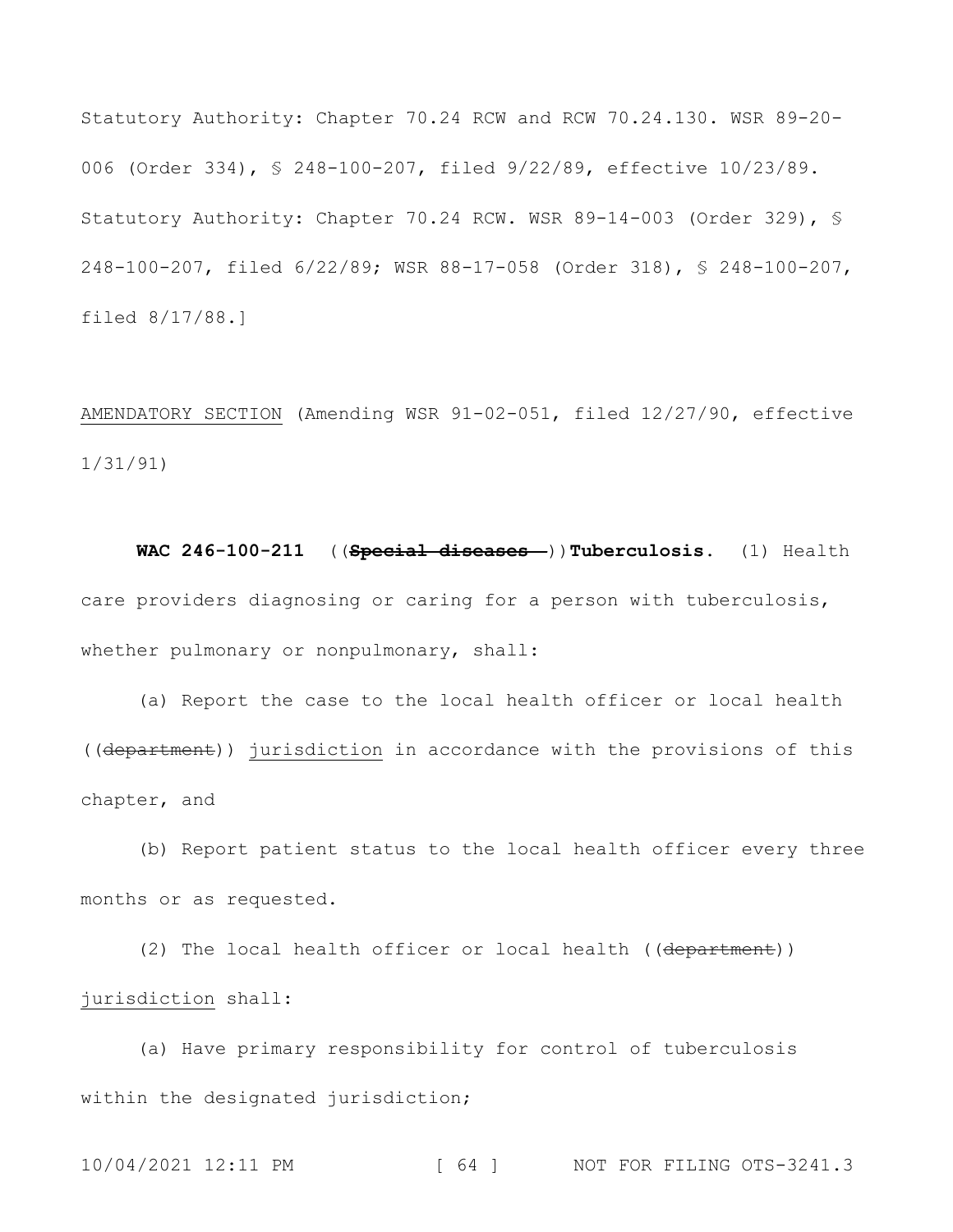(b) Maintain a tuberculosis control program including:

(i) Prophylaxis,

(ii) Treatment,

(iii) Surveillance,

(iv) Case finding,

(v) Contact tracing, and

(vi) Other aspects of epidemiologic investigation;

(c) Maintain a tuberculosis register of all persons with tuberculosis, whether new or recurrent, within the local jurisdiction

including information about:

(i) Identification of patient,

(ii) Clinical condition,

(iii) Epidemiology of disease,

(iv) Frequency of examinations;

(d) Impose isolation of a person with tuberculosis in an

infectious stage if that person does not observe precautions to

prevent the spread of the infection;

(e) Designate the place of isolation when imposed;

(f) Release the person from isolation when appropriate;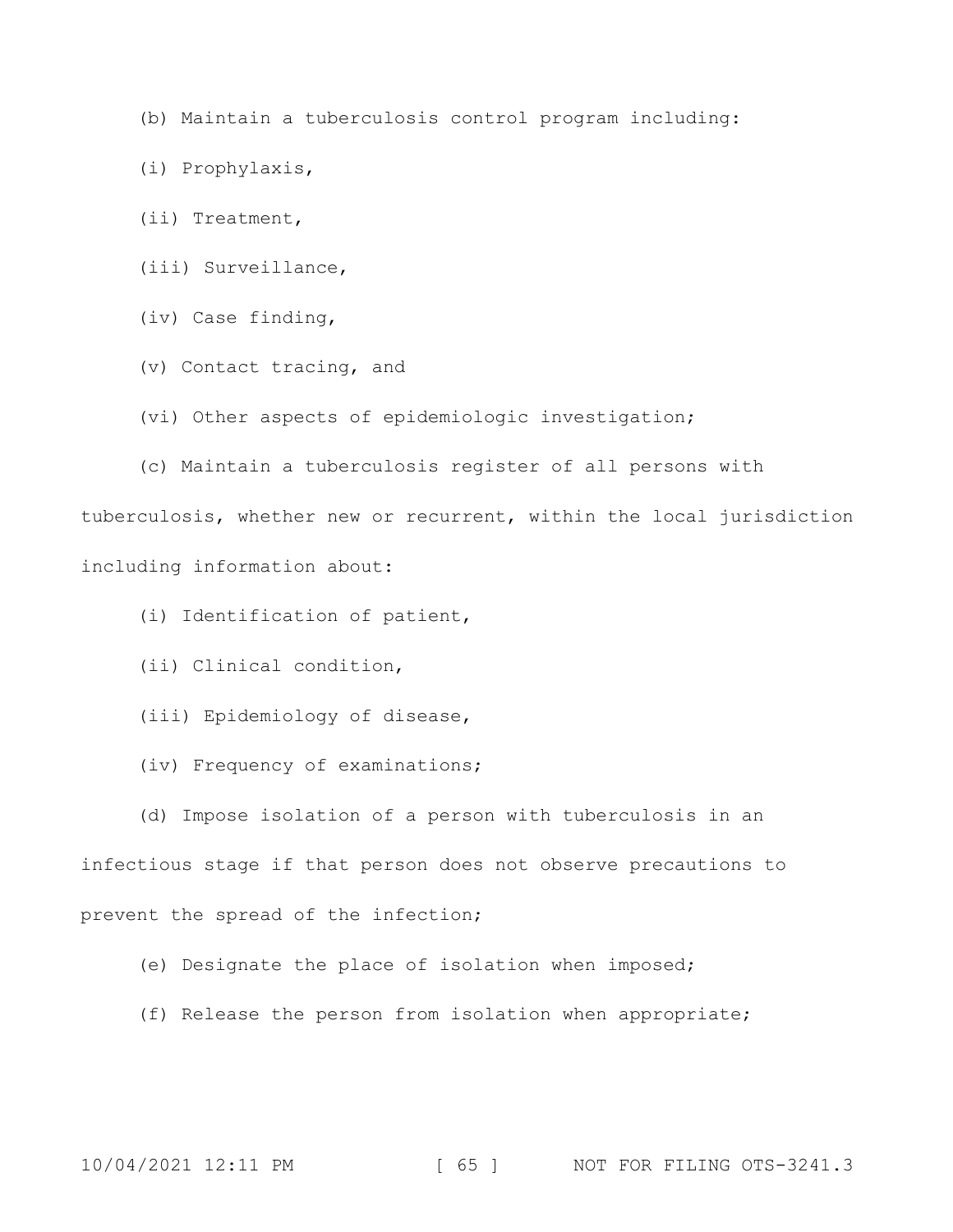(g) Maintain and provide outpatient tuberculosis diagnostic and treatment services as necessary, including public health nursing services and physician consultation; and

(h) Submit reports of all cases to the department in accordance with the provisions of this chapter.

(3) When a person with tuberculosis requires hospitalization,

(a) Hospital admission shall occur in accordance with procedures arranged by the local health officer and the medical director or administrator of the hospital, and

(b) The principal health care provider shall:

(i) Maintain responsibility for deciding date of discharge, and

(ii) Notify the local health officer of intended discharge in order to assure appropriate outpatient arrangements. [Statutory Authority: RCW 43.20.050. WSR 91-02-051 (Order 124B),

recodified as § 246-100-211, filed 12/27/90, effective 1/31/91; WSR 87-11-047 (Order 302), § 248-100-211, filed 5/19/87.]

### REPEALER

The following sections of the Washington Administrative Code are repealed:

WAC 246-100-208 Counseling standard—HIV counseling.

10/04/2021 12:11 PM [ 66 ] NOT FOR FILING OTS-3241.3